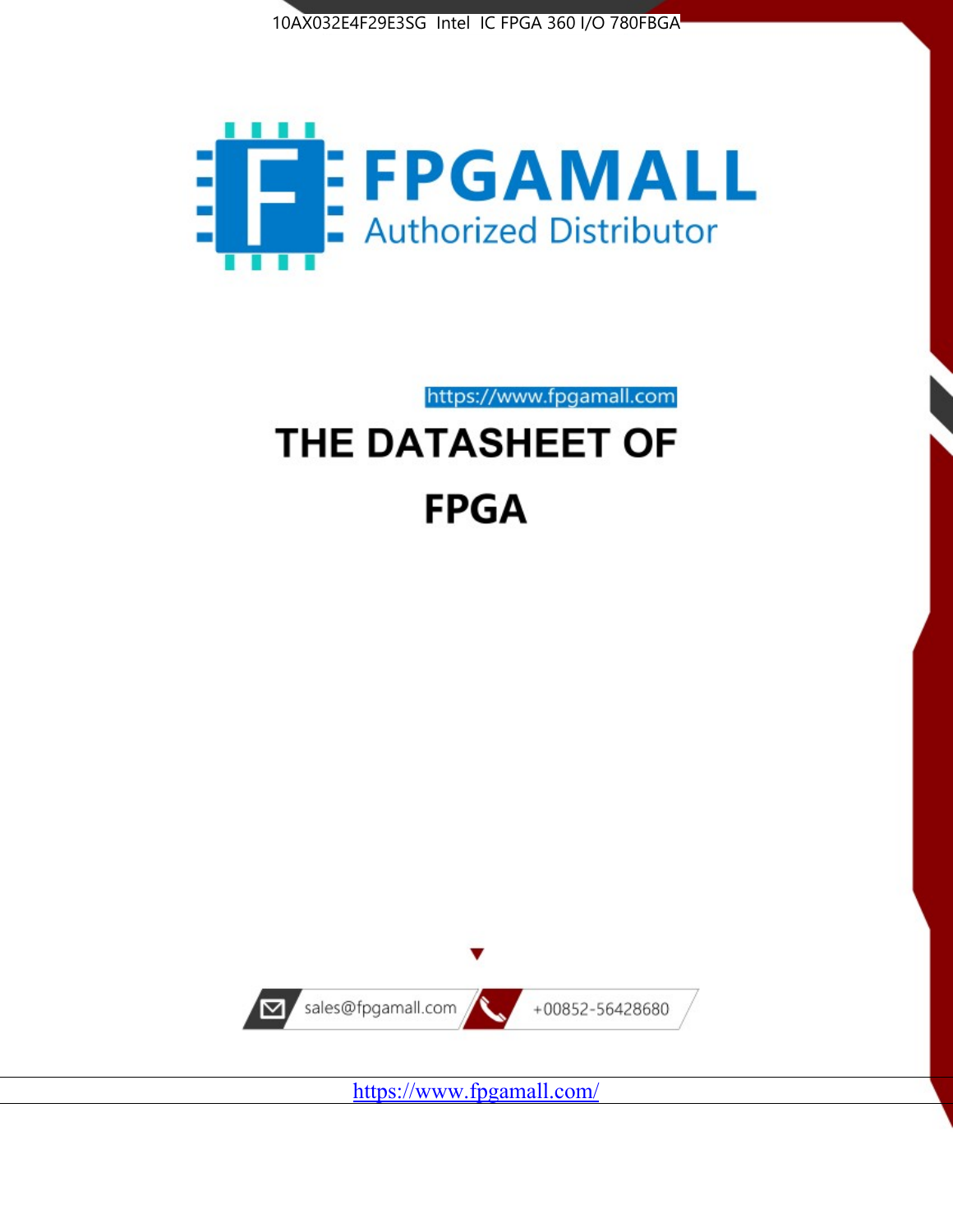10AX032E4F29E3SG Intel IC FPGA 360 I/O 780FBGA



# **Intel® Arria® 10 Device Overview**



**A10-OVERVIEW | 2018.12.06** Latest document on the web: **[PDF](https://www.intel.com/content/dam/www/programmable/us/en/pdfs/literature/hb/arria-10/a10_overview.pdf)** | **[HTML](https://www.intel.com/content/www/us/en/programmable/documentation/sam1403480274650.html)**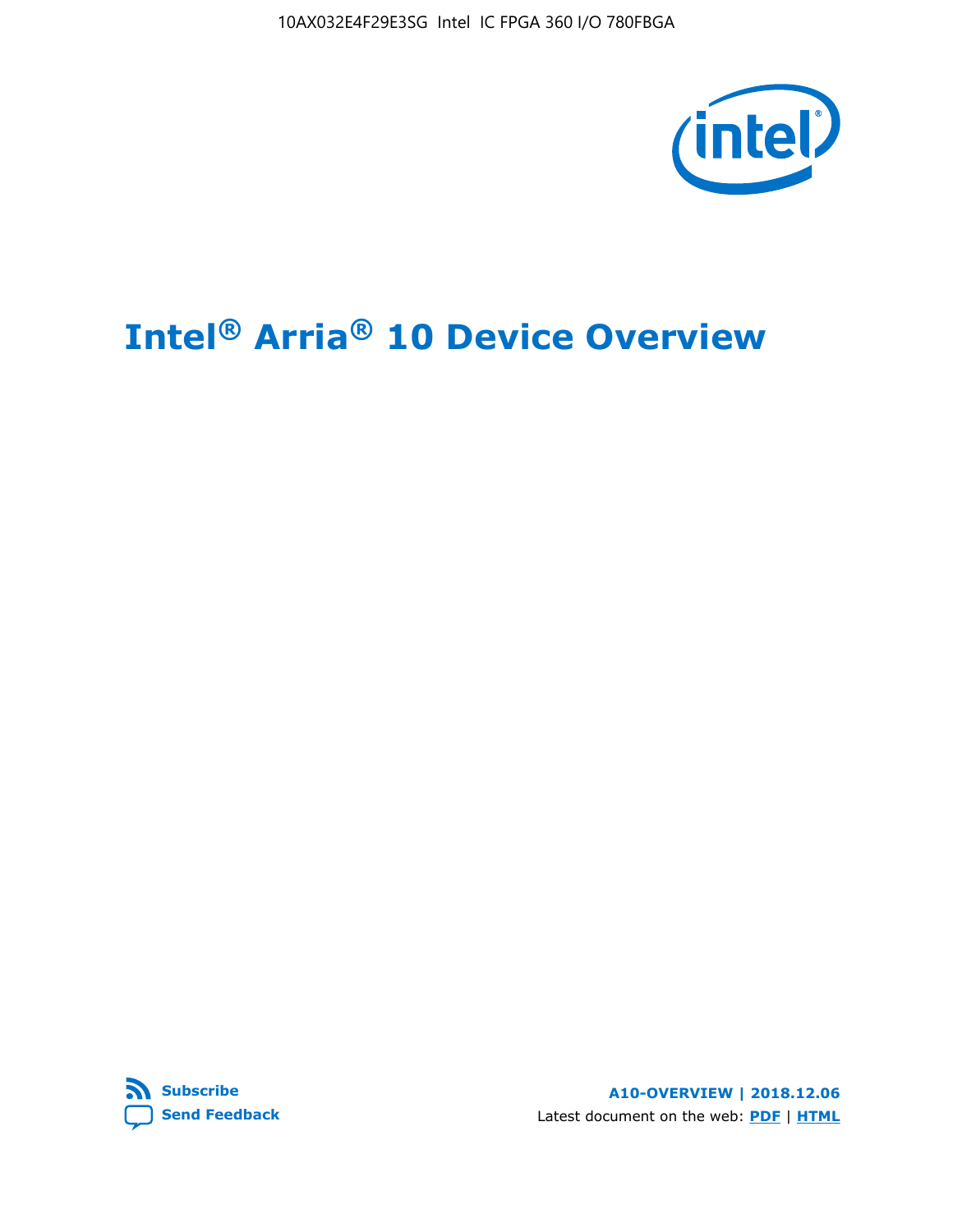

**Contents** 

# **Contents**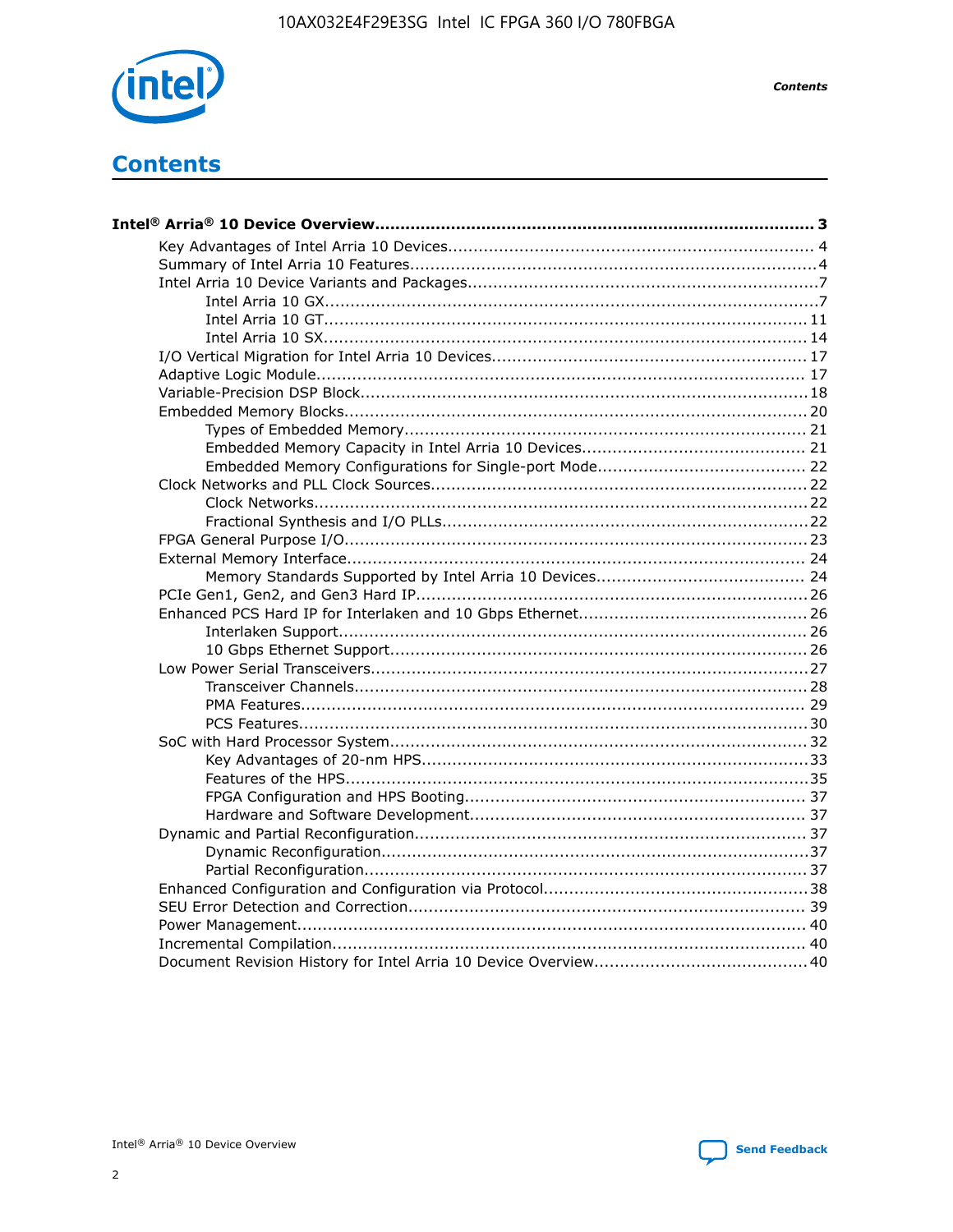**A10-OVERVIEW | 2018.12.06**

**[Send Feedback](mailto:FPGAtechdocfeedback@intel.com?subject=Feedback%20on%20Intel%20Arria%2010%20Device%20Overview%20(A10-OVERVIEW%202018.12.06)&body=We%20appreciate%20your%20feedback.%20In%20your%20comments,%20also%20specify%20the%20page%20number%20or%20paragraph.%20Thank%20you.)**



# **Intel® Arria® 10 Device Overview**

The Intel<sup>®</sup> Arria<sup>®</sup> 10 device family consists of high-performance and power-efficient 20 nm mid-range FPGAs and SoCs.

Intel Arria 10 device family delivers:

- Higher performance than the previous generation of mid-range and high-end FPGAs.
- Power efficiency attained through a comprehensive set of power-saving technologies.

The Intel Arria 10 devices are ideal for high performance, power-sensitive, midrange applications in diverse markets.

| <b>Market</b>         | <b>Applications</b>                                                                                               |
|-----------------------|-------------------------------------------------------------------------------------------------------------------|
| Wireless              | Channel and switch cards in remote radio heads<br>٠<br>Mobile backhaul<br>٠                                       |
| Wireline              | 40G/100G muxponders and transponders<br>٠<br>100G line cards<br>٠<br><b>Bridging</b><br>٠<br>Aggregation<br>٠     |
| <b>Broadcast</b>      | Studio switches<br>٠<br>Servers and transport<br>٠<br>Videoconferencing<br>٠<br>Professional audio and video<br>٠ |
| Computing and Storage | Flash cache<br>٠<br>Cloud computing servers<br>٠<br>Server acceleration<br>٠                                      |
| Medical               | Diagnostic scanners<br>٠<br>Diagnostic imaging<br>٠                                                               |
| Military              | Missile guidance and control<br>٠<br>Radar<br>٠<br>Electronic warfare<br>٠<br>Secure communications<br>٠          |

#### **Table 1. Sample Markets and Ideal Applications for Intel Arria 10 Devices**

#### **Related Information**

- [Intel Arria 10 Device Handbook: Known Issues](http://www.altera.com/support/kdb/solutions/rd07302013_646.html) Lists the planned updates to the *Intel Arria 10 Device Handbook* chapters.
- [Intel Arria 10 GX/GT Device Errata and Design Recommendations](https://www.intel.com/content/www/us/en/programmable/documentation/agz1493851706374.html#yqz1494433888646)
- [Intel Arria 10 SX Device Errata and Design Recommendations](https://www.intel.com/content/www/us/en/programmable/documentation/cru1462832385668.html#cru1462832558642)

Intel Corporation. All rights reserved. Intel, the Intel logo, Altera, Arria, Cyclone, Enpirion, MAX, Nios, Quartus and Stratix words and logos are trademarks of Intel Corporation or its subsidiaries in the U.S. and/or other countries. Intel warrants performance of its FPGA and semiconductor products to current specifications in accordance with Intel's standard warranty, but reserves the right to make changes to any products and services at any time without notice. Intel assumes no responsibility or liability arising out of the application or use of any information, product, or service described herein except as expressly agreed to in writing by Intel. Intel customers are advised to obtain the latest version of device specifications before relying on any published information and before placing orders for products or services. \*Other names and brands may be claimed as the property of others.

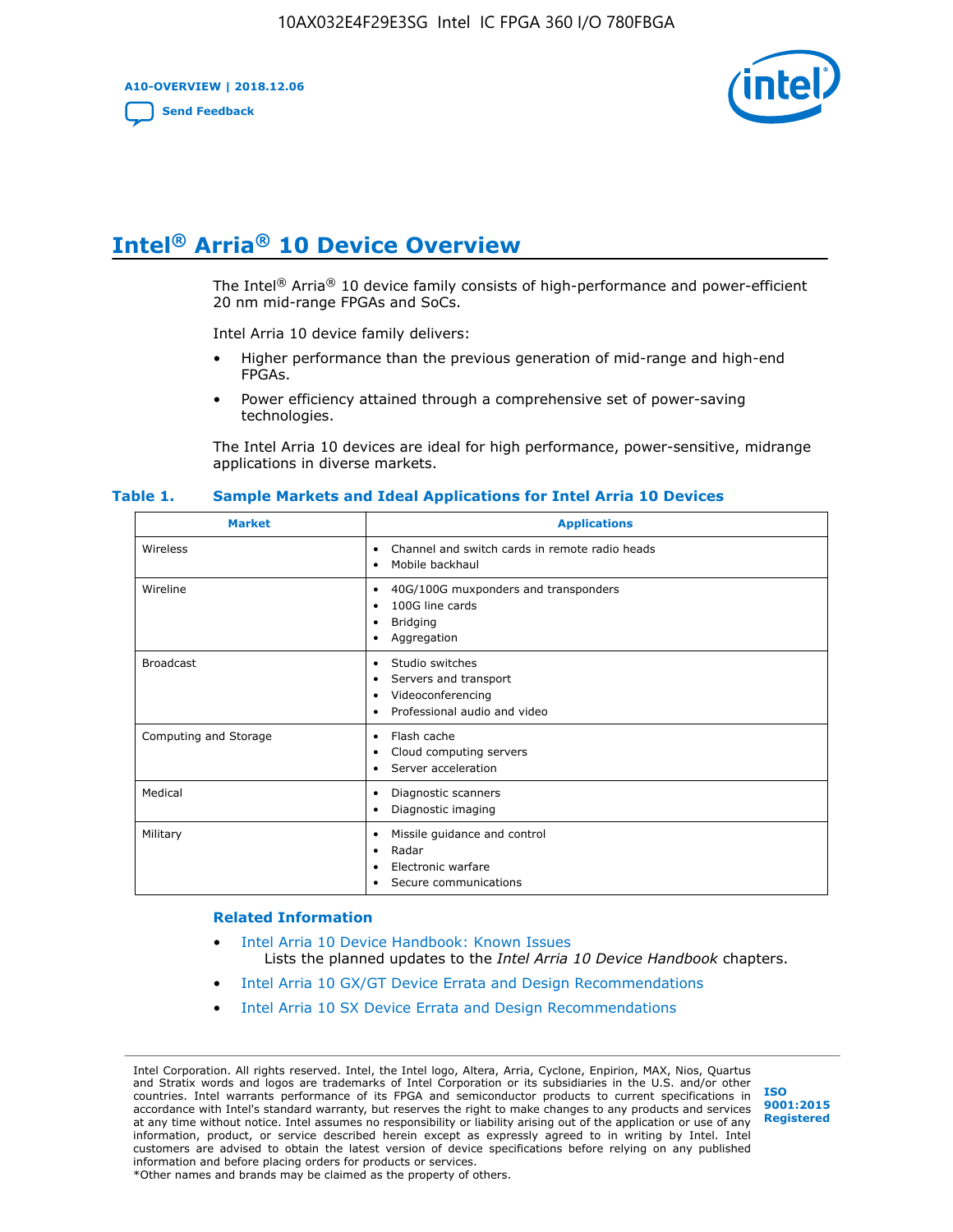

# **Key Advantages of Intel Arria 10 Devices**

# **Table 2. Key Advantages of the Intel Arria 10 Device Family**

| <b>Advantage</b>                                                                                          | <b>Supporting Feature</b>                                                                                                                                                                                                                                                                                                |
|-----------------------------------------------------------------------------------------------------------|--------------------------------------------------------------------------------------------------------------------------------------------------------------------------------------------------------------------------------------------------------------------------------------------------------------------------|
| Enhanced core architecture                                                                                | Built on TSMC's 20 nm process technology<br>٠<br>60% higher performance than the previous generation of mid-range FPGAs<br>٠<br>15% higher performance than the fastest previous-generation FPGA<br>٠                                                                                                                    |
| High-bandwidth integrated<br>transceivers                                                                 | Short-reach rates up to 25.8 Gigabits per second (Gbps)<br>٠<br>Backplane capability up to 12.5 Gbps<br>٠<br>Integrated 10GBASE-KR and 40GBASE-KR4 Forward Error Correction (FEC)<br>٠                                                                                                                                   |
| Improved logic integration and<br>hard IP blocks                                                          | 8-input adaptive logic module (ALM)<br>٠<br>Up to 65.6 megabits (Mb) of embedded memory<br>٠<br>Variable-precision digital signal processing (DSP) blocks<br>Fractional synthesis phase-locked loops (PLLs)<br>Hard PCI Express Gen3 IP blocks<br>Hard memory controllers and PHY up to 2,400 Megabits per second (Mbps) |
| Second generation hard<br>processor system (HPS) with<br>integrated ARM* Cortex*-A9*<br>MPCore* processor | Tight integration of a dual-core ARM Cortex-A9 MPCore processor, hard IP, and an<br>٠<br>FPGA in a single Intel Arria 10 system-on-a-chip (SoC)<br>Supports over 128 Gbps peak bandwidth with integrated data coherency between<br>$\bullet$<br>the processor and the FPGA fabric                                        |
| Advanced power savings                                                                                    | Comprehensive set of advanced power saving features<br>٠<br>Power-optimized MultiTrack routing and core architecture<br>٠<br>Up to 40% lower power compared to previous generation of mid-range FPGAs<br>٠<br>Up to 60% lower power compared to previous generation of high-end FPGAs                                    |

# **Summary of Intel Arria 10 Features**

## **Table 3. Summary of Features for Intel Arria 10 Devices**

| <b>Feature</b>                  | <b>Description</b>                                                                                                                                                                                                                                                                                                                                                                                       |
|---------------------------------|----------------------------------------------------------------------------------------------------------------------------------------------------------------------------------------------------------------------------------------------------------------------------------------------------------------------------------------------------------------------------------------------------------|
| Technology                      | TSMC's 20-nm SoC process technology<br>٠<br>Allows operation at a lower $V_{\text{CC}}$ level of 0.82 V instead of the 0.9 V standard $V_{\text{CC}}$ core voltage                                                                                                                                                                                                                                       |
| Packaging                       | 1.0 mm ball-pitch Fineline BGA packaging<br>0.8 mm ball-pitch Ultra Fineline BGA packaging<br>Multiple devices with identical package footprints for seamless migration between different<br><b>FPGA</b> densities<br>Devices with compatible package footprints allow migration to next generation high-end<br>Stratix $\mathcal{R}$ 10 devices<br>RoHS, leaded $(1)$ , and lead-free (Pb-free) options |
| High-performance<br>FPGA fabric | Enhanced 8-input ALM with four registers<br>٠<br>Improved multi-track routing architecture to reduce congestion and improve compilation time<br>Hierarchical core clocking architecture<br>Fine-grained partial reconfiguration                                                                                                                                                                          |
| Internal memory<br>blocks       | M20K-20-Kb memory blocks with hard error correction code (ECC)<br>Memory logic array block (MLAB)-640-bit memory                                                                                                                                                                                                                                                                                         |
|                                 | continued                                                                                                                                                                                                                                                                                                                                                                                                |



<sup>(1)</sup> Contact Intel for availability.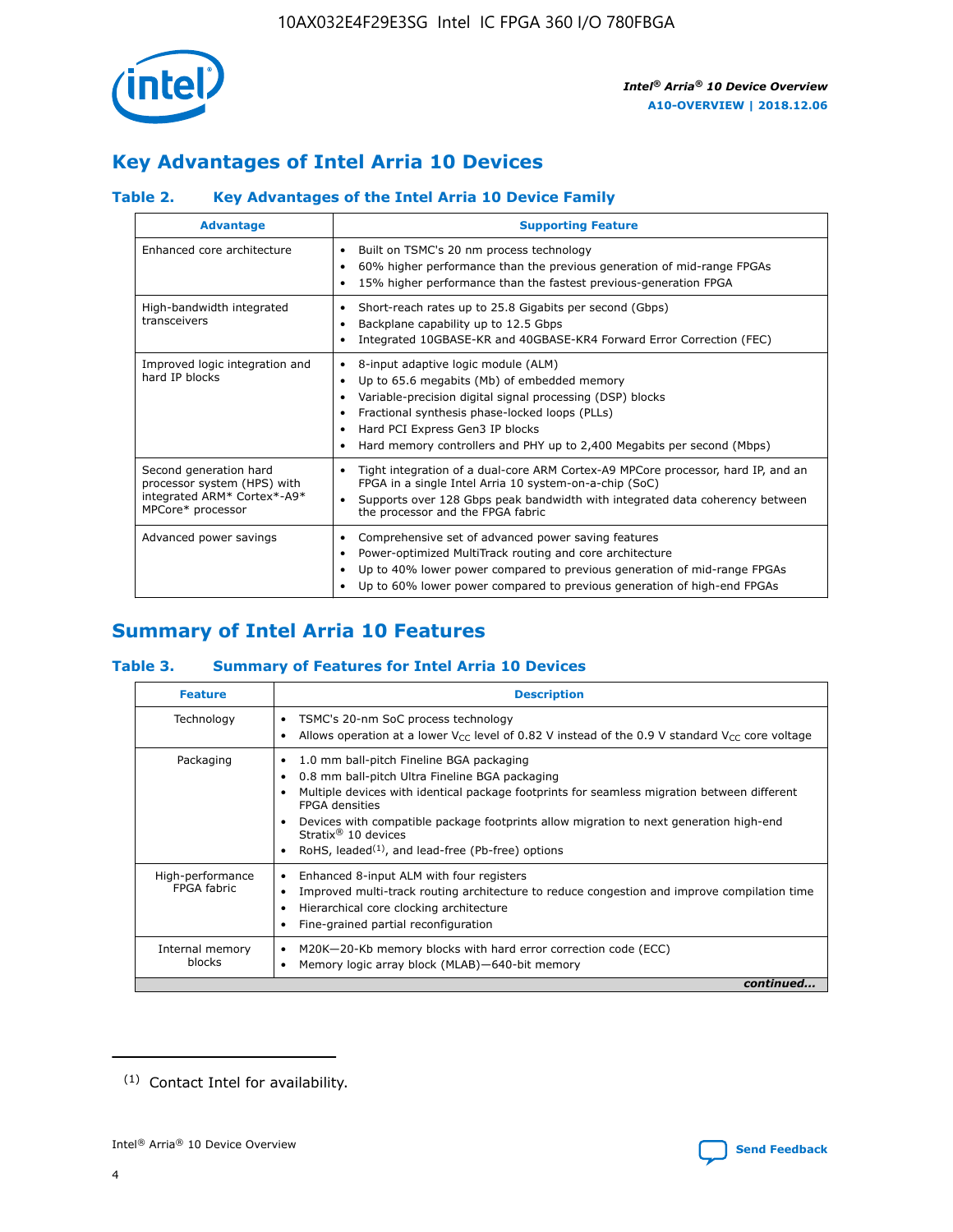$\mathsf{r}$ 



| <b>Feature</b>                         |                                                                                                                | <b>Description</b>                                                                                                                                                                                                                                                                                                                                                                                                                                                                                                                                                                                                                                                                                                                                                                                                                          |  |  |  |  |  |
|----------------------------------------|----------------------------------------------------------------------------------------------------------------|---------------------------------------------------------------------------------------------------------------------------------------------------------------------------------------------------------------------------------------------------------------------------------------------------------------------------------------------------------------------------------------------------------------------------------------------------------------------------------------------------------------------------------------------------------------------------------------------------------------------------------------------------------------------------------------------------------------------------------------------------------------------------------------------------------------------------------------------|--|--|--|--|--|
| Embedded Hard IP<br>blocks             | Variable-precision DSP                                                                                         | Native support for signal processing precision levels from $18 \times 19$ to<br>$\bullet$<br>54 x 54<br>Native support for 27 x 27 multiplier mode<br>64-bit accumulator and cascade for systolic finite impulse responses<br>(FIRS)<br>Internal coefficient memory banks<br>٠<br>Preadder/subtractor for improved efficiency<br>Additional pipeline register to increase performance and reduce<br>power<br>Supports floating point arithmetic:<br>- Perform multiplication, addition, subtraction, multiply-add,<br>multiply-subtract, and complex multiplication.<br>- Supports multiplication with accumulation capability, cascade<br>summation, and cascade subtraction capability.<br>- Dynamic accumulator reset control.<br>- Support direct vector dot and complex multiplication chaining<br>multiply floating point DSP blocks. |  |  |  |  |  |
|                                        | Memory controller                                                                                              | DDR4, DDR3, and DDR3L                                                                                                                                                                                                                                                                                                                                                                                                                                                                                                                                                                                                                                                                                                                                                                                                                       |  |  |  |  |  |
|                                        | PCI Express*                                                                                                   | PCI Express (PCIe*) Gen3 (x1, x2, x4, or x8), Gen2 (x1, x2, x4, or x8)<br>and Gen1 (x1, x2, x4, or x8) hard IP with complete protocol stack,<br>endpoint, and root port                                                                                                                                                                                                                                                                                                                                                                                                                                                                                                                                                                                                                                                                     |  |  |  |  |  |
|                                        | Transceiver I/O                                                                                                | 10GBASE-KR/40GBASE-KR4 Forward Error Correction (FEC)<br>PCS hard IPs that support:<br>- 10-Gbps Ethernet (10GbE)<br>- PCIe PIPE interface<br>- Interlaken<br>- Gbps Ethernet (GbE)<br>- Common Public Radio Interface (CPRI) with deterministic latency<br>support<br>- Gigabit-capable passive optical network (GPON) with fast lock-<br>time support<br>13.5G JESD204b<br>8B/10B, 64B/66B, 64B/67B encoders and decoders<br>Custom mode support for proprietary protocols                                                                                                                                                                                                                                                                                                                                                                |  |  |  |  |  |
| Core clock networks                    | $\bullet$                                                                                                      | Up to 800 MHz fabric clocking, depending on the application:<br>- 667 MHz external memory interface clocking with 2,400 Mbps DDR4 interface<br>- 800 MHz LVDS interface clocking with 1,600 Mbps LVDS interface<br>Global, regional, and peripheral clock networks<br>Clock networks that are not used can be gated to reduce dynamic power                                                                                                                                                                                                                                                                                                                                                                                                                                                                                                 |  |  |  |  |  |
| Phase-locked loops<br>(PLLs)           | High-resolution fractional synthesis PLLs:<br>$\bullet$<br>Integer PLLs:<br>- Adjacent to general purpose I/Os | - Precision clock synthesis, clock delay compensation, and zero delay buffering (ZDB)<br>- Support integer mode and fractional mode<br>- Fractional mode support with third-order delta-sigma modulation<br>- Support external memory and LVDS interfaces                                                                                                                                                                                                                                                                                                                                                                                                                                                                                                                                                                                   |  |  |  |  |  |
| FPGA General-purpose<br>$I/Os$ (GPIOs) | $\bullet$                                                                                                      | 1.6 Gbps LVDS-every pair can be configured as receiver or transmitter<br>On-chip termination (OCT)<br>1.2 V to 3.0 V single-ended LVTTL/LVCMOS interfacing                                                                                                                                                                                                                                                                                                                                                                                                                                                                                                                                                                                                                                                                                  |  |  |  |  |  |
| <b>External Memory</b><br>Interface    |                                                                                                                | Hard memory controller- DDR4, DDR3, and DDR3L support<br>$-$ DDR4-speeds up to 1,200 MHz/2,400 Mbps<br>- DDR3-speeds up to 1,067 MHz/2,133 Mbps<br>Soft memory controller—provides support for RLDRAM $3^{(2)}$ , QDR IV $(2)$ , and QDR II+<br>continued                                                                                                                                                                                                                                                                                                                                                                                                                                                                                                                                                                                   |  |  |  |  |  |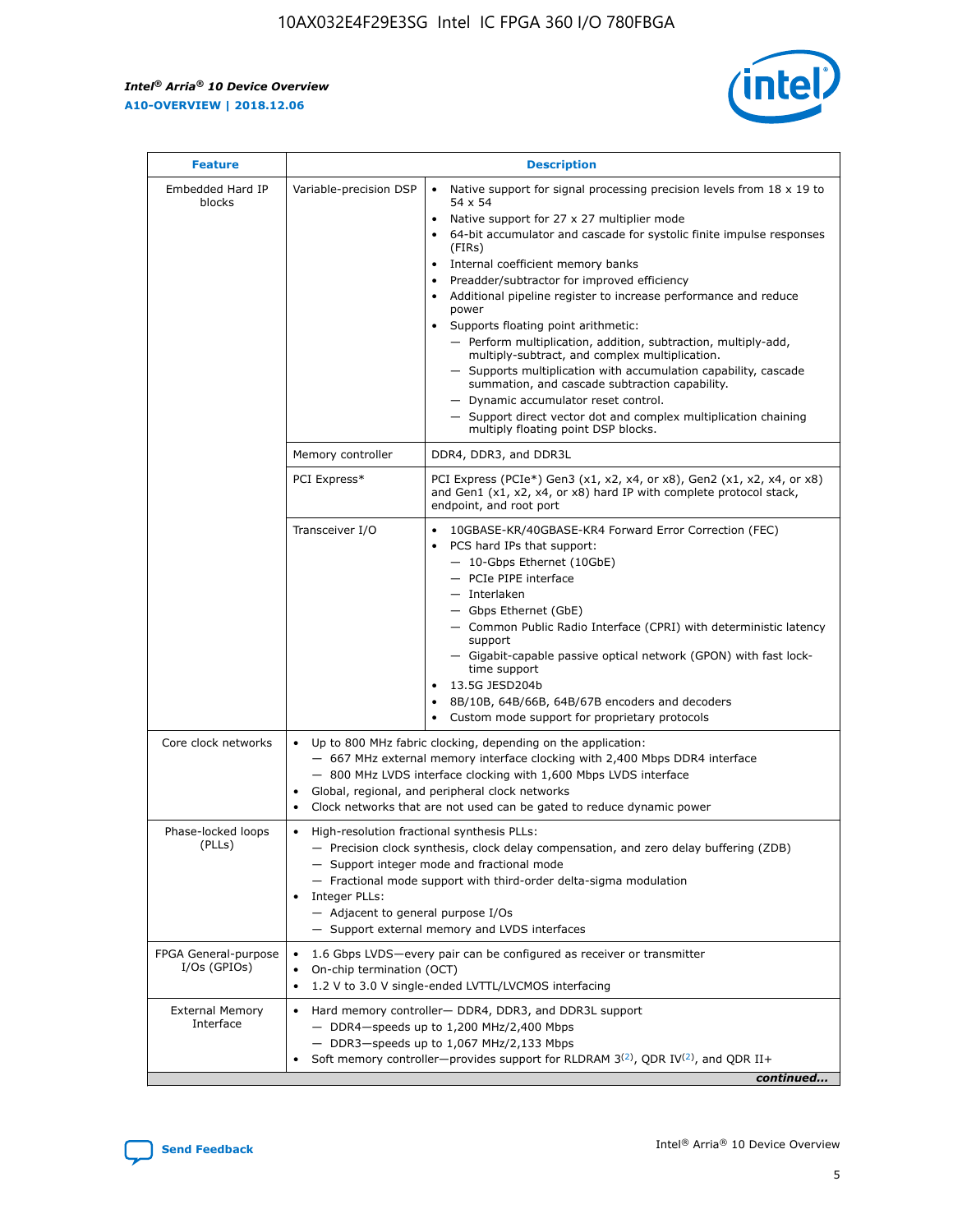

| <b>Feature</b>                                    | <b>Description</b>                                                                                                                                                                                                                                                                                                                                                                                                                                                                                                                                                                                                                                                        |
|---------------------------------------------------|---------------------------------------------------------------------------------------------------------------------------------------------------------------------------------------------------------------------------------------------------------------------------------------------------------------------------------------------------------------------------------------------------------------------------------------------------------------------------------------------------------------------------------------------------------------------------------------------------------------------------------------------------------------------------|
| Low-power serial<br>transceivers                  | • Continuous operating range:<br>- Intel Arria 10 GX-1 Gbps to 17.4 Gbps<br>$-$ Intel Arria 10 GT $-1$ Gbps to 25.8 Gbps<br>Backplane support:<br>$\bullet$<br>$-$ Intel Arria 10 GX-up to 12.5<br>$-$ Intel Arria 10 GT-up to 12.5<br>Extended range down to 125 Mbps with oversampling<br>ATX transmit PLLs with user-configurable fractional synthesis capability<br>Electronic Dispersion Compensation (EDC) support for XFP, SFP+, OSFP, and CFP optical<br>module<br>Adaptive linear and decision feedback equalization<br>$\bullet$<br>Transmitter pre-emphasis and de-emphasis<br>$\bullet$<br>Dynamic partial reconfiguration of individual transceiver channels |
| <b>HPS</b><br>(Intel Arria 10 SX<br>devices only) | Dual-core ARM Cortex-A9 MPCore processor-1.2 GHz CPU with<br>Processor and system<br>$\bullet$<br>1.5 GHz overdrive capability<br>256 KB on-chip RAM and 64 KB on-chip ROM<br>System peripherals-general-purpose timers, watchdog timers, direct<br>memory access (DMA) controller, FPGA configuration manager, and<br>clock and reset managers<br>• Security features—anti-tamper, secure boot, Advanced Encryption<br>Standard (AES) and authentication (SHA)<br>ARM CoreSight* JTAG debug access port, trace port, and on-chip<br>$\bullet$<br>trace storage                                                                                                           |
|                                                   | <b>External interfaces</b><br>Hard memory interface—Hard memory controller (2,400 Mbps DDR4,<br>and 2,133 Mbps DDR3), Quad serial peripheral interface (QSPI) flash<br>controller, NAND flash controller, direct memory access (DMA)<br>controller, Secure Digital/MultiMediaCard (SD/MMC) controller<br>Communication interface-10/100/1000 Ethernet media access<br>$\bullet$<br>control (MAC), USB On-The-GO (OTG) controllers, I <sup>2</sup> C controllers,<br>UART 16550, serial peripheral interface (SPI), and up to 62<br>HPS GPIO interfaces (48 direct-share I/Os)                                                                                             |
|                                                   | Interconnects to core<br>• High-performance ARM AMBA* AXI bus bridges that support<br>simultaneous read and write<br>HPS-FPGA bridges-include the FPGA-to-HPS, HPS-to-FPGA, and<br>$\bullet$<br>lightweight HPS-to-FPGA bridges that allow the FPGA fabric to issue<br>transactions to slaves in the HPS, and vice versa<br>Configuration bridge that allows HPS configuration manager to<br>configure the core logic via dedicated 32-bit configuration port<br>FPGA-to-HPS SDRAM controller bridge-provides configuration<br>interfaces for the multiport front end (MPFE) of the HPS SDRAM<br>controller                                                               |
| Configuration                                     | Tamper protection—comprehensive design protection to protect your valuable IP investments<br>Enhanced 256-bit advanced encryption standard (AES) design security with authentication<br>$\bullet$<br>Configuration via protocol (CvP) using PCIe Gen1, Gen2, or Gen3<br>continued                                                                                                                                                                                                                                                                                                                                                                                         |

<sup>(2)</sup> Intel Arria 10 devices support this external memory interface using hard PHY with soft memory controller.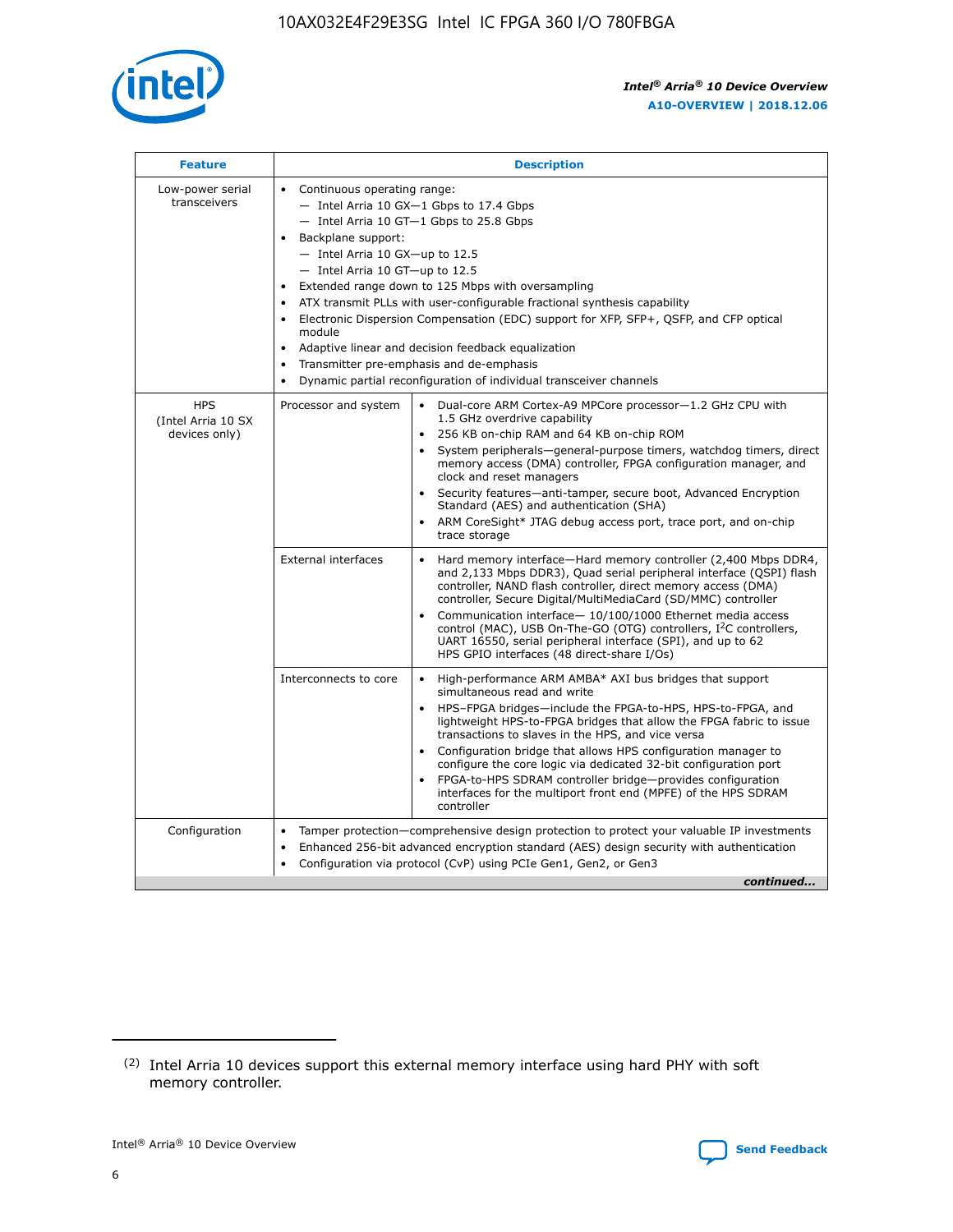

| <b>Feature</b>     | <b>Description</b>                                                                                                                                                                                               |
|--------------------|------------------------------------------------------------------------------------------------------------------------------------------------------------------------------------------------------------------|
|                    | Dynamic reconfiguration of the transceivers and PLLs<br>Fine-grained partial reconfiguration of the core fabric<br>Active Serial x4 Interface<br>$\bullet$                                                       |
| Power management   | SmartVID<br>Low static power device options<br>Programmable Power Technology<br>Intel Quartus <sup>®</sup> Prime integrated power analysis                                                                       |
| Software and tools | Intel Quartus Prime design suite<br>Transceiver toolkit<br>Platform Designer system integration tool<br>DSP Builder for Intel FPGAs<br>OpenCL <sup>™</sup> support<br>Intel SoC FPGA Embedded Design Suite (EDS) |

## **Related Information**

[Intel Arria 10 Transceiver PHY Overview](https://www.intel.com/content/www/us/en/programmable/documentation/nik1398707230472.html#nik1398706768037) Provides details on Intel Arria 10 transceivers.

# **Intel Arria 10 Device Variants and Packages**

#### **Table 4. Device Variants for the Intel Arria 10 Device Family**

| <b>Variant</b>    | <b>Description</b>                                                                                                                                                                                                     |
|-------------------|------------------------------------------------------------------------------------------------------------------------------------------------------------------------------------------------------------------------|
| Intel Arria 10 GX | FPGA featuring 17.4 Gbps transceivers for short reach applications with 12.5 backplane driving<br>capability.                                                                                                          |
| Intel Arria 10 GT | FPGA featuring:<br>17.4 Gbps transceivers for short reach applications with 12.5 backplane driving capability.<br>25.8 Gbps transceivers for supporting CAUI-4 and CEI-25G applications with CFP2 and CFP4<br>modules. |
| Intel Arria 10 SX | SoC integrating ARM-based HPS and FPGA featuring 17.4 Gbps transceivers for short reach<br>applications with 12.5 backplane driving capability.                                                                        |

# **Intel Arria 10 GX**

This section provides the available options, maximum resource counts, and package plan for the Intel Arria 10 GX devices.

The information in this section is correct at the time of publication. For the latest information and to get more details, refer to the Intel FPGA Product Selector.

#### **Related Information**

#### [Intel FPGA Product Selector](http://www.altera.com/products/selector/psg-selector.html) Provides the latest information on Intel products.

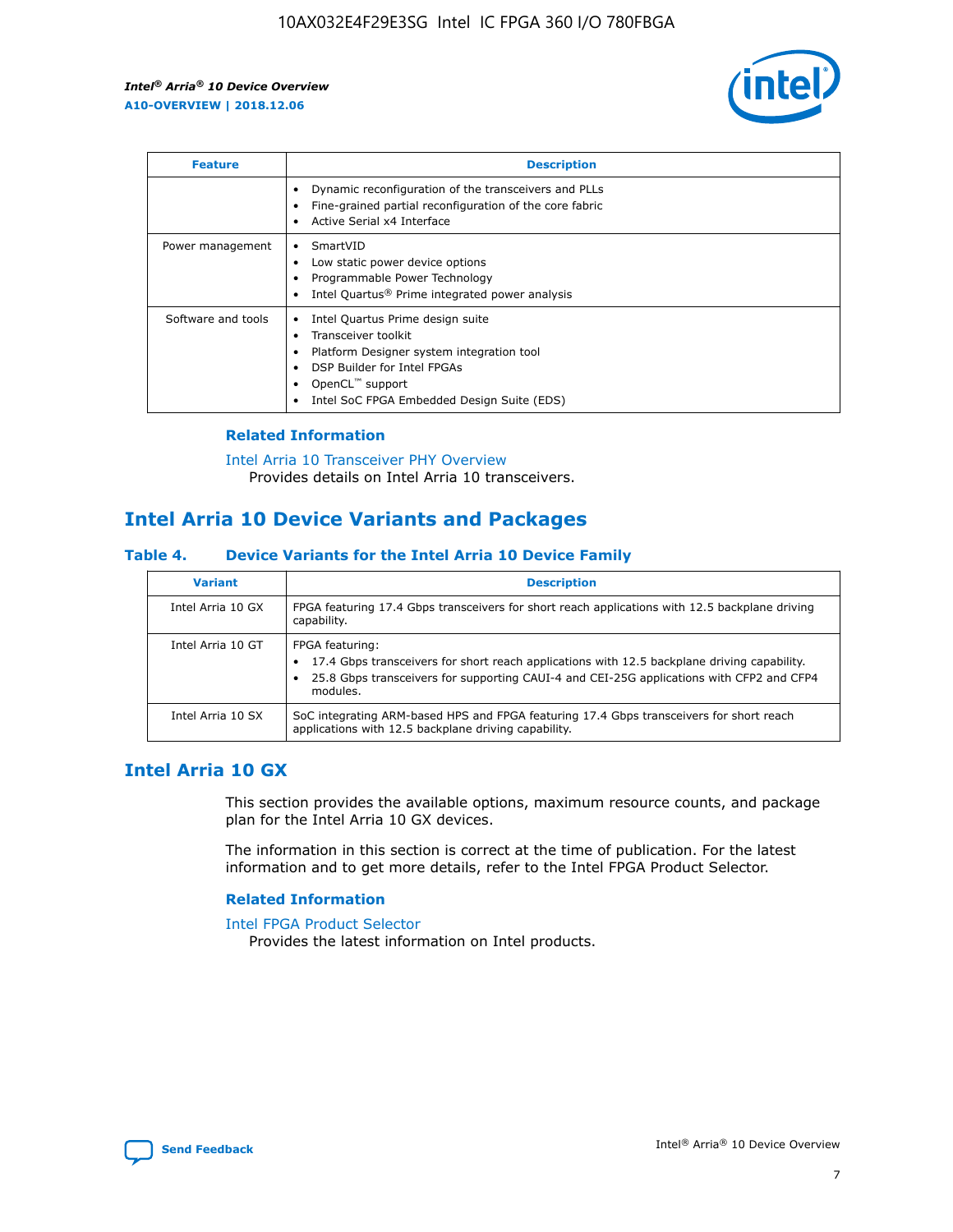

# **Available Options**





#### **Related Information**

[Transceiver Performance for Intel Arria 10 GX/SX Devices](https://www.intel.com/content/www/us/en/programmable/documentation/mcn1413182292568.html#mcn1413213965502) Provides more information about the transceiver speed grade.

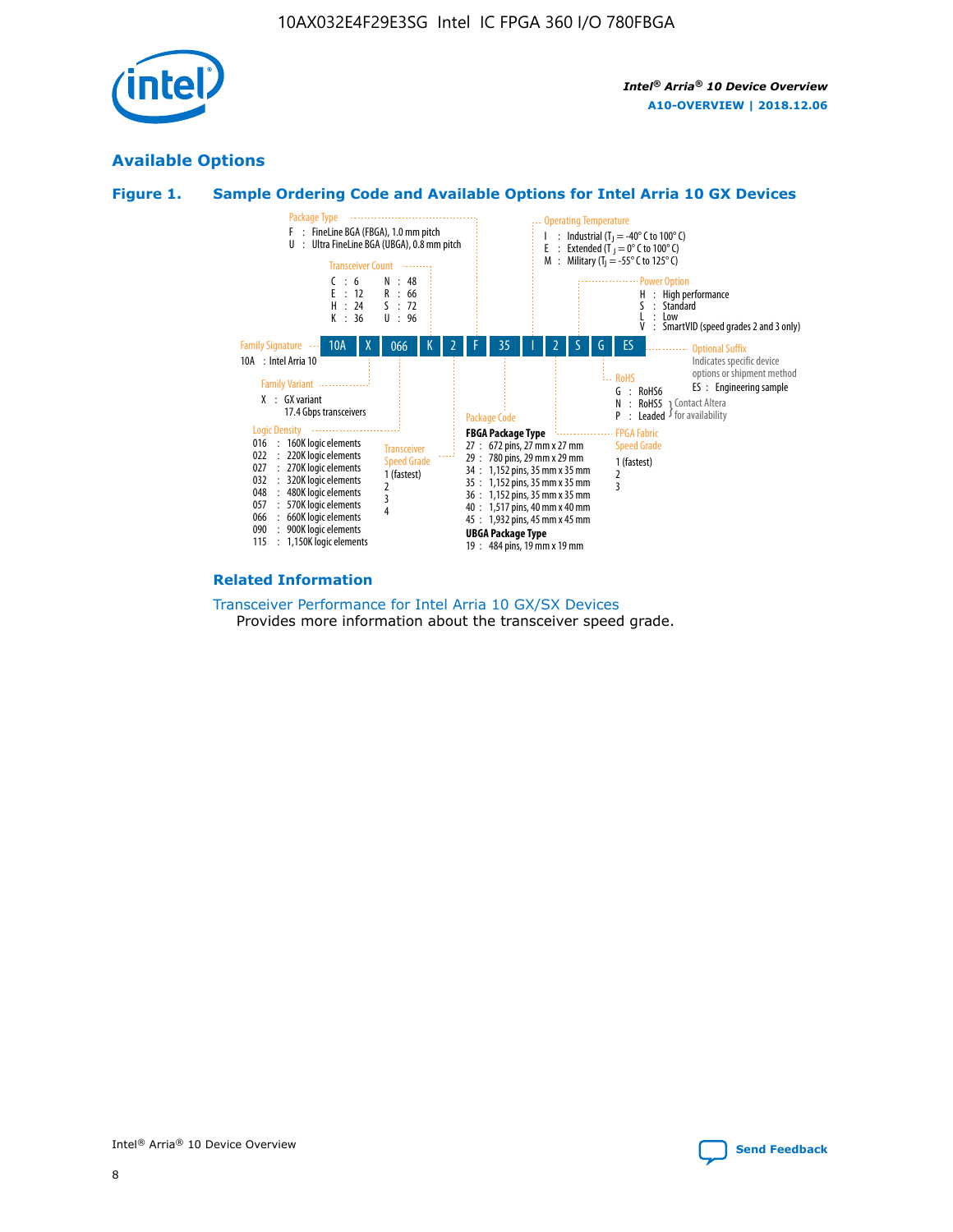

## **Maximum Resources**

#### **Table 5. Maximum Resource Counts for Intel Arria 10 GX Devices (GX 160, GX 220, GX 270, GX 320, and GX 480)**

| <b>Resource</b>              |                         | <b>Product Line</b> |                                                 |                |                |               |  |  |  |
|------------------------------|-------------------------|---------------------|-------------------------------------------------|----------------|----------------|---------------|--|--|--|
|                              |                         | <b>GX 160</b>       | <b>GX 220</b><br><b>GX 270</b><br><b>GX 320</b> |                |                | <b>GX 480</b> |  |  |  |
| Logic Elements (LE) (K)      |                         | 160                 | 220                                             | 270            | 320            | 480           |  |  |  |
| <b>ALM</b>                   |                         | 61,510              | 80,330                                          | 101,620        | 119,900        | 183,590       |  |  |  |
| Register                     |                         | 246,040             | 321,320<br>406,480                              |                | 479,600        | 734,360       |  |  |  |
| Memory (Kb)                  | M <sub>20</sub> K       | 8,800               | 11,740                                          | 15,000         | 17,820         | 28,620        |  |  |  |
|                              | <b>MLAB</b>             | 1,050               | 1,690                                           | 2,452          | 2,727          | 4,164         |  |  |  |
| Variable-precision DSP Block |                         | 156                 | 192                                             | 830<br>985     |                | 1,368         |  |  |  |
|                              | 18 x 19 Multiplier      |                     | 384                                             | 1,970<br>1,660 |                | 2,736         |  |  |  |
| PLL                          | Fractional<br>Synthesis | 6                   | 6                                               | 8              | 8              | 12            |  |  |  |
|                              | I/O                     | 6                   | 6                                               | 8              | 8              | 12            |  |  |  |
| 17.4 Gbps Transceiver        |                         | 12                  | 12                                              | 24             | 24             | 36            |  |  |  |
| GPIO <sup>(3)</sup>          |                         | 288                 | 288                                             | 384            | 384            |               |  |  |  |
| LVDS Pair $(4)$              |                         | 120                 | 120                                             | 168            | 168            | 222           |  |  |  |
| PCIe Hard IP Block           |                         | 1                   | 1                                               | $\overline{2}$ | $\overline{2}$ | 2             |  |  |  |
| Hard Memory Controller       |                         | 6                   | 6                                               | 8              | 8              | 12            |  |  |  |

<sup>(4)</sup> Each LVDS I/O pair can be used as differential input or output.



<sup>(3)</sup> The number of GPIOs does not include transceiver I/Os. In the Intel Quartus Prime software, the number of user I/Os includes transceiver I/Os.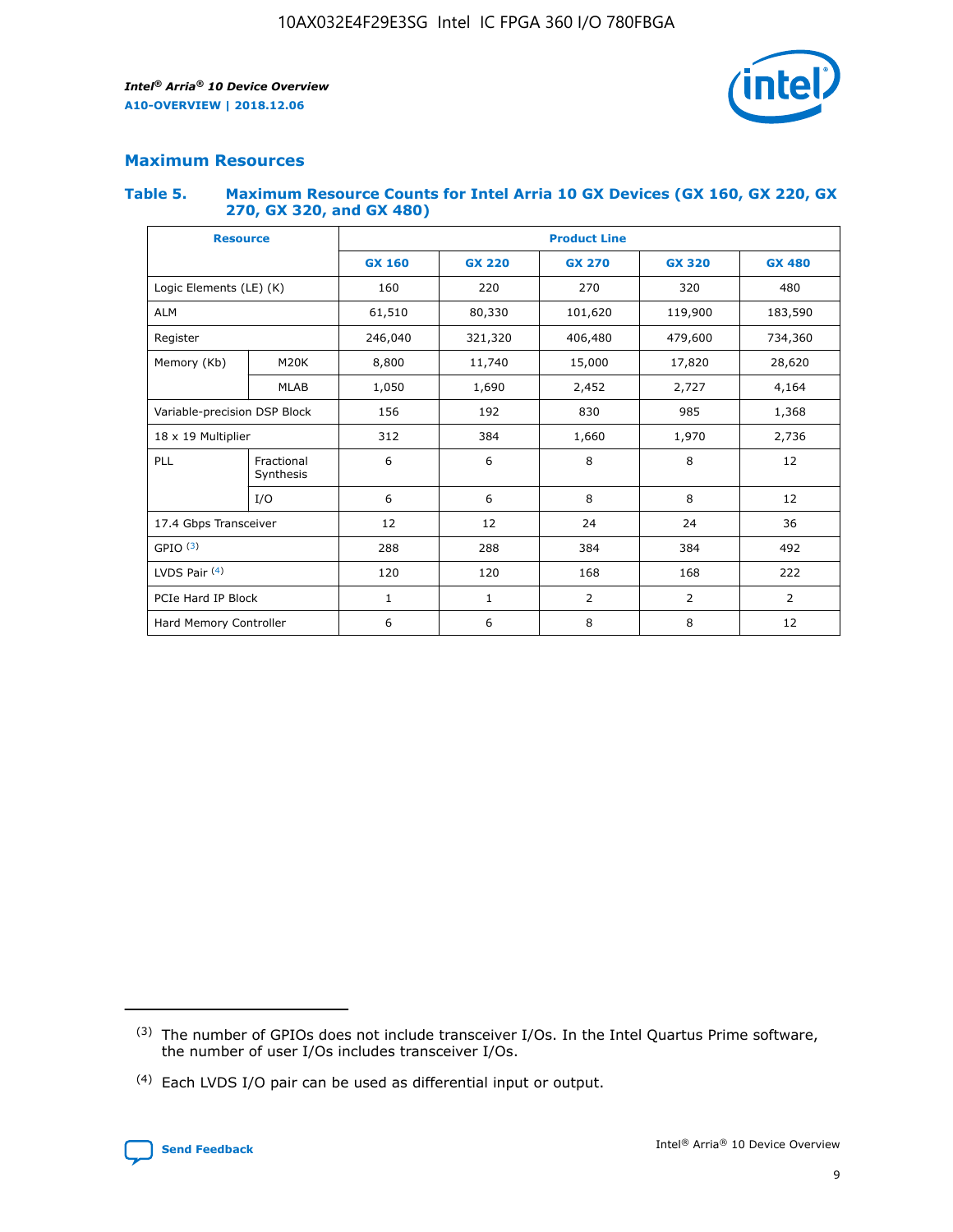

## **Table 6. Maximum Resource Counts for Intel Arria 10 GX Devices (GX 570, GX 660, GX 900, and GX 1150)**

|                              | <b>Resource</b>         | <b>Product Line</b> |               |                |                |  |  |  |
|------------------------------|-------------------------|---------------------|---------------|----------------|----------------|--|--|--|
|                              |                         | <b>GX 570</b>       | <b>GX 660</b> | <b>GX 900</b>  | <b>GX 1150</b> |  |  |  |
| Logic Elements (LE) (K)      |                         | 570                 | 660           | 900            | 1,150          |  |  |  |
| <b>ALM</b>                   |                         | 217,080             | 251,680       | 339,620        | 427,200        |  |  |  |
| Register                     |                         | 868,320             | 1,006,720     | 1,358,480      | 1,708,800      |  |  |  |
| Memory (Kb)                  | <b>M20K</b>             | 36,000              | 42,620        | 48,460         | 54,260         |  |  |  |
|                              | <b>MLAB</b>             | 5,096               | 5,788         | 9,386          | 12,984         |  |  |  |
| Variable-precision DSP Block |                         | 1,523               | 1,687         | 1,518          | 1,518          |  |  |  |
| $18 \times 19$ Multiplier    |                         | 3,046               | 3,374         | 3,036          | 3,036          |  |  |  |
| PLL                          | Fractional<br>Synthesis | 16                  | 16            | 32             | 32             |  |  |  |
|                              | I/O                     | 16                  | 16            | 16             | 16             |  |  |  |
| 17.4 Gbps Transceiver        |                         | 48                  | 48            |                | 96             |  |  |  |
| GPIO <sup>(3)</sup>          |                         | 696                 | 696           | 768            | 768            |  |  |  |
| LVDS Pair $(4)$              |                         | 324                 | 324           | 384            | 384            |  |  |  |
| PCIe Hard IP Block           |                         | 2                   | 2             | $\overline{4}$ | $\overline{4}$ |  |  |  |
| Hard Memory Controller       |                         | 16                  | 16            | 16             | 16             |  |  |  |

# **Package Plan**

# **Table 7. Package Plan for Intel Arria 10 GX Devices (U19, F27, and F29)**

Refer to I/O and High Speed I/O in Intel Arria 10 Devices chapter for the number of 3 V I/O, LVDS I/O, and LVDS channels in each device package.

| <b>Product Line</b> | U <sub>19</sub><br>$(19 \text{ mm} \times 19 \text{ mm})$<br>484-pin UBGA) |          |             | <b>F27</b><br>(27 mm × 27 mm,<br>672-pin FBGA) |                 |             | <b>F29</b><br>(29 mm × 29 mm,<br>780-pin FBGA) |          |             |  |
|---------------------|----------------------------------------------------------------------------|----------|-------------|------------------------------------------------|-----------------|-------------|------------------------------------------------|----------|-------------|--|
|                     | 3 V I/O                                                                    | LVDS I/O | <b>XCVR</b> | 3 V I/O                                        | <b>LVDS I/O</b> | <b>XCVR</b> | 3 V I/O                                        | LVDS I/O | <b>XCVR</b> |  |
| GX 160              | 48                                                                         | 192      | 6           | 48                                             | 192             | 12          | 48                                             | 240      | 12          |  |
| GX 220              | 48                                                                         | 192      | 6           | 48                                             | 192             | 12          | 48                                             | 240      | 12          |  |
| GX 270              |                                                                            |          |             | 48                                             | 192             | 12          | 48                                             | 312      | 12          |  |
| GX 320              |                                                                            |          |             | 48                                             | 192             | 12          | 48                                             | 312      | 12          |  |
| GX 480              |                                                                            |          |             |                                                |                 |             | 48                                             | 312      | 12          |  |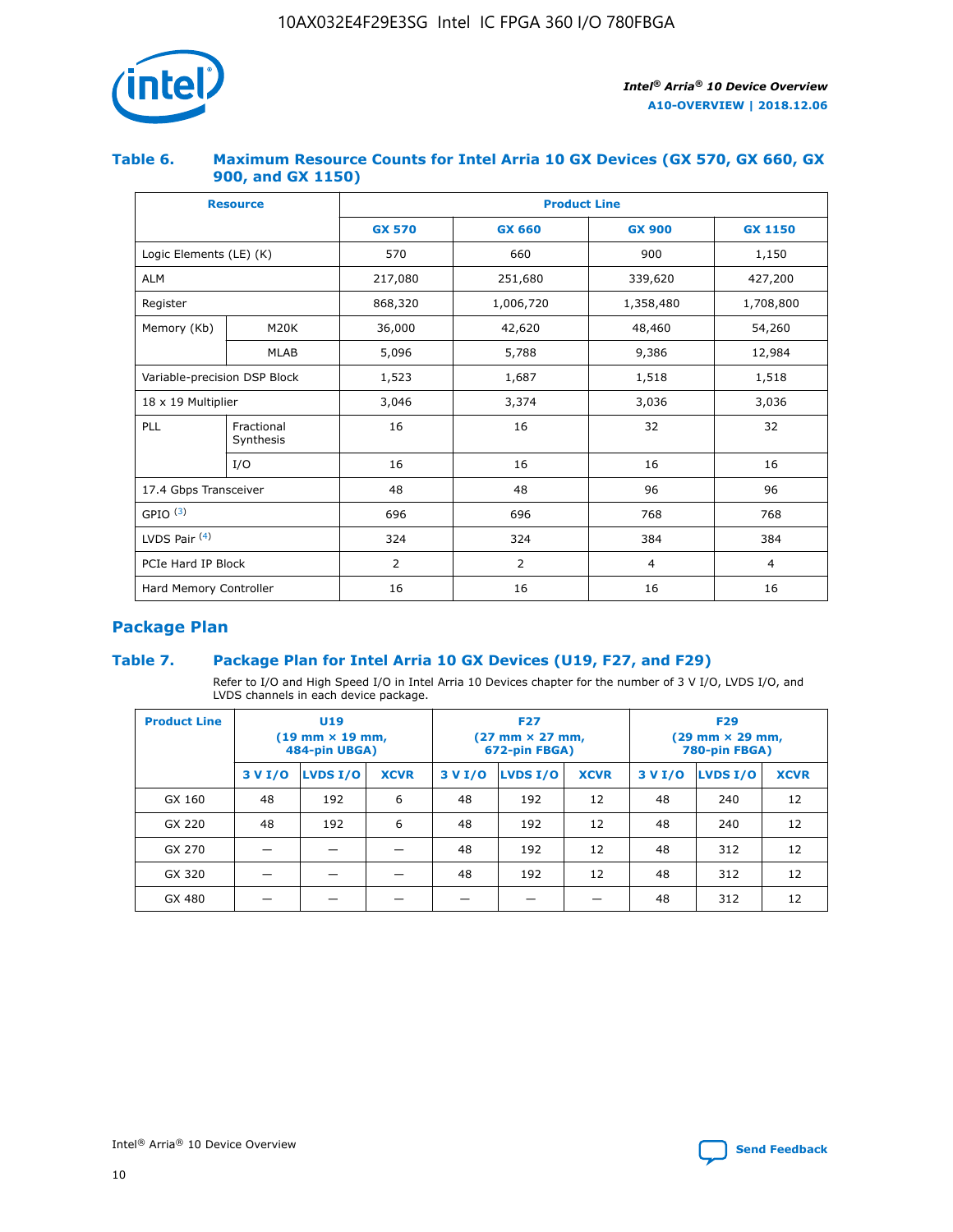

#### **Table 8. Package Plan for Intel Arria 10 GX Devices (F34, F35, NF40, and KF40)**

Refer to I/O and High Speed I/O in Intel Arria 10 Devices chapter for the number of 3 V I/O, LVDS I/O, and LVDS channels in each device package.

| <b>Product Line</b> | <b>F34</b><br>(35 mm × 35 mm,<br><b>1152-pin FBGA)</b> |                    | <b>F35</b><br>$(35$ mm $\times$ 35 mm,<br><b>1152-pin FBGA)</b> |           | <b>KF40</b><br>$(40 \text{ mm} \times 40 \text{ mm})$<br>1517-pin FBGA) |             |           | <b>NF40</b><br>$(40 \text{ mm} \times 40 \text{ mm})$<br><b>1517-pin FBGA)</b> |             |           |                    |             |
|---------------------|--------------------------------------------------------|--------------------|-----------------------------------------------------------------|-----------|-------------------------------------------------------------------------|-------------|-----------|--------------------------------------------------------------------------------|-------------|-----------|--------------------|-------------|
|                     | 3V<br>I/O                                              | <b>LVDS</b><br>I/O | <b>XCVR</b>                                                     | 3V<br>I/O | <b>LVDS</b><br>I/O                                                      | <b>XCVR</b> | 3V<br>I/O | <b>LVDS</b><br>I/O                                                             | <b>XCVR</b> | 3V<br>I/O | <b>LVDS</b><br>I/O | <b>XCVR</b> |
| GX 270              | 48                                                     | 336                | 24                                                              | 48        | 336                                                                     | 24          |           |                                                                                |             |           |                    |             |
| GX 320              | 48                                                     | 336                | 24                                                              | 48        | 336                                                                     | 24          |           |                                                                                |             |           |                    |             |
| GX 480              | 48                                                     | 444                | 24                                                              | 48        | 348                                                                     | 36          |           |                                                                                |             |           |                    |             |
| GX 570              | 48                                                     | 444                | 24                                                              | 48        | 348                                                                     | 36          | 96        | 600                                                                            | 36          | 48        | 540                | 48          |
| GX 660              | 48                                                     | 444                | 24                                                              | 48        | 348                                                                     | 36          | 96        | 600                                                                            | 36          | 48        | 540                | 48          |
| GX 900              |                                                        | 504                | 24                                                              | -         |                                                                         | -           |           |                                                                                |             |           | 600                | 48          |
| GX 1150             |                                                        | 504                | 24                                                              |           |                                                                         |             |           |                                                                                |             |           | 600                | 48          |

#### **Table 9. Package Plan for Intel Arria 10 GX Devices (RF40, NF45, SF45, and UF45)**

Refer to I/O and High Speed I/O in Intel Arria 10 Devices chapter for the number of 3 V I/O, LVDS I/O, and LVDS channels in each device package.

| <b>Product Line</b> | <b>RF40</b><br>$(40$ mm $\times$ 40 mm,<br>1517-pin FBGA) |                    |             | <b>NF45</b><br>$(45 \text{ mm} \times 45 \text{ mm})$<br><b>1932-pin FBGA)</b> |                    |             | <b>SF45</b><br>$(45 \text{ mm} \times 45 \text{ mm})$<br><b>1932-pin FBGA)</b> |                    |             | <b>UF45</b><br>$(45 \text{ mm} \times 45 \text{ mm})$<br><b>1932-pin FBGA)</b> |                    |             |
|---------------------|-----------------------------------------------------------|--------------------|-------------|--------------------------------------------------------------------------------|--------------------|-------------|--------------------------------------------------------------------------------|--------------------|-------------|--------------------------------------------------------------------------------|--------------------|-------------|
|                     | 3V<br>I/O                                                 | <b>LVDS</b><br>I/O | <b>XCVR</b> | 3 V<br>I/O                                                                     | <b>LVDS</b><br>I/O | <b>XCVR</b> | 3 V<br>I/O                                                                     | <b>LVDS</b><br>I/O | <b>XCVR</b> | 3V<br>I/O                                                                      | <b>LVDS</b><br>I/O | <b>XCVR</b> |
| GX 900              |                                                           | 342                | 66          | _                                                                              | 768                | 48          |                                                                                | 624                | 72          |                                                                                | 480                | 96          |
| GX 1150             |                                                           | 342                | 66          | _                                                                              | 768                | 48          |                                                                                | 624                | 72          |                                                                                | 480                | 96          |

## **Related Information**

[I/O and High-Speed Differential I/O Interfaces in Intel Arria 10 Devices chapter, Intel](https://www.intel.com/content/www/us/en/programmable/documentation/sam1403482614086.html#sam1403482030321) [Arria 10 Device Handbook](https://www.intel.com/content/www/us/en/programmable/documentation/sam1403482614086.html#sam1403482030321)

Provides the number of 3 V and LVDS I/Os, and LVDS channels for each Intel Arria 10 device package.

# **Intel Arria 10 GT**

This section provides the available options, maximum resource counts, and package plan for the Intel Arria 10 GT devices.

The information in this section is correct at the time of publication. For the latest information and to get more details, refer to the Intel FPGA Product Selector.

#### **Related Information**

#### [Intel FPGA Product Selector](http://www.altera.com/products/selector/psg-selector.html)

Provides the latest information on Intel products.

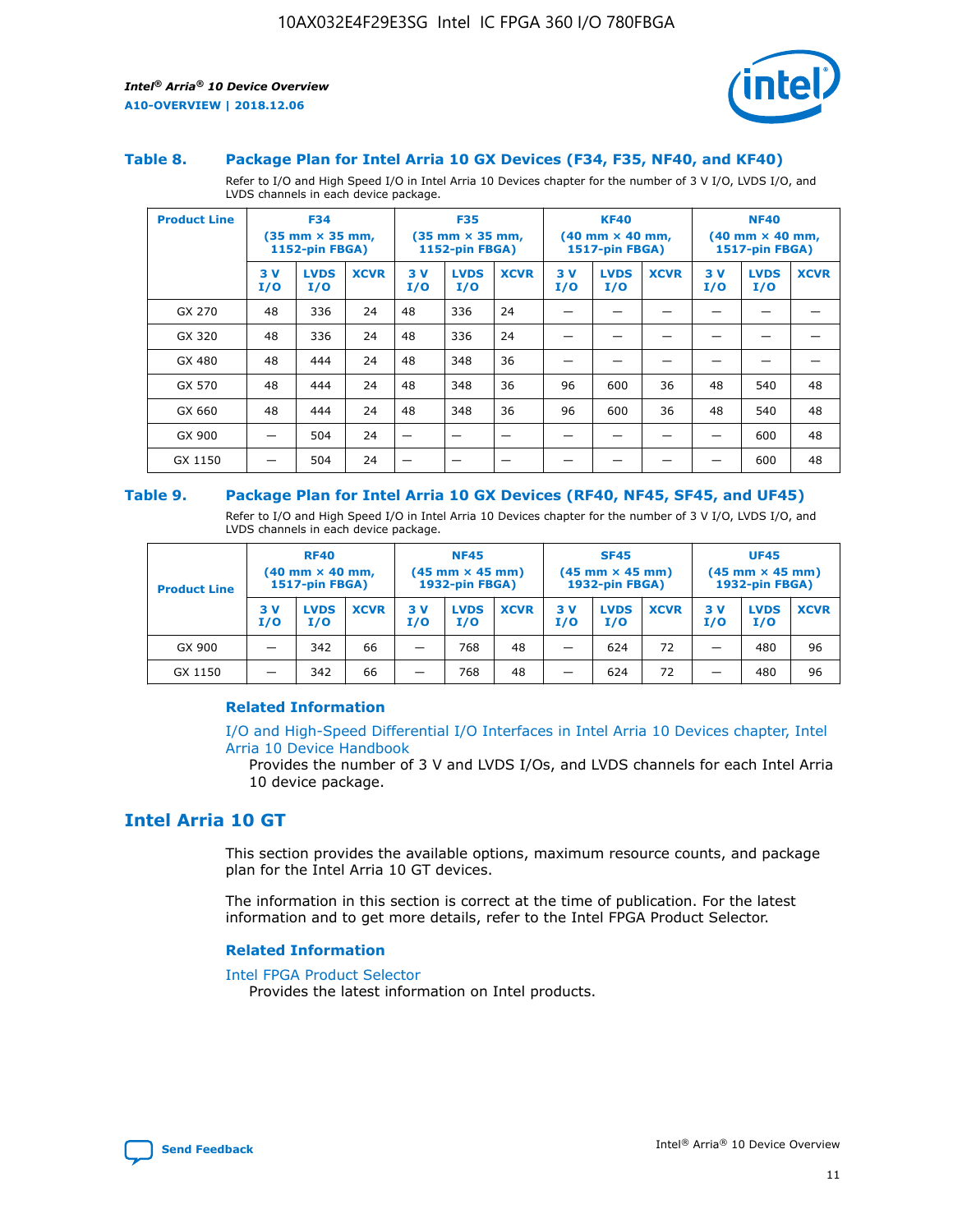

# **Available Options**

# **Figure 2. Sample Ordering Code and Available Options for Intel Arria 10 GT Devices**

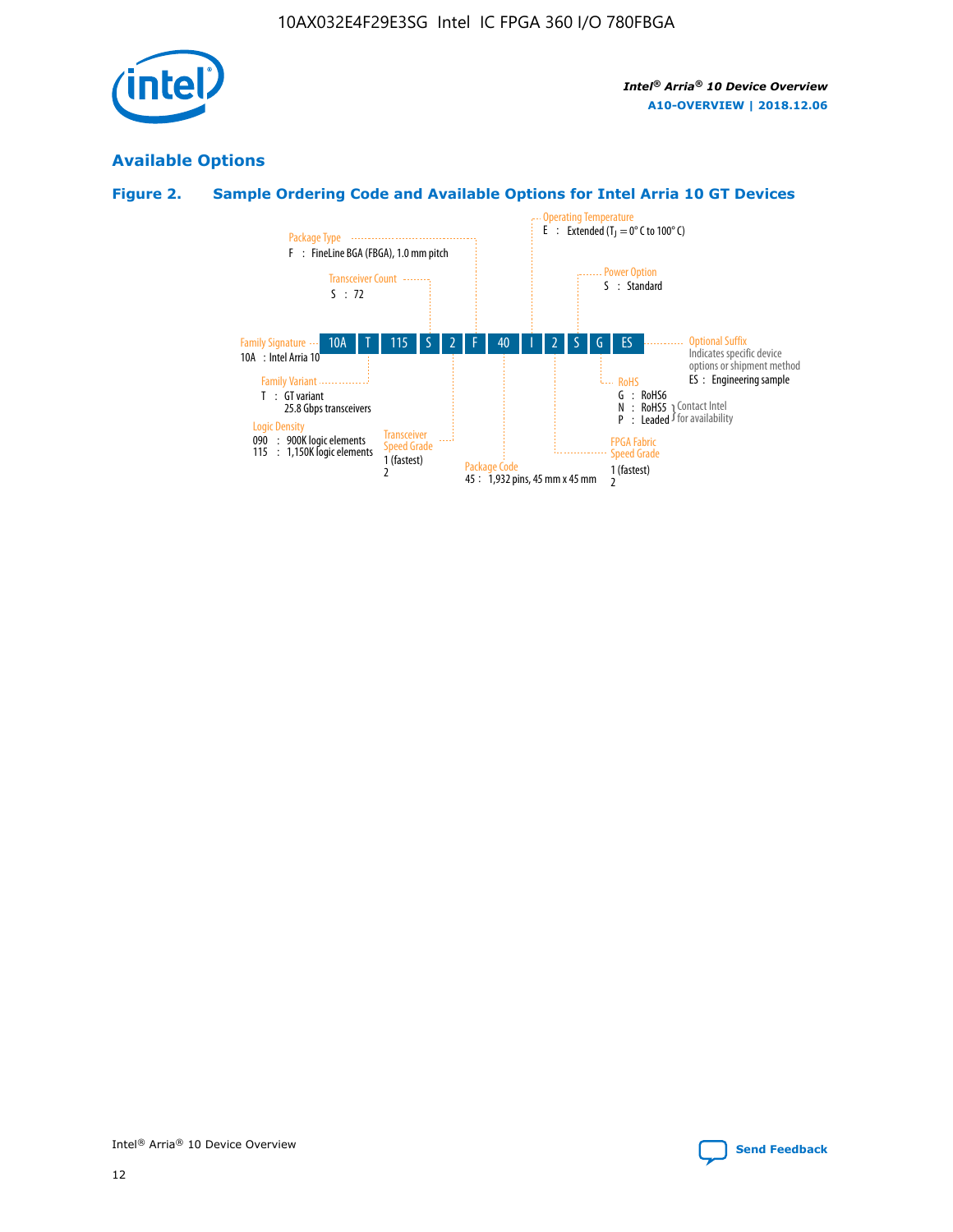

## **Maximum Resources**

#### **Table 10. Maximum Resource Counts for Intel Arria 10 GT Devices**

| <b>Resource</b>              |                      |                | <b>Product Line</b> |  |
|------------------------------|----------------------|----------------|---------------------|--|
|                              |                      | <b>GT 900</b>  | GT 1150             |  |
| Logic Elements (LE) (K)      |                      | 900            | 1,150               |  |
| <b>ALM</b>                   |                      | 339,620        | 427,200             |  |
| Register                     |                      | 1,358,480      | 1,708,800           |  |
| Memory (Kb)                  | M20K                 | 48,460         | 54,260              |  |
|                              | <b>MLAB</b>          | 9,386          | 12,984              |  |
| Variable-precision DSP Block |                      | 1,518          | 1,518               |  |
| 18 x 19 Multiplier           |                      | 3,036          | 3,036               |  |
| PLL                          | Fractional Synthesis | 32             | 32                  |  |
|                              | I/O                  | 16             | 16                  |  |
| Transceiver                  | 17.4 Gbps            | 72(5)          | 72(5)               |  |
|                              | 25.8 Gbps            | 6              | 6                   |  |
| GPIO <sup>(6)</sup>          |                      | 624            | 624                 |  |
| LVDS Pair $(7)$              |                      | 312            | 312                 |  |
| PCIe Hard IP Block           |                      | $\overline{4}$ | $\overline{4}$      |  |
| Hard Memory Controller       |                      | 16             | 16                  |  |

#### **Related Information**

#### [Intel Arria 10 GT Channel Usage](https://www.intel.com/content/www/us/en/programmable/documentation/nik1398707230472.html#nik1398707008178)

Configuring GT/GX channels in Intel Arria 10 GT devices.

## **Package Plan**

## **Table 11. Package Plan for Intel Arria 10 GT Devices**

Refer to I/O and High Speed I/O in Intel Arria 10 Devices chapter for the number of 3 V I/O, LVDS I/O, and LVDS channels in each device package.

| <b>Product Line</b> | <b>SF45</b><br>(45 mm × 45 mm, 1932-pin FBGA) |                 |             |  |  |  |
|---------------------|-----------------------------------------------|-----------------|-------------|--|--|--|
|                     | 3 V I/O                                       | <b>LVDS I/O</b> | <b>XCVR</b> |  |  |  |
| GT 900              |                                               | 624             | 72          |  |  |  |
| GT 1150             |                                               | 624             | 72          |  |  |  |

<sup>(7)</sup> Each LVDS I/O pair can be used as differential input or output.



 $(5)$  If all 6 GT channels are in use, 12 of the GX channels are not usable.

<sup>(6)</sup> The number of GPIOs does not include transceiver I/Os. In the Intel Quartus Prime software, the number of user I/Os includes transceiver I/Os.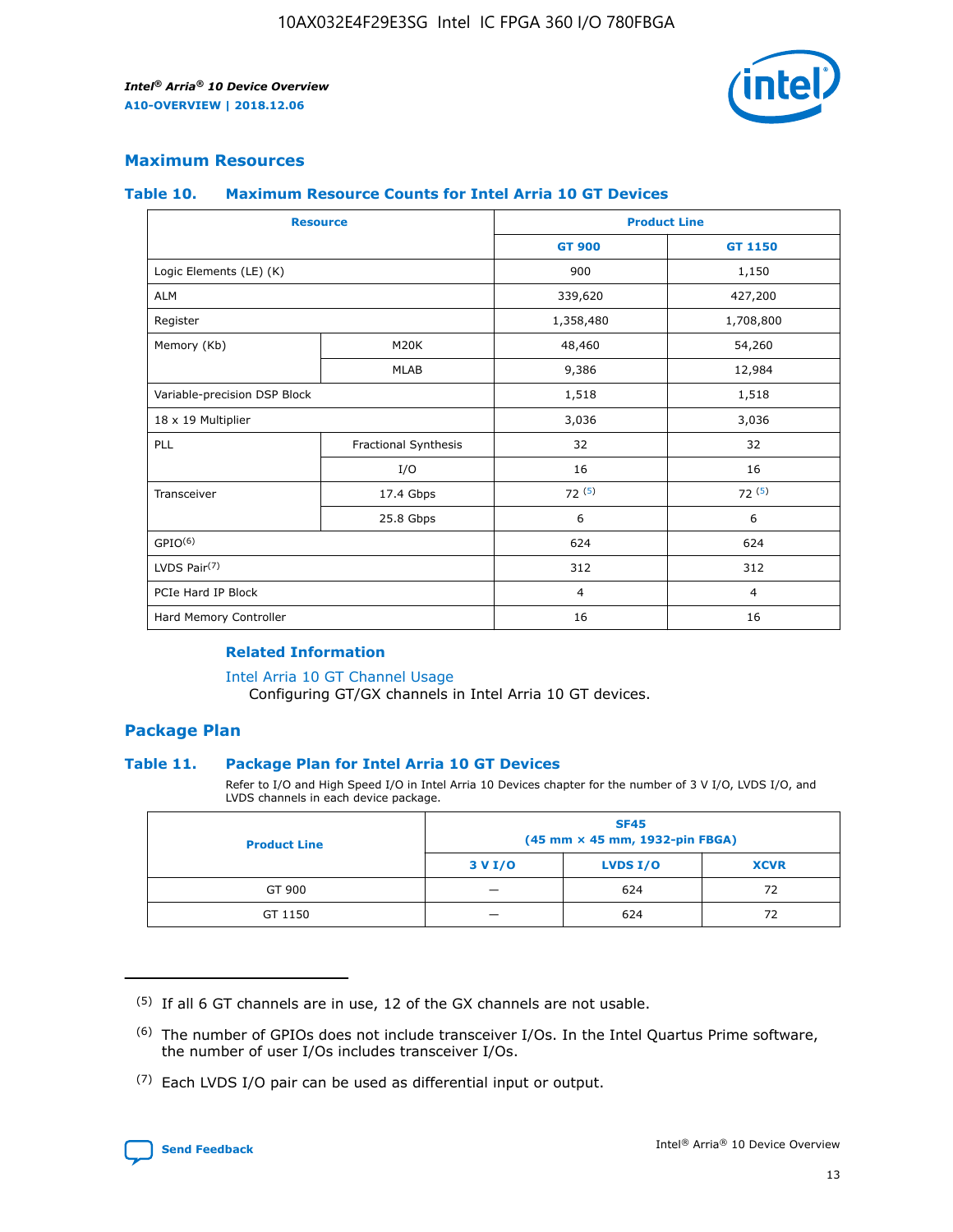

#### **Related Information**

[I/O and High-Speed Differential I/O Interfaces in Intel Arria 10 Devices chapter, Intel](https://www.intel.com/content/www/us/en/programmable/documentation/sam1403482614086.html#sam1403482030321) [Arria 10 Device Handbook](https://www.intel.com/content/www/us/en/programmable/documentation/sam1403482614086.html#sam1403482030321)

Provides the number of 3 V and LVDS I/Os, and LVDS channels for each Intel Arria 10 device package.

# **Intel Arria 10 SX**

This section provides the available options, maximum resource counts, and package plan for the Intel Arria 10 SX devices.

The information in this section is correct at the time of publication. For the latest information and to get more details, refer to the Intel FPGA Product Selector.

#### **Related Information**

[Intel FPGA Product Selector](http://www.altera.com/products/selector/psg-selector.html) Provides the latest information on Intel products.

## **Available Options**

#### **Figure 3. Sample Ordering Code and Available Options for Intel Arria 10 SX Devices**



#### **Related Information**

[Transceiver Performance for Intel Arria 10 GX/SX Devices](https://www.intel.com/content/www/us/en/programmable/documentation/mcn1413182292568.html#mcn1413213965502) Provides more information about the transceiver speed grade.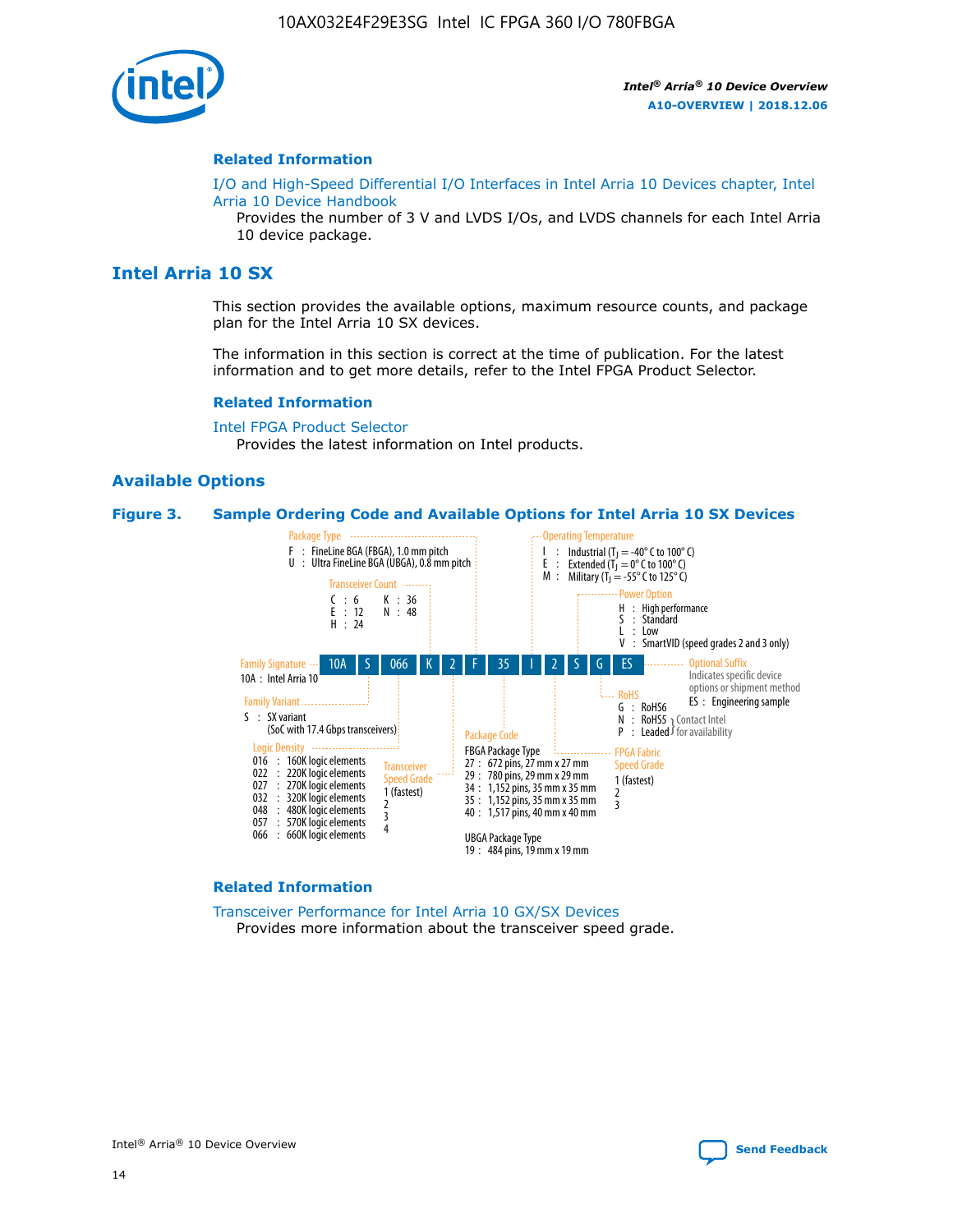

# **Maximum Resources**

#### **Table 12. Maximum Resource Counts for Intel Arria 10 SX Devices**

|                                   | <b>Resource</b>         | <b>Product Line</b> |               |                |                |                |                |                |  |  |  |
|-----------------------------------|-------------------------|---------------------|---------------|----------------|----------------|----------------|----------------|----------------|--|--|--|
|                                   |                         | <b>SX 160</b>       | <b>SX 220</b> | <b>SX 270</b>  | <b>SX 320</b>  | <b>SX 480</b>  | <b>SX 570</b>  | <b>SX 660</b>  |  |  |  |
| Logic Elements (LE) (K)           |                         | 160                 | 220           | 270            | 320            | 480            | 570            | 660            |  |  |  |
| <b>ALM</b>                        |                         | 61,510              | 80,330        | 101,620        | 119,900        | 183,590        | 217,080        | 251,680        |  |  |  |
| Register                          |                         | 246,040             | 321,320       | 406,480        | 479,600        | 734,360        | 868,320        | 1,006,720      |  |  |  |
| Memory (Kb)                       | M <sub>20</sub> K       | 8,800               | 11,740        | 15,000         | 17,820         | 28,620         | 36,000         | 42,620         |  |  |  |
|                                   | <b>MLAB</b>             | 1,050               | 1,690         | 2,452          | 2,727          | 4,164          | 5,096          | 5,788          |  |  |  |
| Variable-precision DSP Block      |                         | 156                 | 192           | 830            | 985            | 1,368          | 1,523          | 1,687          |  |  |  |
| 18 x 19 Multiplier                |                         | 312                 | 384           | 1,660          | 1,970          | 2,736          | 3,046          | 3,374          |  |  |  |
| <b>PLL</b>                        | Fractional<br>Synthesis | 6                   | 6             | 8              | 8              | 12             | 16             | 16             |  |  |  |
|                                   | I/O                     | 6                   | 6             | 8              | 8              | 12             | 16             | 16             |  |  |  |
| 17.4 Gbps Transceiver             |                         | 12                  | 12            | 24             | 24             | 36             | 48             | 48             |  |  |  |
| GPIO <sup>(8)</sup>               |                         | 288                 | 288           | 384            | 384            | 492            | 696            | 696            |  |  |  |
| LVDS Pair $(9)$                   |                         | 120                 | 120           | 168            | 168            | 174            | 324            | 324            |  |  |  |
| PCIe Hard IP Block                |                         | $\mathbf{1}$        | $\mathbf{1}$  | $\overline{2}$ | $\overline{2}$ | $\overline{2}$ | $\overline{2}$ | $\overline{2}$ |  |  |  |
| Hard Memory Controller            |                         | 6                   | 6             | 8              | 8              | 12             | 16             | 16             |  |  |  |
| ARM Cortex-A9 MPCore<br>Processor |                         | Yes                 | Yes           | Yes            | Yes            | Yes            | Yes            | Yes            |  |  |  |

# **Package Plan**

## **Table 13. Package Plan for Intel Arria 10 SX Devices (U19, F27, F29, and F34)**

Refer to I/O and High Speed I/O in Intel Arria 10 Devices chapter for the number of 3 V I/O, LVDS I/O, and LVDS channels in each device package.

| <b>Product Line</b> | <b>U19</b><br>$(19 \text{ mm} \times 19 \text{ mm})$<br>484-pin UBGA) |                    |             | <b>F27</b><br>$(27 \text{ mm} \times 27 \text{ mm})$<br>672-pin FBGA) |                    | <b>F29</b><br>$(29 \text{ mm} \times 29 \text{ mm})$<br>780-pin FBGA) |           |                    | <b>F34</b><br>$(35 \text{ mm} \times 35 \text{ mm})$<br><b>1152-pin FBGA)</b> |           |                    |             |
|---------------------|-----------------------------------------------------------------------|--------------------|-------------|-----------------------------------------------------------------------|--------------------|-----------------------------------------------------------------------|-----------|--------------------|-------------------------------------------------------------------------------|-----------|--------------------|-------------|
|                     | 3V<br>I/O                                                             | <b>LVDS</b><br>I/O | <b>XCVR</b> | 3V<br>I/O                                                             | <b>LVDS</b><br>I/O | <b>XCVR</b>                                                           | 3V<br>I/O | <b>LVDS</b><br>I/O | <b>XCVR</b>                                                                   | 3V<br>I/O | <b>LVDS</b><br>I/O | <b>XCVR</b> |
| SX 160              | 48                                                                    | 144                | 6           | 48                                                                    | 192                | 12                                                                    | 48        | 240                | 12                                                                            | -         |                    |             |
| SX 220              | 48                                                                    | 144                | 6           | 48                                                                    | 192                | 12                                                                    | 48        | 240                | 12                                                                            |           |                    |             |
| SX 270              |                                                                       |                    |             | 48                                                                    | 192                | 12                                                                    | 48        | 312                | 12                                                                            | 48        | 336                | 24          |
| SX 320              |                                                                       |                    |             | 48                                                                    | 192                | 12                                                                    | 48        | 312                | 12                                                                            | 48        | 336                | 24          |
|                     | continued                                                             |                    |             |                                                                       |                    |                                                                       |           |                    |                                                                               |           |                    |             |

 $(8)$  The number of GPIOs does not include transceiver I/Os. In the Intel Quartus Prime software, the number of user I/Os includes transceiver I/Os.

 $(9)$  Each LVDS I/O pair can be used as differential input or output.

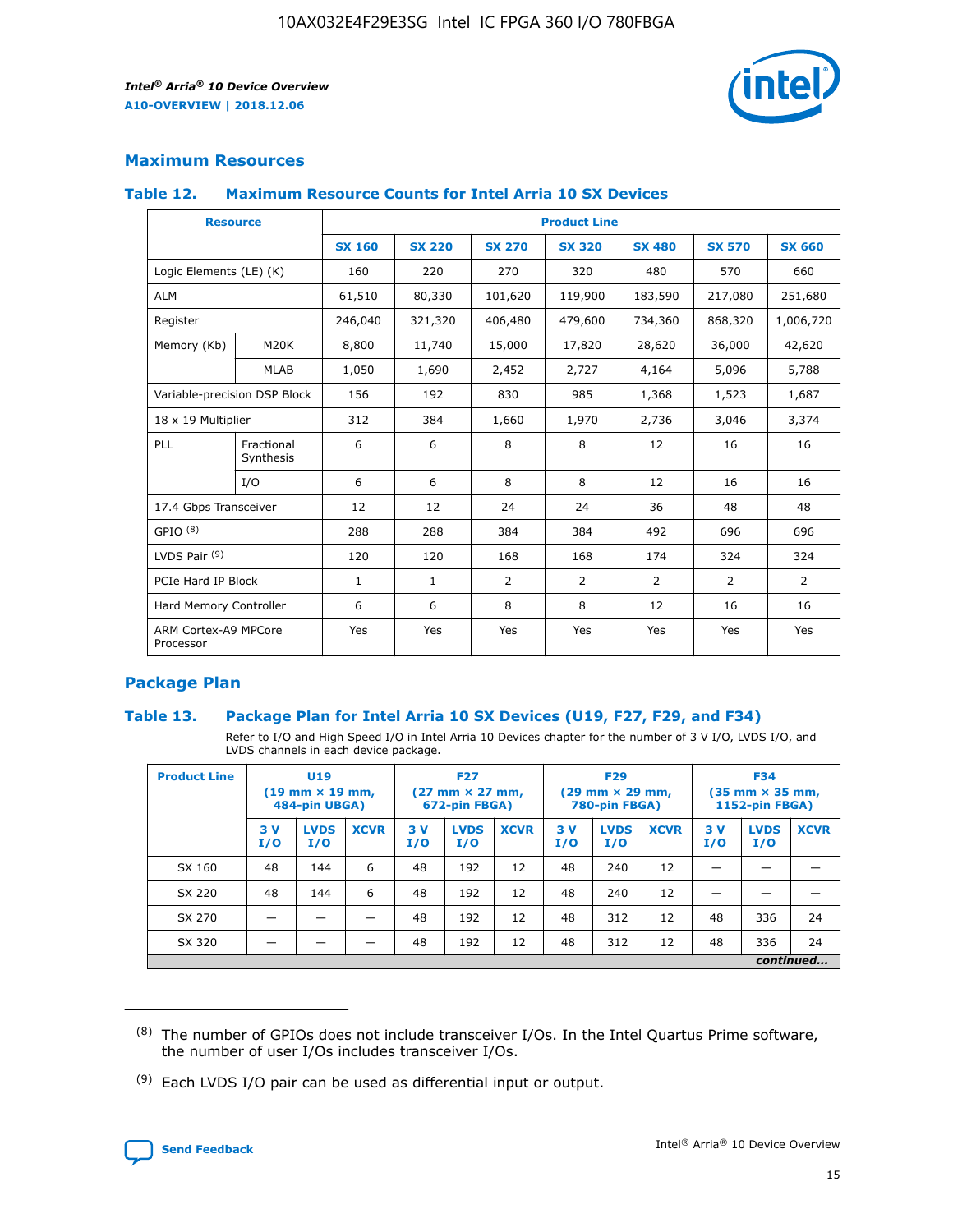

| <b>Product Line</b> | U <sub>19</sub><br>$(19 \text{ mm} \times 19 \text{ mm})$<br>484-pin UBGA) |                    | <b>F27</b><br>$(27 \text{ mm} \times 27 \text{ mm})$<br>672-pin FBGA) |            | <b>F29</b><br>$(29 \text{ mm} \times 29 \text{ mm})$<br>780-pin FBGA) |             |           | <b>F34</b><br>$(35$ mm $\times$ 35 mm,<br><b>1152-pin FBGA)</b> |             |           |                    |             |
|---------------------|----------------------------------------------------------------------------|--------------------|-----------------------------------------------------------------------|------------|-----------------------------------------------------------------------|-------------|-----------|-----------------------------------------------------------------|-------------|-----------|--------------------|-------------|
|                     | 3V<br>I/O                                                                  | <b>LVDS</b><br>I/O | <b>XCVR</b>                                                           | 3 V<br>I/O | <b>LVDS</b><br>I/O                                                    | <b>XCVR</b> | 3V<br>I/O | <b>LVDS</b><br>I/O                                              | <b>XCVR</b> | 3V<br>I/O | <b>LVDS</b><br>I/O | <b>XCVR</b> |
| SX 480              |                                                                            |                    |                                                                       |            |                                                                       |             | 48        | 312                                                             | 12          | 48        | 444                | 24          |
| SX 570              |                                                                            |                    |                                                                       |            |                                                                       |             |           |                                                                 |             | 48        | 444                | 24          |
| SX 660              |                                                                            |                    |                                                                       |            |                                                                       |             |           |                                                                 |             | 48        | 444                | 24          |

## **Table 14. Package Plan for Intel Arria 10 SX Devices (F35, KF40, and NF40)**

Refer to I/O and High Speed I/O in Intel Arria 10 Devices chapter for the number of 3 V I/O, LVDS I/O, and LVDS channels in each device package.

| <b>Product Line</b> | <b>F35</b><br>$(35 \text{ mm} \times 35 \text{ mm})$<br><b>1152-pin FBGA)</b> |          |             |                                           | <b>KF40</b><br>(40 mm × 40 mm,<br>1517-pin FBGA) |    | <b>NF40</b><br>$(40 \text{ mm} \times 40 \text{ mm})$<br>1517-pin FBGA) |          |             |  |
|---------------------|-------------------------------------------------------------------------------|----------|-------------|-------------------------------------------|--------------------------------------------------|----|-------------------------------------------------------------------------|----------|-------------|--|
|                     | 3 V I/O                                                                       | LVDS I/O | <b>XCVR</b> | <b>LVDS I/O</b><br><b>XCVR</b><br>3 V I/O |                                                  |    | 3 V I/O                                                                 | LVDS I/O | <b>XCVR</b> |  |
| SX 270              | 48                                                                            | 336      | 24          |                                           |                                                  |    |                                                                         |          |             |  |
| SX 320              | 48                                                                            | 336      | 24          |                                           |                                                  |    |                                                                         |          |             |  |
| SX 480              | 48                                                                            | 348      | 36          |                                           |                                                  |    |                                                                         |          |             |  |
| SX 570              | 48                                                                            | 348      | 36          | 96                                        | 600                                              | 36 | 48                                                                      | 540      | 48          |  |
| SX 660              | 48                                                                            | 348      | 36          | 96                                        | 600                                              | 36 | 48                                                                      | 540      | 48          |  |

# **Related Information**

[I/O and High-Speed Differential I/O Interfaces in Intel Arria 10 Devices chapter, Intel](https://www.intel.com/content/www/us/en/programmable/documentation/sam1403482614086.html#sam1403482030321) [Arria 10 Device Handbook](https://www.intel.com/content/www/us/en/programmable/documentation/sam1403482614086.html#sam1403482030321)

Provides the number of 3 V and LVDS I/Os, and LVDS channels for each Intel Arria 10 device package.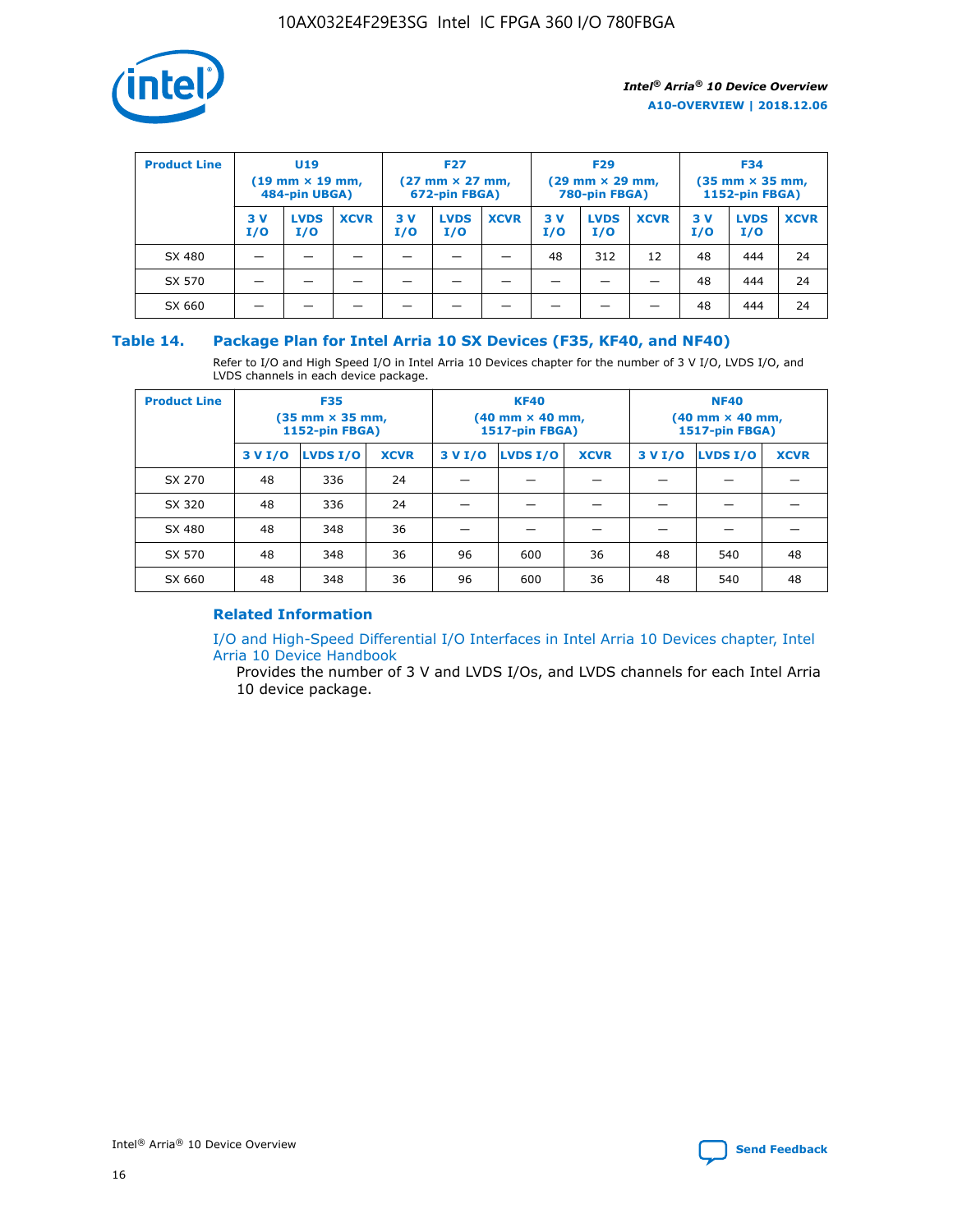

# **I/O Vertical Migration for Intel Arria 10 Devices**

#### **Figure 4. Migration Capability Across Intel Arria 10 Product Lines**

- The arrows indicate the migration paths. The devices included in each vertical migration path are shaded. Devices with fewer resources in the same path have lighter shades.
- To achieve the full I/O migration across product lines in the same migration path, restrict I/Os and transceivers usage to match the product line with the lowest I/O and transceiver counts.
- An LVDS I/O bank in the source device may be mapped to a 3 V I/O bank in the target device. To use memory interface clock frequency higher than 533 MHz, assign external memory interface pins only to banks that are LVDS I/O in both devices.
- There may be nominal 0.15 mm package height difference between some product lines in the same package type.
	- **Variant Product Line Package U19 F27 F29 F34 F35 KF40 NF40 RF40 NF45 SF45 UF45** Intel® Arria® 10 GX GX 160 GX 220 GX 270 GX 320 GX 480 GX 570 GX 660 GX 900 GX 1150 Intel Arria 10 GT GT 900 GT 1150 Intel Arria 10 SX SX 160 SX 220 SX 270 SX 320 SX 480 SX 570 SX 660
- Some migration paths are not shown in the Intel Quartus Prime software **Pin Migration View**.

*Note:* To verify the pin migration compatibility, use the **Pin Migration View** window in the Intel Quartus Prime software Pin Planner.

# **Adaptive Logic Module**

Intel Arria 10 devices use a 20 nm ALM as the basic building block of the logic fabric.

The ALM architecture is the same as the previous generation FPGAs, allowing for efficient implementation of logic functions and easy conversion of IP between the device generations.

The ALM, as shown in following figure, uses an 8-input fracturable look-up table (LUT) with four dedicated registers to help improve timing closure in register-rich designs and achieve an even higher design packing capability than the traditional two-register per LUT architecture.

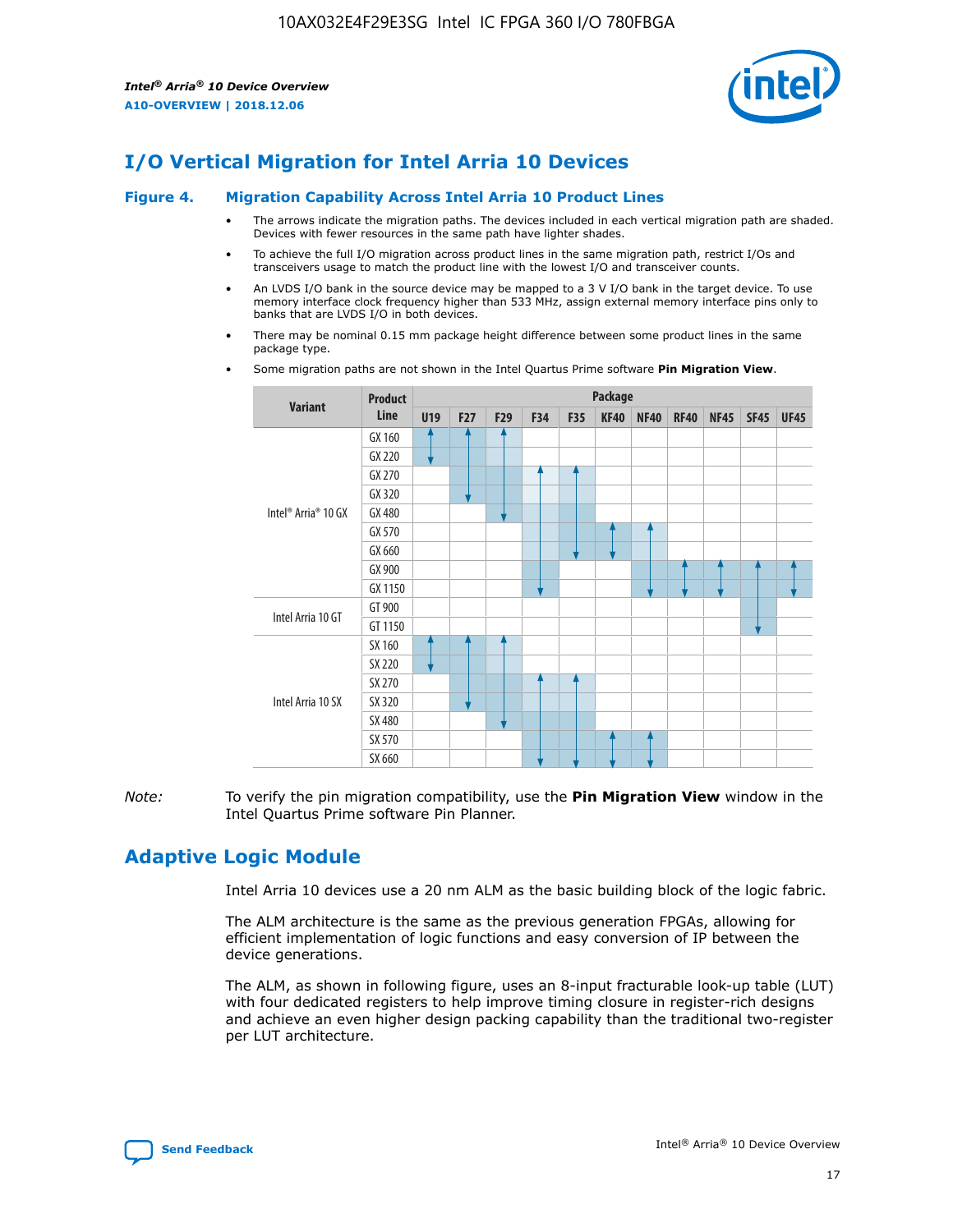

**Figure 5. ALM for Intel Arria 10 Devices**



The Intel Quartus Prime software optimizes your design according to the ALM logic structure and automatically maps legacy designs into the Intel Arria 10 ALM architecture.

# **Variable-Precision DSP Block**

The Intel Arria 10 variable precision DSP blocks support fixed-point arithmetic and floating-point arithmetic.

Features for fixed-point arithmetic:

- High-performance, power-optimized, and fully registered multiplication operations
- 18-bit and 27-bit word lengths
- Two 18 x 19 multipliers or one 27 x 27 multiplier per DSP block
- Built-in addition, subtraction, and 64-bit double accumulation register to combine multiplication results
- Cascading 19-bit or 27-bit when pre-adder is disabled and cascading 18-bit when pre-adder is used to form the tap-delay line for filtering applications
- Cascading 64-bit output bus to propagate output results from one block to the next block without external logic support
- Hard pre-adder supported in 19-bit and 27-bit modes for symmetric filters
- Internal coefficient register bank in both 18-bit and 27-bit modes for filter implementation
- 18-bit and 27-bit systolic finite impulse response (FIR) filters with distributed output adder
- Biased rounding support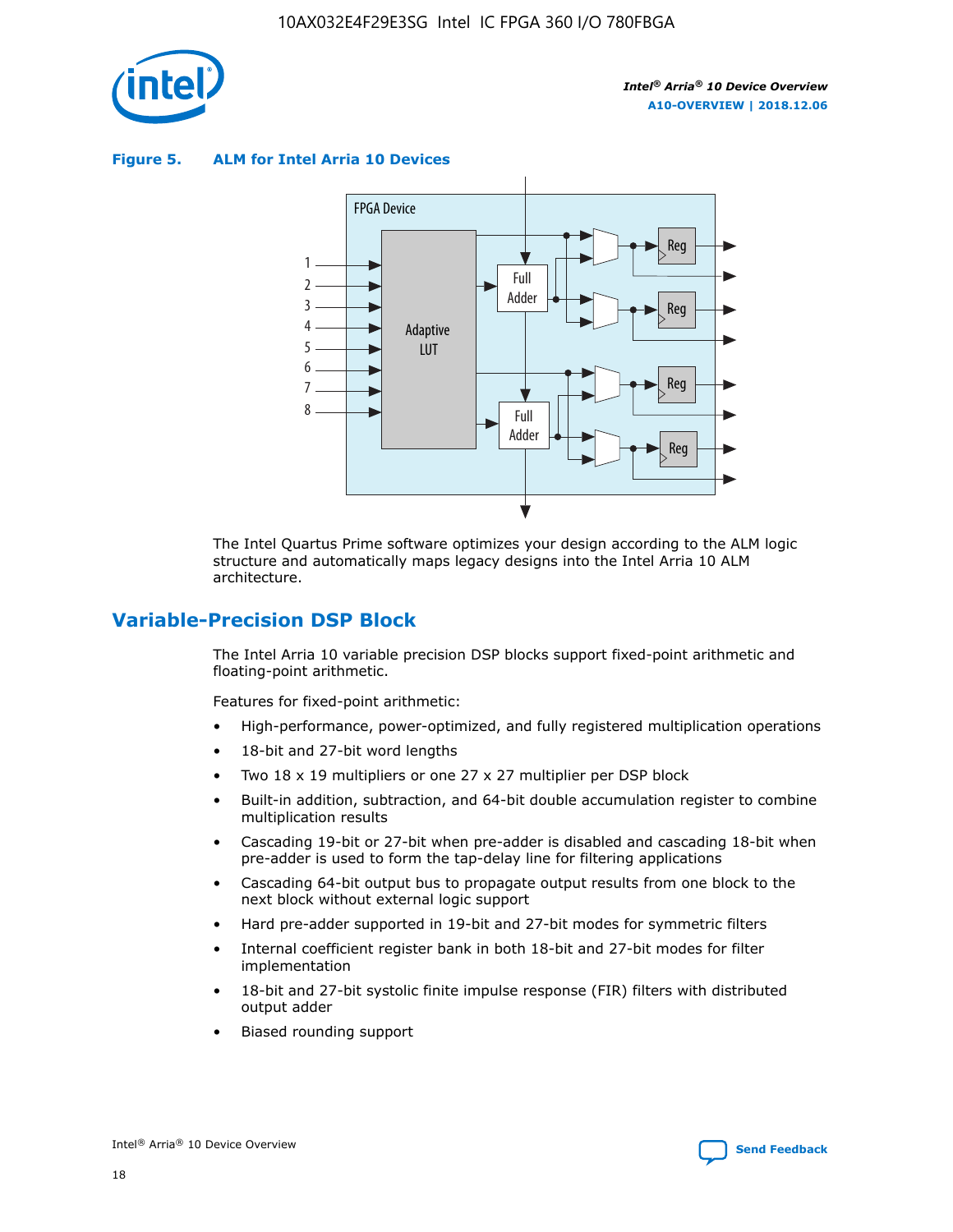

Features for floating-point arithmetic:

- A completely hardened architecture that supports multiplication, addition, subtraction, multiply-add, and multiply-subtract
- Multiplication with accumulation capability and a dynamic accumulator reset control
- Multiplication with cascade summation capability
- Multiplication with cascade subtraction capability
- Complex multiplication
- Direct vector dot product
- Systolic FIR filter

## **Table 15. Variable-Precision DSP Block Configurations for Intel Arria 10 Devices**

| <b>Usage Example</b>                                       | <b>Multiplier Size (Bit)</b>    | <b>DSP Block Resources</b> |
|------------------------------------------------------------|---------------------------------|----------------------------|
| Medium precision fixed point                               | Two 18 x 19                     |                            |
| High precision fixed or Single precision<br>floating point | One 27 x 27                     |                            |
| Fixed point FFTs                                           | One 19 x 36 with external adder |                            |
| Very high precision fixed point                            | One 36 x 36 with external adder |                            |
| Double precision floating point                            | One 54 x 54 with external adder | 4                          |

#### **Table 16. Resources for Fixed-Point Arithmetic in Intel Arria 10 Devices**

The table lists the variable-precision DSP resources by bit precision for each Intel Arria 10 device.

| <b>Variant</b>  | <b>Product Line</b> | <b>Variable-</b><br>precision<br><b>DSP Block</b> | <b>Independent Input and Output</b><br><b>Multiplications Operator</b> |                                     | 18 x 19<br><b>Multiplier</b><br><b>Adder Sum</b> | $18 \times 18$<br><b>Multiplier</b><br><b>Adder</b> |
|-----------------|---------------------|---------------------------------------------------|------------------------------------------------------------------------|-------------------------------------|--------------------------------------------------|-----------------------------------------------------|
|                 |                     |                                                   | 18 x 19<br><b>Multiplier</b>                                           | $27 \times 27$<br><b>Multiplier</b> | <b>Mode</b>                                      | <b>Summed with</b><br>36 bit Input                  |
| AIntel Arria 10 | GX 160              | 156                                               | 312                                                                    | 156                                 | 156                                              | 156                                                 |
| GX              | GX 220              | 192                                               | 384                                                                    | 192                                 | 192                                              | 192                                                 |
|                 | GX 270              | 830                                               | 1,660                                                                  | 830                                 | 830                                              | 830                                                 |
|                 | GX 320              | 984                                               | 1,968                                                                  | 984                                 | 984                                              | 984                                                 |
|                 | GX 480              | 1,368                                             | 2,736                                                                  | 1,368                               | 1,368                                            | 1,368                                               |
|                 | GX 570              | 1,523                                             | 3,046                                                                  | 1,523                               | 1,523                                            | 1,523                                               |
|                 | GX 660              | 1,687                                             | 3,374                                                                  | 1,687                               | 1,687                                            | 1,687                                               |
|                 | GX 900              | 1,518                                             | 3,036                                                                  | 1,518                               | 1,518                                            | 1,518                                               |
|                 | GX 1150             | 1,518                                             | 3,036                                                                  | 1,518                               | 1,518                                            | 1,518                                               |
| Intel Arria 10  | GT 900              | 1,518                                             | 3,036                                                                  | 1,518                               | 1,518                                            | 1,518                                               |
| GT              | GT 1150             | 1,518                                             | 3,036                                                                  | 1,518                               | 1,518                                            | 1,518                                               |
| Intel Arria 10  | SX 160              | 156                                               | 312                                                                    | 156                                 | 156                                              | 156                                                 |
| <b>SX</b>       | SX 220              | 192                                               | 384                                                                    | 192                                 | 192                                              | 192                                                 |
|                 | SX 270              | 830                                               | 1,660                                                                  | 830                                 | 830                                              | 830                                                 |
|                 |                     |                                                   |                                                                        |                                     |                                                  | continued                                           |

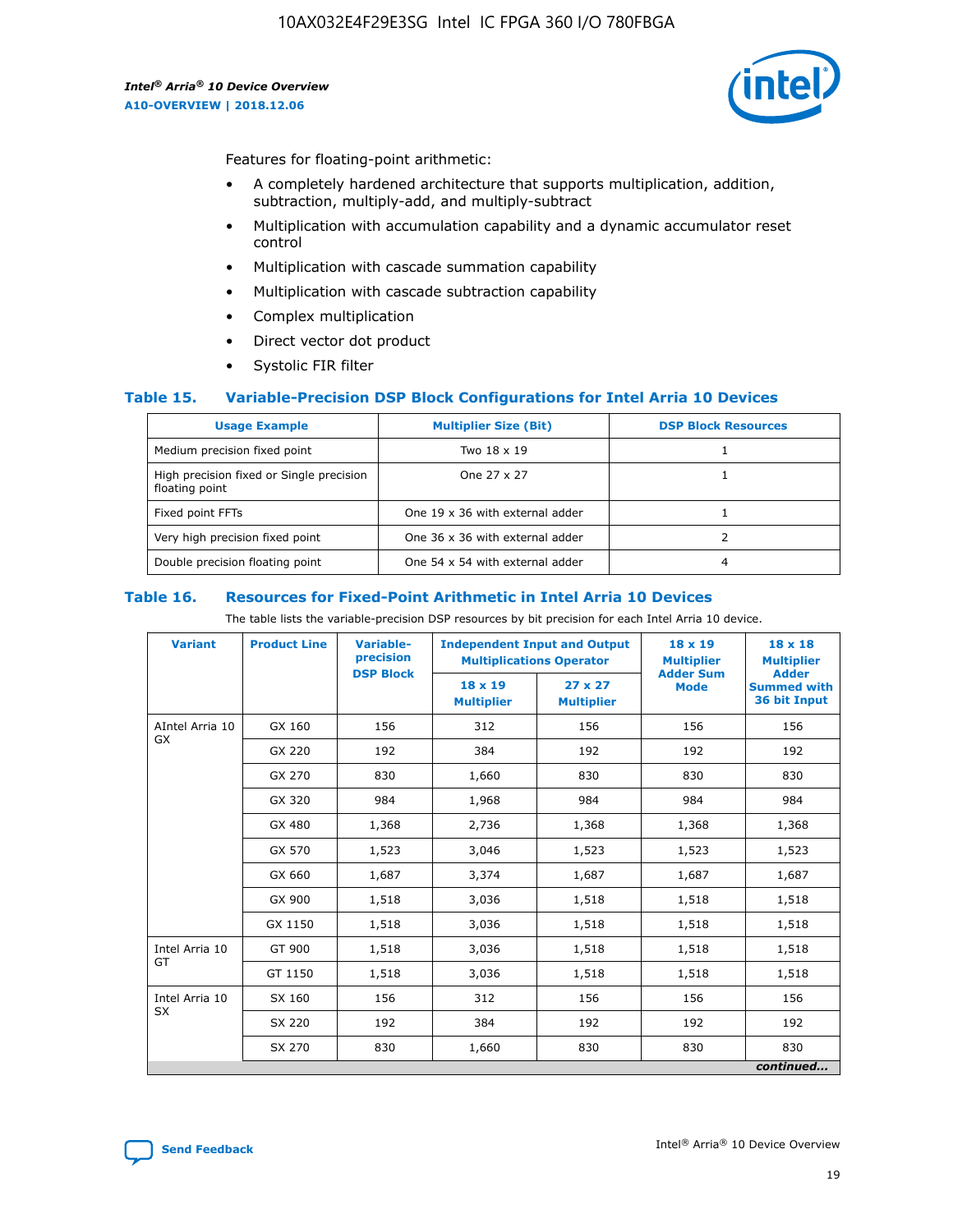

| <b>Variant</b> | <b>Product Line</b> | Variable-<br>precision | <b>Independent Input and Output</b><br><b>Multiplications Operator</b> |                                     | $18 \times 19$<br><b>Multiplier</b> | $18 \times 18$<br><b>Multiplier</b><br><b>Adder</b> |  |
|----------------|---------------------|------------------------|------------------------------------------------------------------------|-------------------------------------|-------------------------------------|-----------------------------------------------------|--|
|                |                     | <b>DSP Block</b>       | $18 \times 19$<br><b>Multiplier</b>                                    | $27 \times 27$<br><b>Multiplier</b> | <b>Adder Sum</b><br><b>Mode</b>     | <b>Summed with</b><br>36 bit Input                  |  |
|                | SX 320              | 984                    | 1,968                                                                  | 984                                 | 984                                 | 984                                                 |  |
|                | SX 480              | 1,368                  | 2,736                                                                  | 1,368                               | 1,368                               | 1,368                                               |  |
|                | SX 570              | 1,523                  | 3,046                                                                  | 1,523                               | 1,523                               | 1,523                                               |  |
|                | SX 660              | 1,687                  | 3,374                                                                  | 1,687                               | 1,687                               | 1,687                                               |  |

# **Table 17. Resources for Floating-Point Arithmetic in Intel Arria 10 Devices**

The table lists the variable-precision DSP resources by bit precision for each Intel Arria 10 device.

| <b>Variant</b> | <b>Product Line</b> | <b>Variable-</b><br>precision<br><b>DSP Block</b> | <b>Single</b><br><b>Precision</b><br><b>Floating-Point</b><br><b>Multiplication</b><br><b>Mode</b> | <b>Single-Precision</b><br><b>Floating-Point</b><br><b>Adder Mode</b> | Single-<br><b>Precision</b><br><b>Floating-Point</b><br><b>Multiply</b><br><b>Accumulate</b><br><b>Mode</b> | <b>Peak</b><br><b>Giga Floating-</b><br><b>Point</b><br><b>Operations</b><br>per Second<br>(GFLOPs) |
|----------------|---------------------|---------------------------------------------------|----------------------------------------------------------------------------------------------------|-----------------------------------------------------------------------|-------------------------------------------------------------------------------------------------------------|-----------------------------------------------------------------------------------------------------|
| Intel Arria 10 | GX 160              | 156                                               | 156                                                                                                | 156                                                                   | 156                                                                                                         | 140                                                                                                 |
| GX             | GX 220              | 192                                               | 192                                                                                                | 192                                                                   | 192                                                                                                         | 173                                                                                                 |
|                | GX 270              | 830                                               | 830                                                                                                | 830                                                                   | 830                                                                                                         | 747                                                                                                 |
|                | GX 320              | 984                                               | 984                                                                                                | 984                                                                   | 984                                                                                                         | 886                                                                                                 |
|                | GX 480              | 1,369                                             | 1,368                                                                                              | 1,368                                                                 | 1,368                                                                                                       | 1,231                                                                                               |
|                | GX 570              | 1,523                                             | 1,523                                                                                              | 1,523                                                                 | 1,523                                                                                                       | 1,371                                                                                               |
|                | GX 660              | 1,687                                             | 1,687                                                                                              | 1,687                                                                 | 1,687                                                                                                       | 1,518                                                                                               |
|                | GX 900              | 1,518                                             | 1,518                                                                                              | 1,518                                                                 | 1,518                                                                                                       | 1,366                                                                                               |
|                | GX 1150             | 1,518                                             | 1,518                                                                                              | 1,518                                                                 | 1,518                                                                                                       | 1,366                                                                                               |
| Intel Arria 10 | GT 900              | 1,518                                             | 1,518                                                                                              | 1,518                                                                 | 1,518                                                                                                       | 1,366                                                                                               |
| GT             | GT 1150             | 1,518                                             | 1,518                                                                                              | 1,518                                                                 | 1,518                                                                                                       | 1,366                                                                                               |
| Intel Arria 10 | SX 160              | 156                                               | 156                                                                                                | 156                                                                   | 156                                                                                                         | 140                                                                                                 |
| <b>SX</b>      | SX 220              | 192                                               | 192                                                                                                | 192                                                                   | 192                                                                                                         | 173                                                                                                 |
|                | SX 270              | 830                                               | 830                                                                                                | 830                                                                   | 830                                                                                                         | 747                                                                                                 |
|                | SX 320              | 984                                               | 984                                                                                                | 984                                                                   | 984                                                                                                         | 886                                                                                                 |
|                | SX 480              | 1,369                                             | 1,368                                                                                              | 1,368                                                                 | 1,368                                                                                                       | 1,231                                                                                               |
|                | SX 570              | 1,523                                             | 1,523                                                                                              | 1,523                                                                 | 1,523                                                                                                       | 1,371                                                                                               |
|                | SX 660              | 1,687                                             | 1,687                                                                                              | 1,687                                                                 | 1,687                                                                                                       | 1,518                                                                                               |

# **Embedded Memory Blocks**

The embedded memory blocks in the devices are flexible and designed to provide an optimal amount of small- and large-sized memory arrays to fit your design requirements.

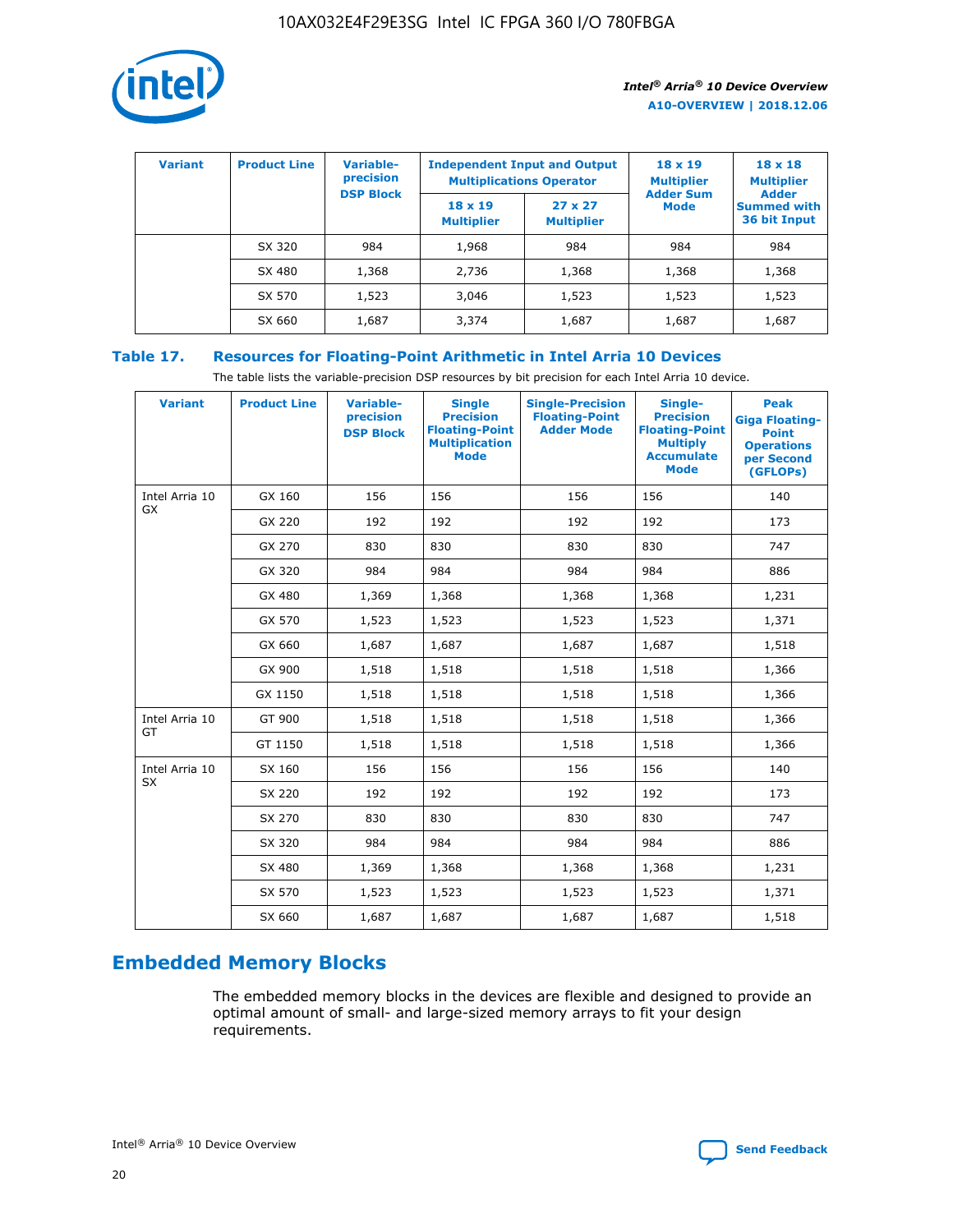

# **Types of Embedded Memory**

The Intel Arria 10 devices contain two types of memory blocks:

- 20 Kb M20K blocks—blocks of dedicated memory resources. The M20K blocks are ideal for larger memory arrays while still providing a large number of independent ports.
- 640 bit memory logic array blocks (MLABs)—enhanced memory blocks that are configured from dual-purpose logic array blocks (LABs). The MLABs are ideal for wide and shallow memory arrays. The MLABs are optimized for implementation of shift registers for digital signal processing (DSP) applications, wide and shallow FIFO buffers, and filter delay lines. Each MLAB is made up of ten adaptive logic modules (ALMs). In the Intel Arria 10 devices, you can configure these ALMs as ten 32 x 2 blocks, giving you one 32 x 20 simple dual-port SRAM block per MLAB.

# **Embedded Memory Capacity in Intel Arria 10 Devices**

|                   | <b>Product</b> |              | <b>M20K</b>         | <b>MLAB</b>  |                     | <b>Total RAM Bit</b> |
|-------------------|----------------|--------------|---------------------|--------------|---------------------|----------------------|
| <b>Variant</b>    | <b>Line</b>    | <b>Block</b> | <b>RAM Bit (Kb)</b> | <b>Block</b> | <b>RAM Bit (Kb)</b> | (Kb)                 |
| Intel Arria 10 GX | GX 160         | 440          | 8,800               | 1,680        | 1,050               | 9,850                |
|                   | GX 220         | 587          | 11,740              | 2,703        | 1,690               | 13,430               |
|                   | GX 270         | 750          | 15,000              | 3,922        | 2,452               | 17,452               |
|                   | GX 320         | 891          | 17,820              | 4,363        | 2,727               | 20,547               |
|                   | GX 480         | 1,431        | 28,620              | 6,662        | 4,164               | 32,784               |
|                   | GX 570         | 1,800        | 36,000              | 8,153        | 5,096               | 41,096               |
|                   | GX 660         | 2,131        | 42,620              | 9,260        | 5,788               | 48,408               |
|                   | GX 900         | 2,423        | 48,460              | 15,017       | 9,386               | 57,846               |
|                   | GX 1150        | 2,713        | 54,260              | 20,774       | 12,984              | 67,244               |
| Intel Arria 10 GT | GT 900         | 2,423        | 48,460              | 15,017       | 9,386               | 57,846               |
|                   | GT 1150        | 2,713        | 54,260              | 20,774       | 12,984              | 67,244               |
| Intel Arria 10 SX | SX 160         | 440          | 8,800               | 1,680        | 1,050               | 9,850                |
|                   | SX 220         | 587          | 11,740              | 2,703        | 1,690               | 13,430               |
|                   | SX 270         | 750          | 15,000              | 3,922        | 2,452               | 17,452               |
|                   | SX 320         | 891          | 17,820              | 4,363        | 2,727               | 20,547               |
|                   | SX 480         | 1,431        | 28,620              | 6,662        | 4,164               | 32,784               |
|                   | SX 570         | 1,800        | 36,000              | 8,153        | 5,096               | 41,096               |
|                   | SX 660         | 2,131        | 42,620              | 9,260        | 5,788               | 48,408               |

#### **Table 18. Embedded Memory Capacity and Distribution in Intel Arria 10 Devices**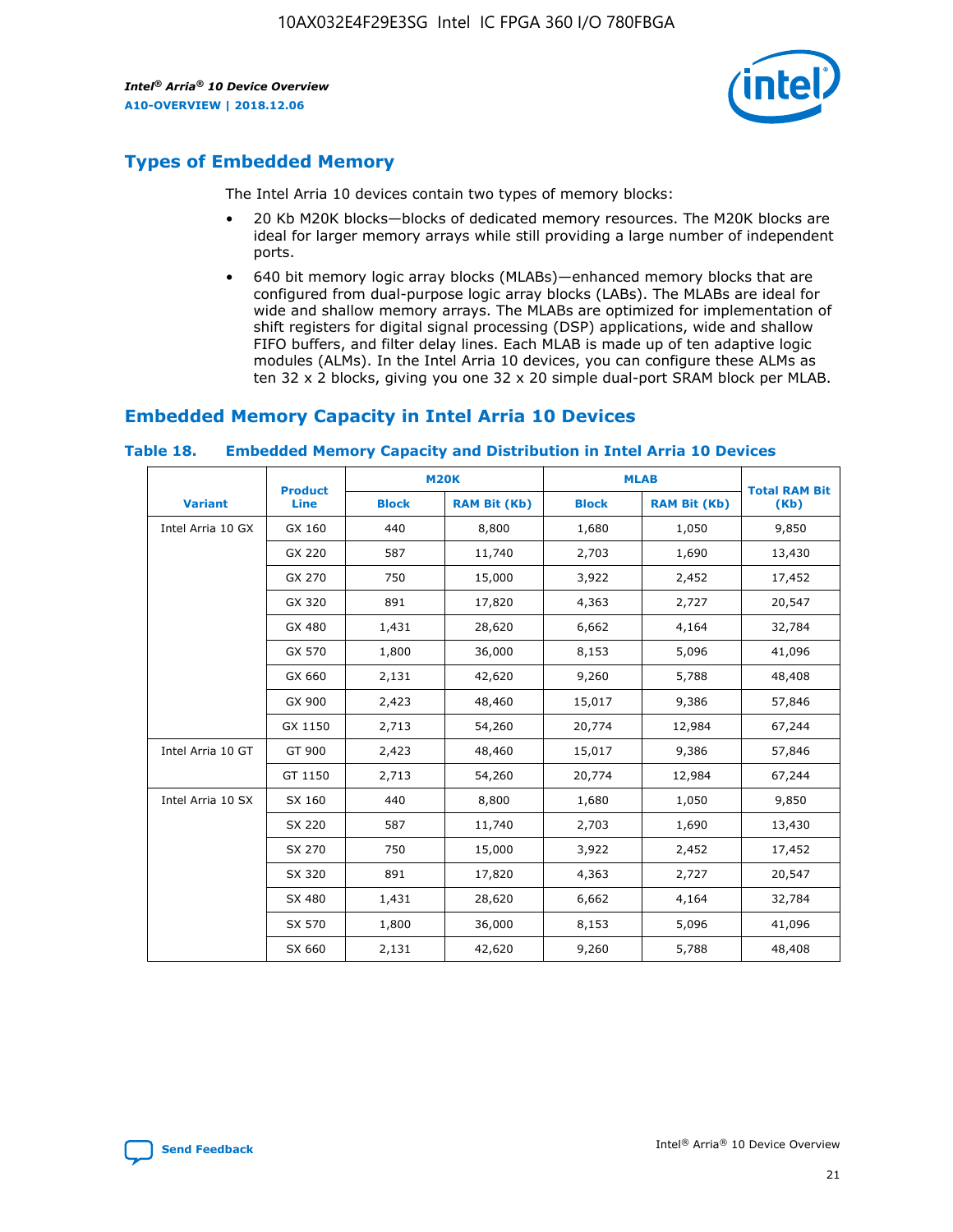

# **Embedded Memory Configurations for Single-port Mode**

#### **Table 19. Single-port Embedded Memory Configurations for Intel Arria 10 Devices**

This table lists the maximum configurations supported for single-port RAM and ROM modes.

| <b>Memory Block</b> | Depth (bits) | <b>Programmable Width</b> |
|---------------------|--------------|---------------------------|
| MLAB                | 32           | x16, x18, or x20          |
|                     | 64(10)       | x8, x9, x10               |
| M20K                | 512          | x40, x32                  |
|                     | 1K           | x20, x16                  |
|                     | 2K           | x10, x8                   |
|                     | 4K           | x5, x4                    |
|                     | 8K           | x2                        |
|                     | 16K          | x1                        |

# **Clock Networks and PLL Clock Sources**

The clock network architecture is based on Intel's global, regional, and peripheral clock structure. This clock structure is supported by dedicated clock input pins, fractional clock synthesis PLLs, and integer I/O PLLs.

# **Clock Networks**

The Intel Arria 10 core clock networks are capable of up to 800 MHz fabric operation across the full industrial temperature range. For the external memory interface, the clock network supports the hard memory controller with speeds up to 2,400 Mbps in a quarter-rate transfer.

To reduce power consumption, the Intel Quartus Prime software identifies all unused sections of the clock network and powers them down.

# **Fractional Synthesis and I/O PLLs**

Intel Arria 10 devices contain up to 32 fractional synthesis PLLs and up to 16 I/O PLLs that are available for both specific and general purpose uses in the core:

- Fractional synthesis PLLs—located in the column adjacent to the transceiver blocks
- I/O PLLs—located in each bank of the 48 I/Os

## **Fractional Synthesis PLLs**

You can use the fractional synthesis PLLs to:

- Reduce the number of oscillators that are required on your board
- Reduce the number of clock pins that are used in the device by synthesizing multiple clock frequencies from a single reference clock source

<sup>(10)</sup> Supported through software emulation and consumes additional MLAB blocks.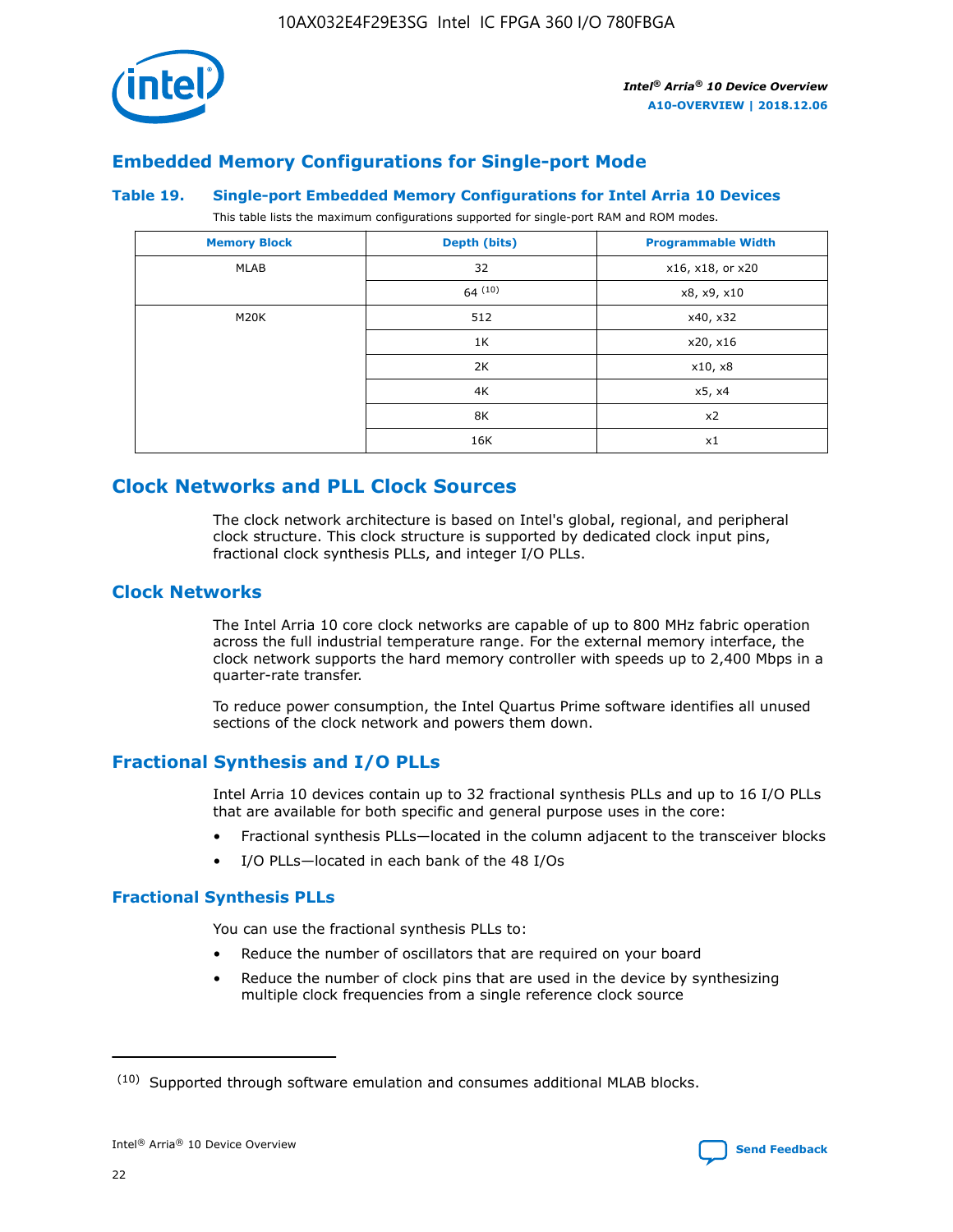

The fractional synthesis PLLs support the following features:

- Reference clock frequency synthesis for transceiver CMU and Advanced Transmit (ATX) PLLs
- Clock network delay compensation
- Zero-delay buffering
- Direct transmit clocking for transceivers
- Independently configurable into two modes:
	- Conventional integer mode equivalent to the general purpose PLL
	- Enhanced fractional mode with third order delta-sigma modulation
- PLL cascading

## **I/O PLLs**

The integer mode I/O PLLs are located in each bank of 48 I/Os. You can use the I/O PLLs to simplify the design of external memory and high-speed LVDS interfaces.

In each I/O bank, the I/O PLLs are adjacent to the hard memory controllers and LVDS SERDES. Because these PLLs are tightly coupled with the I/Os that need to use them, it makes it easier to close timing.

You can use the I/O PLLs for general purpose applications in the core such as clock network delay compensation and zero-delay buffering.

Intel Arria 10 devices support PLL-to-PLL cascading.

# **FPGA General Purpose I/O**

Intel Arria 10 devices offer highly configurable GPIOs. Each I/O bank contains 48 general purpose I/Os and a high-efficiency hard memory controller.

The following list describes the features of the GPIOs:

- Consist of 3 V I/Os for high-voltage application and LVDS I/Os for differential signaling
	- Up to two 3 V I/O banks, available in some devices, that support up to 3 V I/O standards
	- LVDS I/O banks that support up to 1.8 V I/O standards
- Support a wide range of single-ended and differential I/O interfaces
- LVDS speeds up to 1.6 Gbps
- Each LVDS pair of pins has differential input and output buffers, allowing you to configure the LVDS direction for each pair.
- Programmable bus hold and weak pull-up
- Programmable differential output voltage  $(V_{OD})$  and programmable pre-emphasis

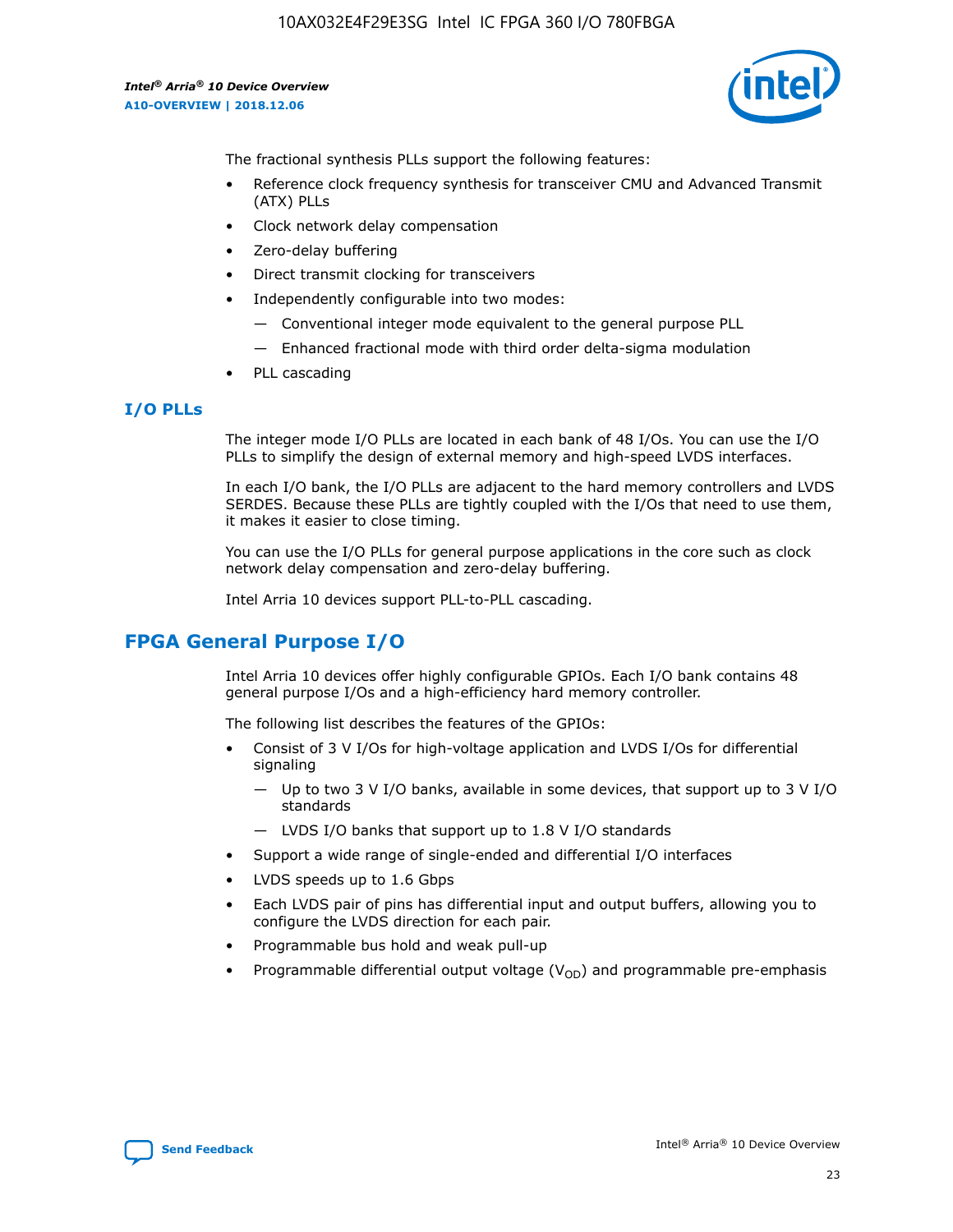

- Series (R<sub>S</sub>) and parallel (R<sub>T</sub>) on-chip termination (OCT) for all I/O banks with OCT calibration to limit the termination impedance variation
- On-chip dynamic termination that has the ability to swap between series and parallel termination, depending on whether there is read or write on a common bus for signal integrity
- Easy timing closure support using the hard read FIFO in the input register path, and delay-locked loop (DLL) delay chain with fine and coarse architecture

# **External Memory Interface**

Intel Arria 10 devices offer massive external memory bandwidth, with up to seven 32 bit DDR4 memory interfaces running at up to 2,400 Mbps. This bandwidth provides additional ease of design, lower power, and resource efficiencies of hardened highperformance memory controllers.

The memory interface within Intel Arria 10 FPGAs and SoCs delivers the highest performance and ease of use. You can configure up to a maximum width of 144 bits when using the hard or soft memory controllers. If required, you can bypass the hard memory controller and use a soft controller implemented in the user logic.

Each I/O contains a hardened DDR read/write path (PHY) capable of performing key memory interface functionality such as read/write leveling, FIFO buffering to lower latency and improve margin, timing calibration, and on-chip termination.

The timing calibration is aided by the inclusion of hard microcontrollers based on Intel's Nios® II technology, specifically tailored to control the calibration of multiple memory interfaces. This calibration allows the Intel Arria 10 device to compensate for any changes in process, voltage, or temperature either within the Intel Arria 10 device itself, or within the external memory device. The advanced calibration algorithms ensure maximum bandwidth and robust timing margin across all operating conditions.

In addition to parallel memory interfaces, Intel Arria 10 devices support serial memory technologies such as the Hybrid Memory Cube (HMC). The HMC is supported by the Intel Arria 10 high-speed serial transceivers which connect up to four HMC links, with each link running at data rates up to 15 Gbps.

## **Related Information**

#### [External Memory Interface Spec Estimator](http://www.altera.com/technology/memory/estimator/mem-emif-index.html)

Provides a parametric tool that allows you to find and compare the performance of the supported external memory interfaces in IntelFPGAs.

# **Memory Standards Supported by Intel Arria 10 Devices**

The I/Os are designed to provide high performance support for existing and emerging external memory standards.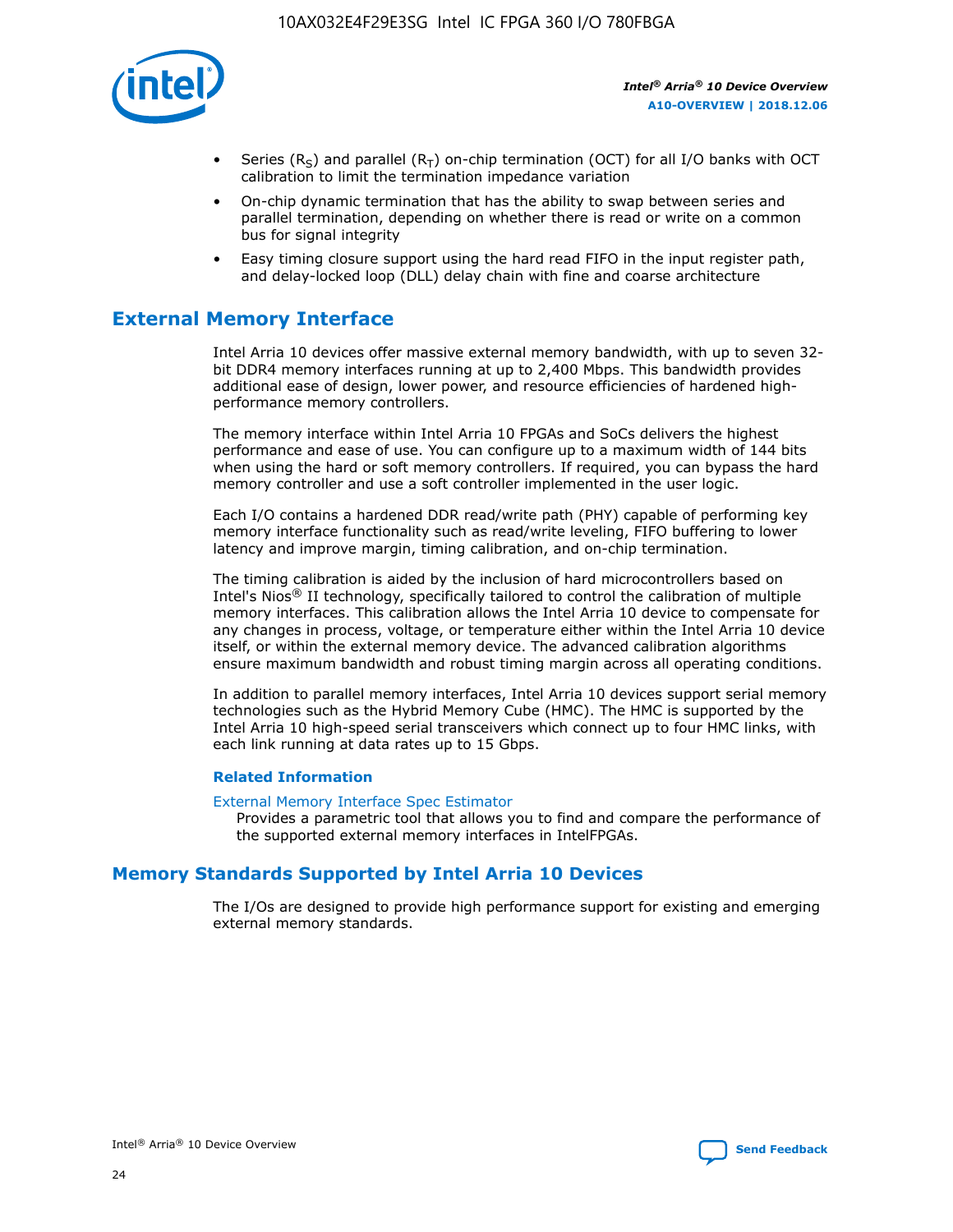

## **Table 20. Memory Standards Supported by the Hard Memory Controller**

This table lists the overall capability of the hard memory controller. For specific details, refer to the External Memory Interface Spec Estimator and Intel Arria 10 Device Datasheet.

| <b>Memory Standard</b> | <b>Rate Support</b> | <b>Ping Pong PHY Support</b> | <b>Maximum Frequency</b><br>(MHz) |
|------------------------|---------------------|------------------------------|-----------------------------------|
| <b>DDR4 SDRAM</b>      | Quarter rate        | Yes                          | 1,067                             |
|                        |                     |                              | 1,200                             |
| <b>DDR3 SDRAM</b>      | Half rate           | Yes                          | 533                               |
|                        |                     |                              | 667                               |
|                        | Quarter rate        | Yes                          | 1,067                             |
|                        |                     |                              | 1,067                             |
| <b>DDR3L SDRAM</b>     | Half rate           | Yes                          | 533                               |
|                        |                     |                              | 667                               |
|                        | Quarter rate        | Yes                          | 933                               |
|                        |                     |                              | 933                               |
| LPDDR3 SDRAM           | Half rate           |                              | 533                               |
|                        | Quarter rate        |                              | 800                               |

#### **Table 21. Memory Standards Supported by the Soft Memory Controller**

| <b>Memory Standard</b>      | <b>Rate Support</b> | <b>Maximum Frequency</b><br>(MHz) |
|-----------------------------|---------------------|-----------------------------------|
| <b>RLDRAM 3 (11)</b>        | Quarter rate        | 1,200                             |
| ODR IV SRAM <sup>(11)</sup> | Quarter rate        | 1,067                             |
| <b>ODR II SRAM</b>          | Full rate           | 333                               |
|                             | Half rate           | 633                               |
| <b>ODR II+ SRAM</b>         | Full rate           | 333                               |
|                             | Half rate           | 633                               |
| <b>ODR II+ Xtreme SRAM</b>  | Full rate           | 333                               |
|                             | Half rate           | 633                               |

## **Table 22. Memory Standards Supported by the HPS Hard Memory Controller**

The hard processor system (HPS) is available in Intel Arria 10 SoC devices only.

| <b>Memory Standard</b> | <b>Rate Support</b> | <b>Maximum Frequency</b><br>(MHz) |
|------------------------|---------------------|-----------------------------------|
| <b>DDR4 SDRAM</b>      | Half rate           | 1,200                             |
| <b>DDR3 SDRAM</b>      | Half rate           | 1,067                             |
| <b>DDR3L SDRAM</b>     | Half rate           | 933                               |

<sup>(11)</sup> Intel Arria 10 devices support this external memory interface using hard PHY with soft memory controller.

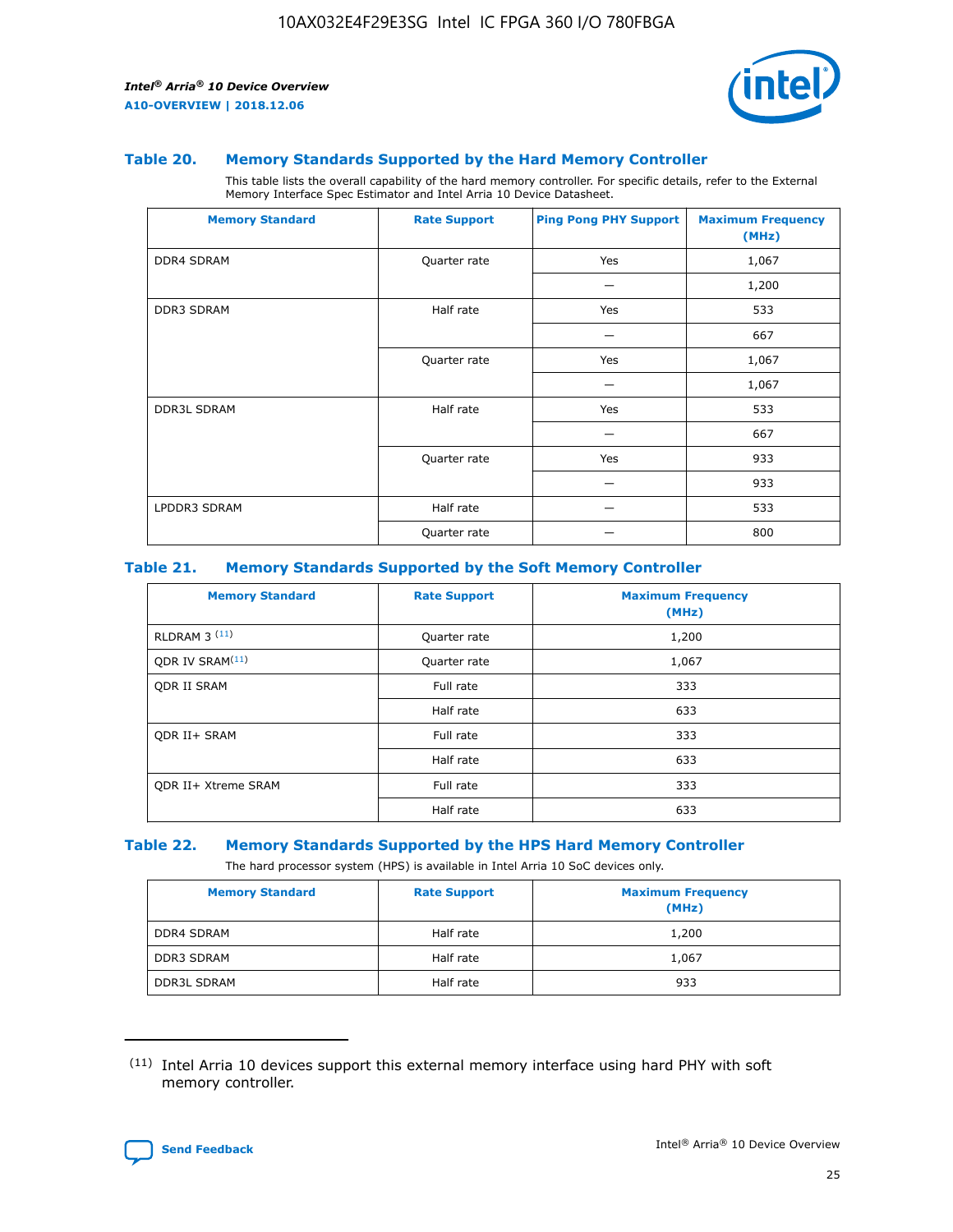

## **Related Information**

#### [Intel Arria 10 Device Datasheet](https://www.intel.com/content/www/us/en/programmable/documentation/mcn1413182292568.html#mcn1413182153340)

Lists the memory interface performance according to memory interface standards, rank or chip select configurations, and Intel Arria 10 device speed grades.

# **PCIe Gen1, Gen2, and Gen3 Hard IP**

Intel Arria 10 devices contain PCIe hard IP that is designed for performance and ease-of-use:

- Includes all layers of the PCIe stack—transaction, data link and physical layers.
- Supports PCIe Gen3, Gen2, and Gen1 Endpoint and Root Port in x1, x2, x4, or x8 lane configuration.
- Operates independently from the core logic—optional configuration via protocol (CvP) allows the PCIe link to power up and complete link training in less than 100 ms while the Intel Arria 10 device completes loading the programming file for the rest of the FPGA.
- Provides added functionality that makes it easier to support emerging features such as Single Root I/O Virtualization (SR-IOV) and optional protocol extensions.
- Provides improved end-to-end datapath protection using ECC.
- Supports FPGA configuration via protocol (CvP) using PCIe at Gen3, Gen2, or Gen1 speed.

#### **Related Information**

PCS Features on page 30

# **Enhanced PCS Hard IP for Interlaken and 10 Gbps Ethernet**

# **Interlaken Support**

The Intel Arria 10 enhanced PCS hard IP provides integrated Interlaken PCS supporting rates up to 25.8 Gbps per lane.

The Interlaken PCS is based on the proven functionality of the PCS developed for Intel's previous generation FPGAs, which demonstrated interoperability with Interlaken ASSP vendors and third-party IP suppliers. The Interlaken PCS is present in every transceiver channel in Intel Arria 10 devices.

## **Related Information**

PCS Features on page 30

# **10 Gbps Ethernet Support**

The Intel Arria 10 enhanced PCS hard IP supports 10GBASE-R PCS compliant with IEEE 802.3 10 Gbps Ethernet (10GbE). The integrated hard IP support for 10GbE and the 10 Gbps transceivers save external PHY cost, board space, and system power.

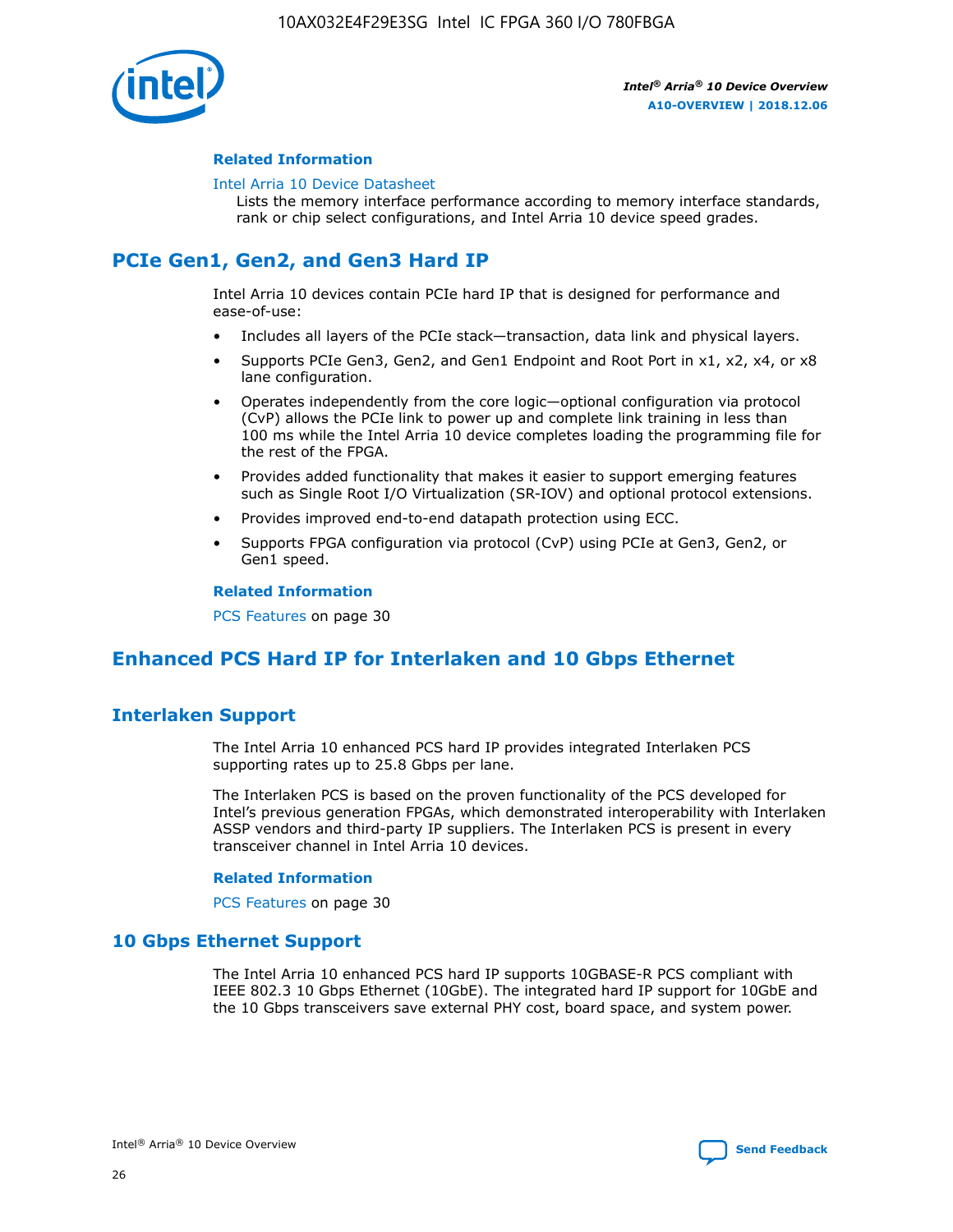

The scalable hard IP supports multiple independent 10GbE ports while using a single PLL for all the 10GBASE-R PCS instantiations, which saves on core logic resources and clock networks:

- Simplifies multiport 10GbE systems compared to XAUI interfaces that require an external XAUI-to-10G PHY.
- Incorporates Electronic Dispersion Compensation (EDC), which enables direct connection to standard 10 Gbps XFP and SFP+ pluggable optical modules.
- Supports backplane Ethernet applications and includes a hard 10GBASE-KR Forward Error Correction (FEC) circuit that you can use for 10 Gbps and 40 Gbps applications.

The 10 Gbps Ethernet PCS hard IP and 10GBASE-KR FEC are present in every transceiver channel.

## **Related Information**

PCS Features on page 30

# **Low Power Serial Transceivers**

Intel Arria 10 FPGAs and SoCs include lowest power transceivers that deliver high bandwidth, throughput and low latency.

Intel Arria 10 devices deliver the industry's lowest power consumption per transceiver channel:

- 12.5 Gbps transceivers at as low as 242 mW
- 10 Gbps transceivers at as low as 168 mW
- 6 Gbps transceivers at as low as 117 mW

Intel Arria 10 transceivers support various data rates according to application:

- Chip-to-chip and chip-to-module applications—from 1 Gbps up to 25.8 Gbps
- Long reach and backplane applications—from 1 Gbps up to 12.5 with advanced adaptive equalization
- Critical power sensitive applications—from 1 Gbps up to 11.3 Gbps using lower power modes

The combination of 20 nm process technology and architectural advances provide the following benefits:

- Significant reduction in die area and power consumption
- Increase of up to two times in transceiver I/O density compared to previous generation devices while maintaining optimal signal integrity
- Up to 72 total transceiver channels—you can configure up to 6 of these channels to run as fast as 25.8 Gbps
- All channels feature continuous data rate support up to the maximum rated speed

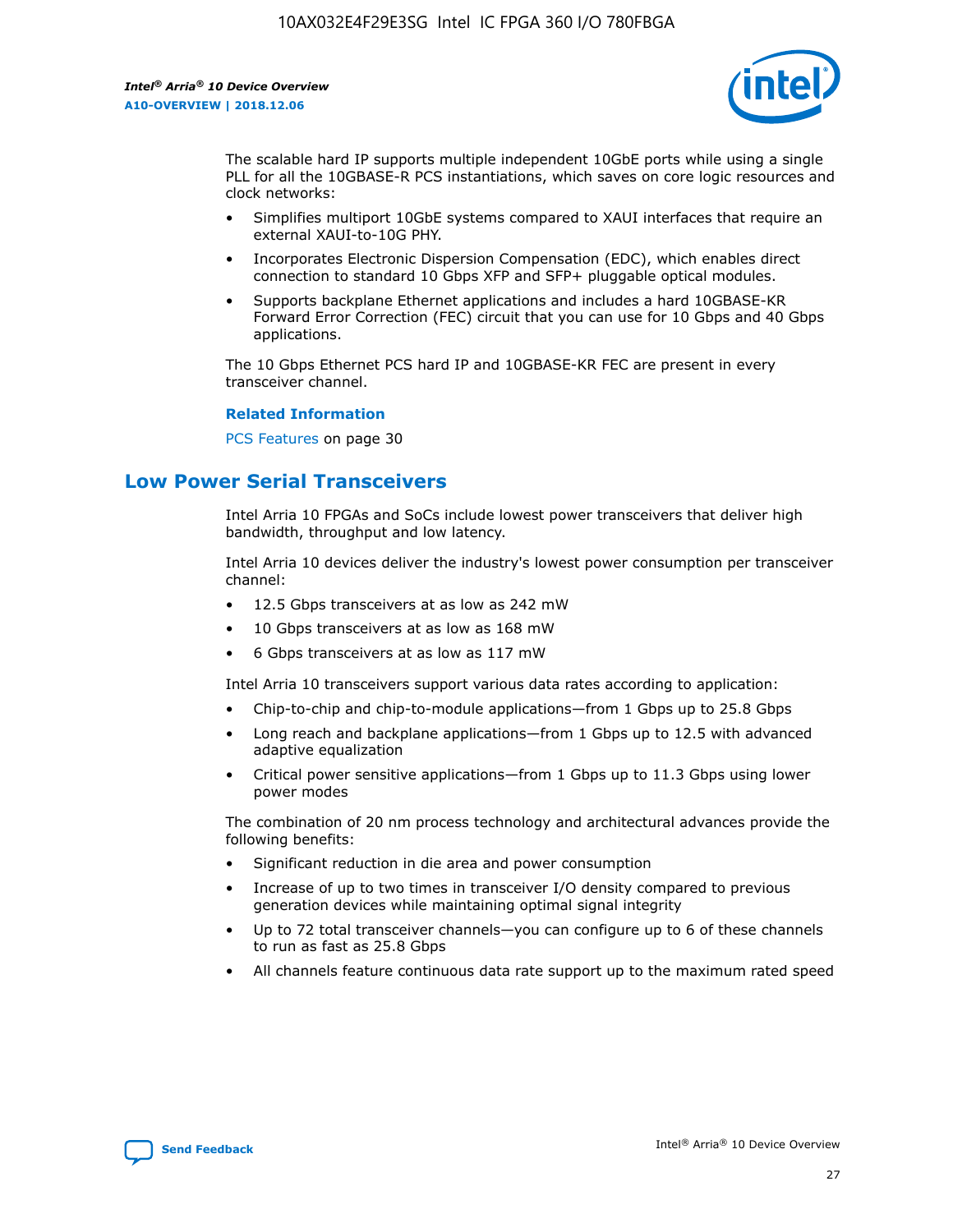

## Transceiver PMA TX/RX PCS ATX PLL Transceiver PMA TX/RX PCS fPLL Network Flexible Clock Distribution Network PCS Transceiver PMA TX/RX FPGA **Clock Distribution** Fabric PCS Transceiver PMA TX/RX ATX Flexible PLL PCS Transceiver PMA TX/RX ▲ fPLL Transceiver PMA TX/RX PCS 4

## **Figure 6. Intel Arria 10 Transceiver Block Architecture**

# **Transceiver Channels**

All transceiver channels feature a dedicated Physical Medium Attachment (PMA) and a hardened Physical Coding Sublayer (PCS).

- The PMA provides primary interfacing capabilities to physical channels.
- The PCS typically handles encoding/decoding, word alignment, and other preprocessing functions before transferring data to the FPGA core fabric.

A transceiver channel consists of a PMA and a PCS block. Most transceiver banks have 6 channels. There are some transceiver banks that contain only 3 channels.

A wide variety of bonded and non-bonded data rate configurations is possible using a highly configurable clock distribution network. Up to 80 independent transceiver data rates can be configured.

The following figures are graphical representations of top views of the silicon die, which correspond to reverse views for flip chip packages. Different Intel Arria 10 devices may have different floorplans than the ones shown in the figures.

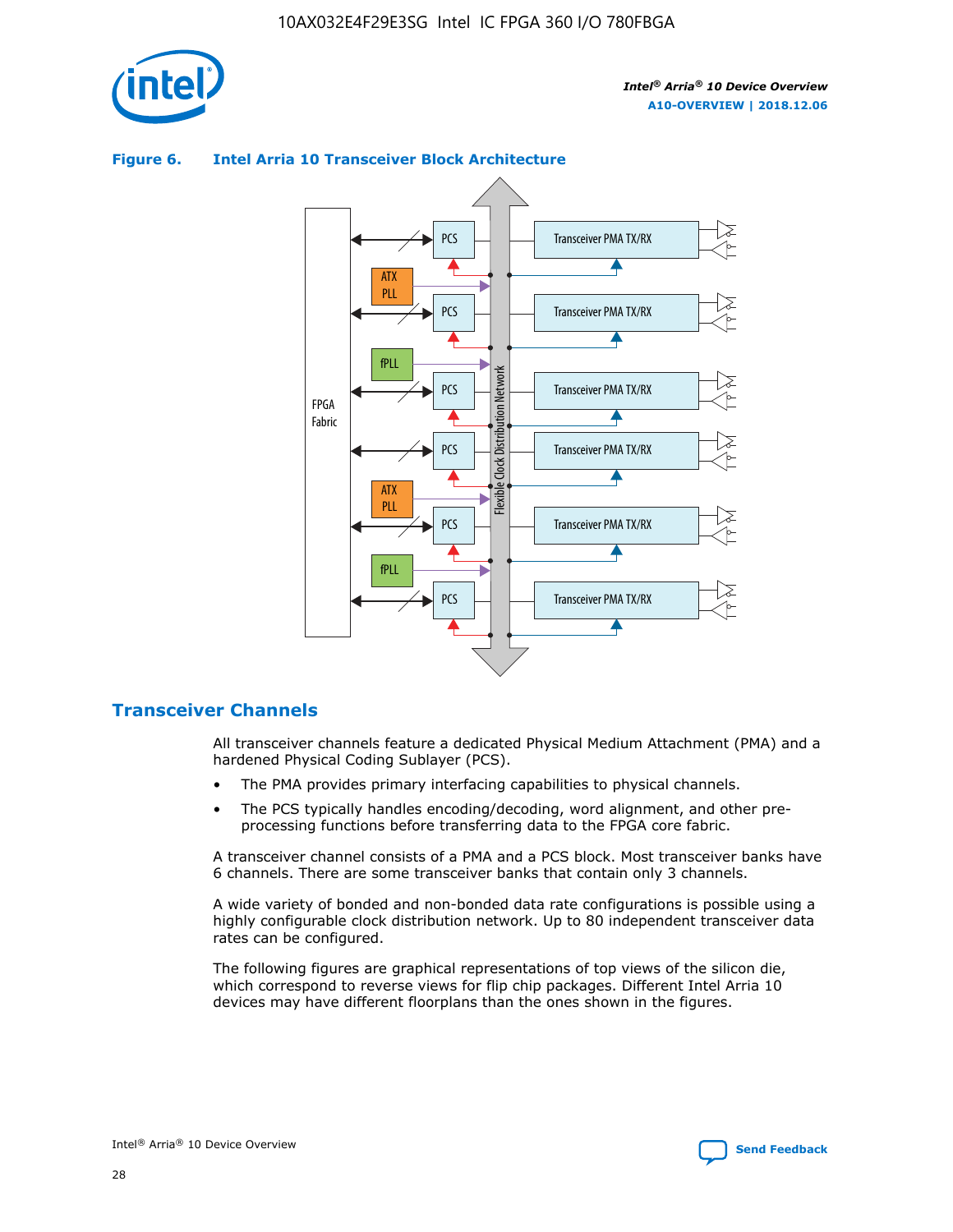

## **Figure 7. Device Chip Overview for Intel Arria 10 GX and GT Devices**





# **PMA Features**

Intel Arria 10 transceivers provide exceptional signal integrity at data rates up to 25.8 Gbps. Clocking options include ultra-low jitter ATX PLLs (LC tank based), clock multiplier unit (CMU) PLLs, and fractional PLLs.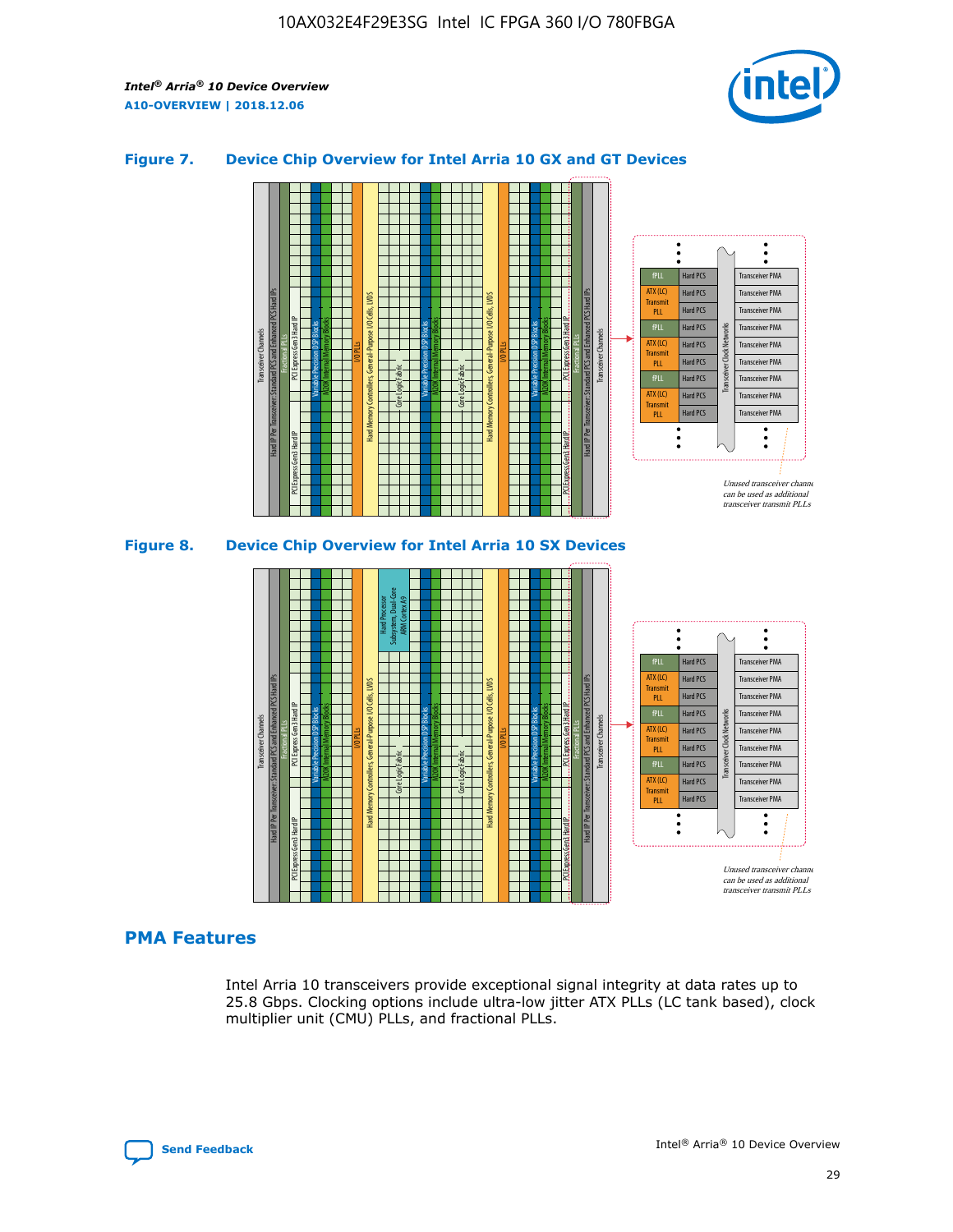

Each transceiver channel contains a channel PLL that can be used as the CMU PLL or clock data recovery (CDR) PLL. In CDR mode, the channel PLL recovers the receiver clock and data in the transceiver channel. Up to 80 independent data rates can be configured on a single Intel Arria 10 device.

## **Table 23. PMA Features of the Transceivers in Intel Arria 10 Devices**

| <b>Feature</b>                                             | <b>Capability</b>                                                                                                                                                                                                             |
|------------------------------------------------------------|-------------------------------------------------------------------------------------------------------------------------------------------------------------------------------------------------------------------------------|
| Chip-to-Chip Data Rates                                    | 1 Gbps to 17.4 Gbps (Intel Arria 10 GX devices)<br>1 Gbps to 25.8 Gbps (Intel Arria 10 GT devices)                                                                                                                            |
| Backplane Support                                          | Drive backplanes at data rates up to 12.5 Gbps                                                                                                                                                                                |
| <b>Optical Module Support</b>                              | SFP+/SFP, XFP, CXP, QSFP/QSFP28, CFP/CFP2/CFP4                                                                                                                                                                                |
| Cable Driving Support                                      | SFP+ Direct Attach, PCI Express over cable, eSATA                                                                                                                                                                             |
| Transmit Pre-Emphasis                                      | 4-tap transmit pre-emphasis and de-emphasis to compensate for system channel loss                                                                                                                                             |
| Continuous Time Linear<br>Equalizer (CTLE)                 | Dual mode, high-gain, and high-data rate, linear receive equalization to compensate for<br>system channel loss                                                                                                                |
| Decision Feedback Equalizer<br>(DFE)                       | 7-fixed and 4-floating tap DFE to equalize backplane channel loss in the presence of<br>crosstalk and noisy environments                                                                                                      |
| Variable Gain Amplifier                                    | Optimizes the signal amplitude prior to the CDR sampling and operates in fixed and<br>adaptive modes                                                                                                                          |
| Altera Digital Adaptive<br>Parametric Tuning (ADAPT)       | Fully digital adaptation engine to automatically adjust all link equalization parameters-<br>including CTLE, DFE, and variable gain amplifier blocks—that provide optimal link margin<br>without intervention from user logic |
| Precision Signal Integrity<br>Calibration Engine (PreSICE) | Hardened calibration controller to quickly calibrate all transceiver control parameters on<br>power-up, which provides the optimal signal integrity and jitter performance                                                    |
| Advanced Transmit (ATX)<br>PLL                             | Low jitter ATX (LC tank based) PLLs with continuous tuning range to cover a wide range of<br>standard and proprietary protocols                                                                                               |
| <b>Fractional PLLs</b>                                     | On-chip fractional frequency synthesizers to replace on-board crystal oscillators and reduce<br>system cost                                                                                                                   |
| Digitally Assisted Analog<br><b>CDR</b>                    | Superior jitter tolerance with fast lock time                                                                                                                                                                                 |
| Dynamic Partial<br>Reconfiguration                         | Allows independent control of the Avalon memory-mapped interface of each transceiver<br>channel for the highest transceiver flexibility                                                                                       |
| Multiple PCS-PMA and PCS-<br>PLD interface widths          | 8-, 10-, 16-, 20-, 32-, 40-, or 64-bit interface widths for flexibility of deserialization width,<br>encoding, and reduced latency                                                                                            |

# **PCS Features**

This table summarizes the Intel Arria 10 transceiver PCS features. You can use the transceiver PCS to support a wide range of protocols ranging from 1 Gbps to 25.8 Gbps.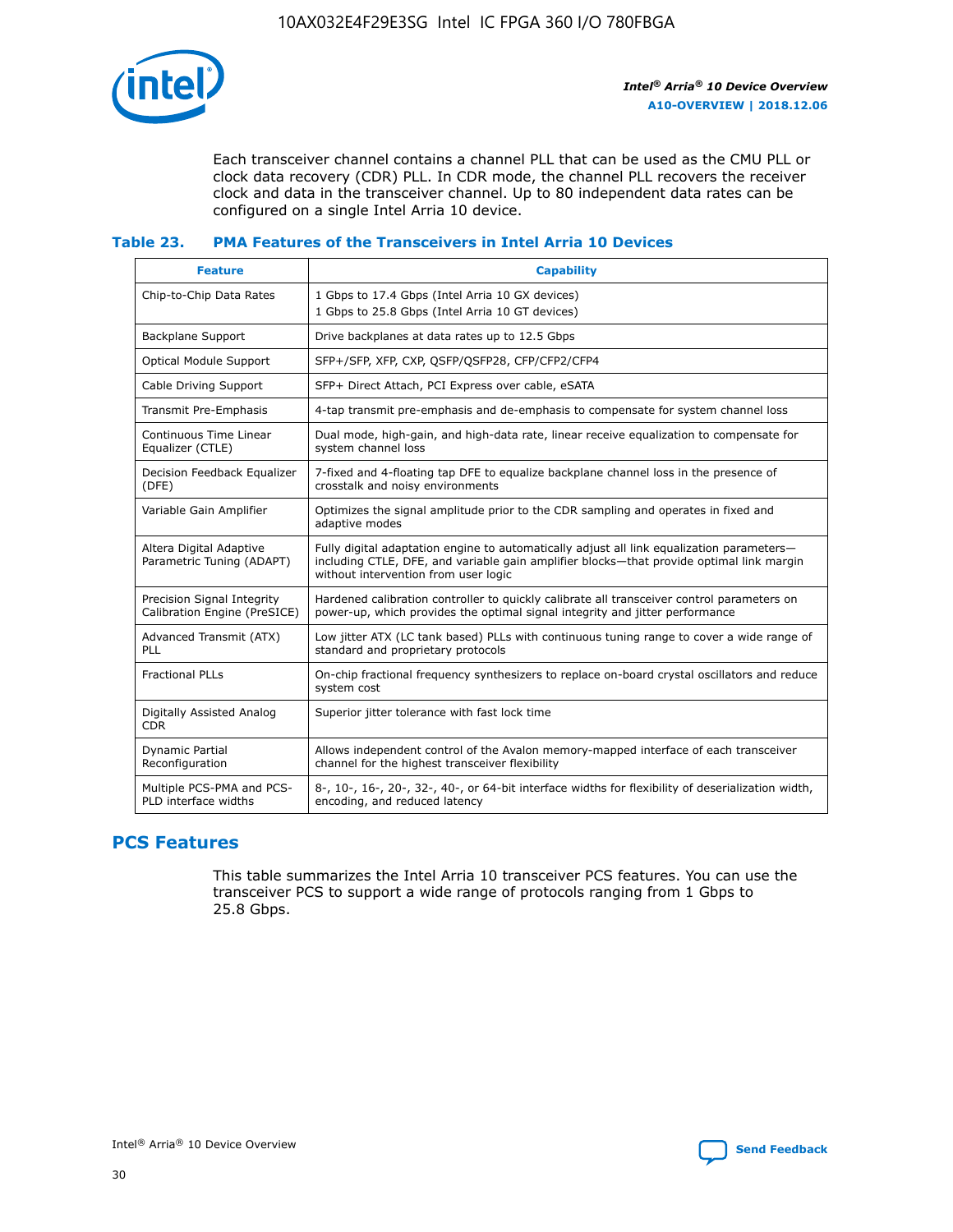

| <b>PCS</b>          | <b>Description</b>                                                                                                                                                                                                                                                                                                                                                                                             |
|---------------------|----------------------------------------------------------------------------------------------------------------------------------------------------------------------------------------------------------------------------------------------------------------------------------------------------------------------------------------------------------------------------------------------------------------|
| Standard PCS        | Operates at a data rate up to 12 Gbps<br>Supports protocols such as PCI-Express, CPRI 4.2+, GigE, IEEE 1588 in Hard PCS<br>Implements other protocols using Basic/Custom (Standard PCS) transceiver<br>configuration rules.                                                                                                                                                                                    |
| <b>Enhanced PCS</b> | Performs functions common to most serial data industry standards, such as word<br>alignment, encoding/decoding, and framing, before data is sent or received off-chip<br>through the PMA<br>• Handles data transfer to and from the FPGA fabric<br>Handles data transfer internally to and from the PMA<br>Provides frequency compensation<br>Performs channel bonding for multi-channel low skew applications |
| PCIe Gen3 PCS       | Supports the seamless switching of Data and Clock between the Gen1, Gen2, and Gen3<br>data rates<br>Provides support for PIPE 3.0 features<br>Supports the PIPE interface with the Hard IP enabled, as well as with the Hard IP<br>bypassed                                                                                                                                                                    |

#### **Related Information**

- PCIe Gen1, Gen2, and Gen3 Hard IP on page 26
- Interlaken Support on page 26
- 10 Gbps Ethernet Support on page 26

# **PCS Protocol Support**

This table lists some of the protocols supported by the Intel Arria 10 transceiver PCS. For more information about the blocks in the transmitter and receiver data paths, refer to the related information.

| <b>Protocol</b>                                 | <b>Data Rate</b><br>(Gbps) | <b>Transceiver IP</b>       | <b>PCS Support</b>                      |
|-------------------------------------------------|----------------------------|-----------------------------|-----------------------------------------|
| PCIe Gen3 x1, x2, x4, x8                        | 8.0                        | Native PHY (PIPE)           | Standard PCS and PCIe<br>Gen3 PCS       |
| PCIe Gen2 x1, x2, x4, x8                        | 5.0                        | Native PHY (PIPE)           | <b>Standard PCS</b>                     |
| PCIe Gen1 x1, x2, x4, x8                        | 2.5                        | Native PHY (PIPE)           | Standard PCS                            |
| 1000BASE-X Gigabit Ethernet                     | 1.25                       | Native PHY                  | <b>Standard PCS</b>                     |
| 1000BASE-X Gigabit Ethernet with<br>IEEE 1588v2 | 1.25                       | Native PHY                  | Standard PCS                            |
| 10GBASE-R                                       | 10.3125                    | Native PHY                  | <b>Enhanced PCS</b>                     |
| 10GBASE-R with IEEE 1588v2                      | 10.3125                    | Native PHY                  | <b>Enhanced PCS</b>                     |
| 10GBASE-R with KR FEC                           | 10.3125                    | Native PHY                  | <b>Enhanced PCS</b>                     |
| 10GBASE-KR and 1000BASE-X                       | 10.3125                    | 1G/10GbE and 10GBASE-KR PHY | Standard PCS and<br><b>Enhanced PCS</b> |
| Interlaken (CEI-6G/11G)                         | 3.125 to 17.4              | Native PHY                  | <b>Enhanced PCS</b>                     |
| SFI-S/SFI-5.2                                   | 11.2                       | Native PHY                  | <b>Enhanced PCS</b>                     |
| $10G$ SDI                                       | 10.692                     | Native PHY                  | <b>Enhanced PCS</b>                     |
|                                                 |                            |                             | continued                               |

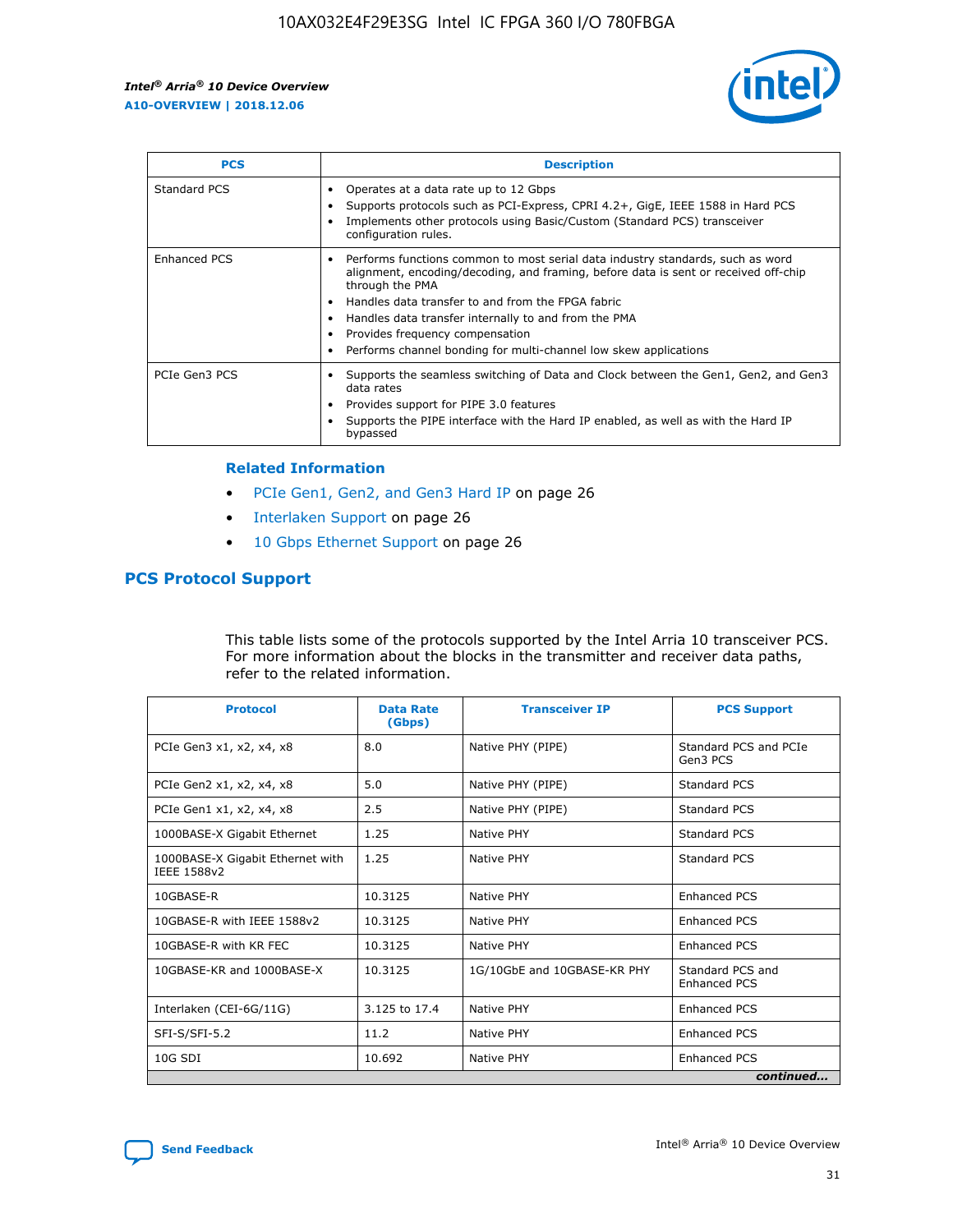

| <b>Protocol</b>      | <b>Data Rate</b><br>(Gbps) | <b>Transceiver IP</b> | <b>PCS Support</b> |
|----------------------|----------------------------|-----------------------|--------------------|
| CPRI 6.0 (64B/66B)   | 0.6144 to<br>10.1376       | Native PHY            | Enhanced PCS       |
| CPRI 4.2 (8B/10B)    | 0.6144 to<br>9.8304        | Native PHY            | Standard PCS       |
| OBSAI RP3 v4.2       | 0.6144 to 6.144            | Native PHY            | Standard PCS       |
| SD-SDI/HD-SDI/3G-SDI | $0.143(12)$ to<br>2.97     | Native PHY            | Standard PCS       |

## **Related Information**

#### [Intel Arria 10 Transceiver PHY User Guide](https://www.intel.com/content/www/us/en/programmable/documentation/nik1398707230472.html#nik1398707091164)

Provides more information about the supported transceiver protocols and PHY IP, the PMA architecture, and the standard, enhanced, and PCIe Gen3 PCS architecture.

# **SoC with Hard Processor System**

Each SoC device combines an FPGA fabric and a hard processor system (HPS) in a single device. This combination delivers the flexibility of programmable logic with the power and cost savings of hard IP in these ways:

- Reduces board space, system power, and bill of materials cost by eliminating a discrete embedded processor
- Allows you to differentiate the end product in both hardware and software, and to support virtually any interface standard
- Extends the product life and revenue through in-field hardware and software updates

 $(12)$  The 0.143 Gbps data rate is supported using oversampling of user logic that you must implement in the FPGA fabric.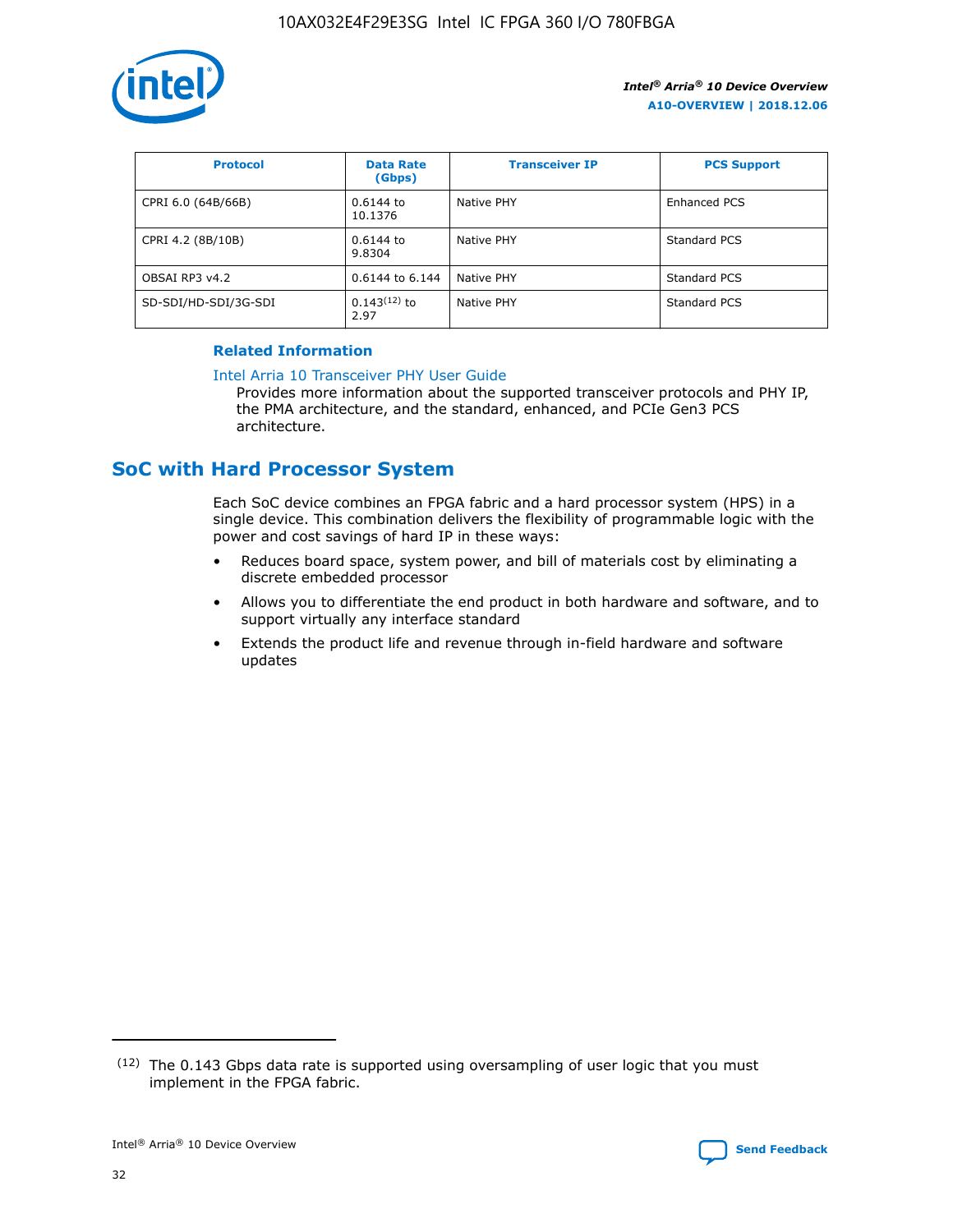

#### **Figure 9. HPS Block Diagram**

This figure shows a block diagram of the HPS with the dual ARM Cortex-A9 MPCore processor.



# **Key Advantages of 20-nm HPS**

The 20-nm HPS strikes a balance between enabling maximum software compatibility with 28-nm SoCs while still improving upon the 28-nm HPS architecture. These improvements address the requirements of the next generation target markets such as wireless and wireline communications, compute and storage equipment, broadcast and military in terms of performance, memory bandwidth, connectivity via backplane and security.

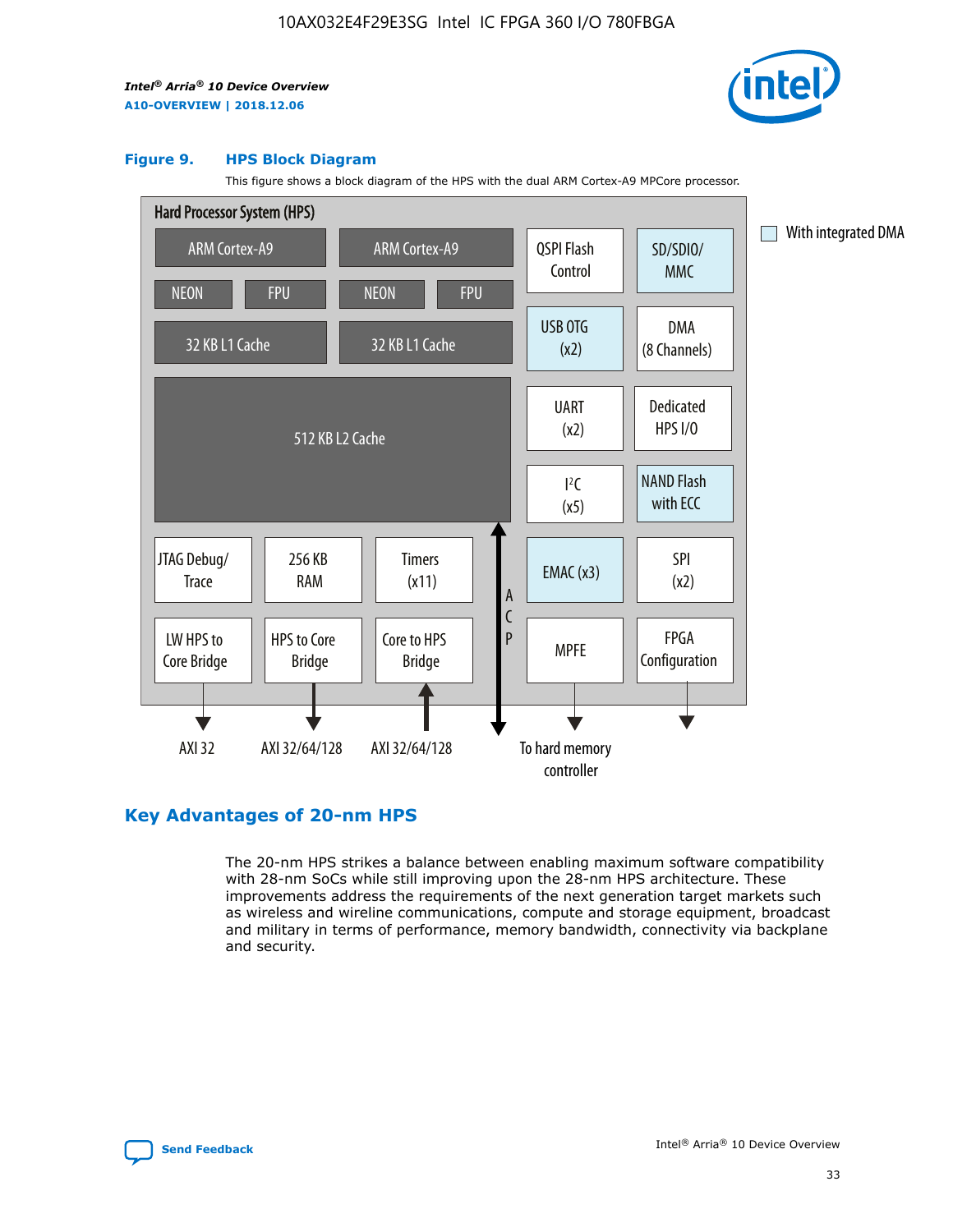

## **Table 24. Improvements in 20 nm HPS**

This table lists the key improvements of the 20 nm HPS compared to the 28 nm HPS.

| Advantages/<br><b>Improvements</b>                          | <b>Description</b>                                                                                                                                                                                                                                                                                                                                                                                                                                                                                                                                                                                                                                                                                                                                                                                                                                                                                                                                |
|-------------------------------------------------------------|---------------------------------------------------------------------------------------------------------------------------------------------------------------------------------------------------------------------------------------------------------------------------------------------------------------------------------------------------------------------------------------------------------------------------------------------------------------------------------------------------------------------------------------------------------------------------------------------------------------------------------------------------------------------------------------------------------------------------------------------------------------------------------------------------------------------------------------------------------------------------------------------------------------------------------------------------|
| Increased performance and<br>overdrive capability           | While the nominal processor frequency is 1.2 GHz, the 20 nm HPS offers an "overdrive"<br>feature which enables a higher processor operating frequency. This requires a higher supply<br>voltage value that is unique to the HPS and may require a separate regulator.                                                                                                                                                                                                                                                                                                                                                                                                                                                                                                                                                                                                                                                                             |
| Increased processor memory<br>bandwidth and DDR4<br>support | Up to 64-bit DDR4 memory at 2,400 Mbps support is available for the processor. The hard<br>memory controller for the HPS comprises a multi-port front end that manages connections<br>to a single port memory controller. The multi-port front end allows logic core and the HPS<br>to share ports and thereby the available bandwidth of the memory controller.                                                                                                                                                                                                                                                                                                                                                                                                                                                                                                                                                                                  |
| Flexible I/O sharing                                        | An advanced I/O pin muxing scheme allows improved sharing of I/O between the HPS and<br>the core logic. The following types of I/O are available for SoC:<br>$\bullet$<br>17 dedicated I/Os-physically located inside the HPS block and are not accessible to<br>logic within the core. The 17 dedicated I/Os are used for HPS clock, resets, and<br>interfacing with boot devices, QSPI, and SD/MMC.<br>48 direct shared I/O-located closest to the HPS block and are ideal for high speed HPS<br>$\bullet$<br>peripherals such as EMAC, USB, and others. There is one bank of 48 I/Os that supports<br>direct sharing where the 48 I/Os can be shared 12 I/Os at a time.<br>Standard (shared) I/O-all standard I/Os can be shared by the HPS peripherals and any<br>logic within the core. For designs where more than 48 I/Os are required to fully use all<br>the peripherals in the HPS, these I/Os can be connected through the core logic. |
| <b>EMAC</b> core                                            | Three EMAC cores are available in the HPS. The EMAC cores enable an application to<br>support two redundant Ethernet connections; for example, backplane, or two EMAC cores<br>for managing IEEE 1588 time stamp information while allowing a third EMAC core for debug<br>and configuration. All three EMACs can potentially share the same time stamps, simplifying<br>the 1588 time stamping implementation. A new serial time stamp interface allows core<br>logic to access and read the time stamp values. The integrated EMAC controllers can be<br>connected to external Ethernet PHY through the provided MDIO or I <sup>2</sup> C interface.                                                                                                                                                                                                                                                                                            |
| On-chip memory                                              | The on-chip memory is updated to 256 KB support and can support larger data sets and<br>real time algorithms.                                                                                                                                                                                                                                                                                                                                                                                                                                                                                                                                                                                                                                                                                                                                                                                                                                     |
| <b>ECC</b> enhancements                                     | Improvements in L2 Cache ECC management allow identification of errors down to the<br>address level. ECC enhancements also enable improved error injection and status reporting<br>via the introduction of new memory mapped access to syndrome and data signals.                                                                                                                                                                                                                                                                                                                                                                                                                                                                                                                                                                                                                                                                                 |
| HPS to FPGA Interconnect<br>Backbone                        | Although the HPS and the Logic Core can operate independently, they are tightly coupled<br>via a high-bandwidth system interconnect built from high-performance ARM AMBA AXI bus<br>bridges. IP bus masters in the FPGA fabric have access to HPS bus slaves via the FPGA-to-<br>HPS interconnect. Similarly, HPS bus masters have access to bus slaves in the core fabric<br>via the HPS-to-FPGA bridge. Both bridges are AMBA AXI-3 compliant and support<br>simultaneous read and write transactions. Up to three masters within the core fabric can<br>share the HPS SDRAM controller with the processor. Additionally, the processor can be used<br>to configure the core fabric under program control via a dedicated 32-bit configuration port.                                                                                                                                                                                            |
| FPGA configuration and HPS<br>booting                       | The FPGA fabric and HPS in the SoCs are powered independently. You can reduce the clock<br>frequencies or gate the clocks to reduce dynamic power.<br>You can configure the FPGA fabric and boot the HPS independently, in any order, providing<br>you with more design flexibility.                                                                                                                                                                                                                                                                                                                                                                                                                                                                                                                                                                                                                                                              |
| Security                                                    | New security features have been introduced for anti-tamper management, secure boot,<br>encryption (AES), and authentication (SHA).                                                                                                                                                                                                                                                                                                                                                                                                                                                                                                                                                                                                                                                                                                                                                                                                                |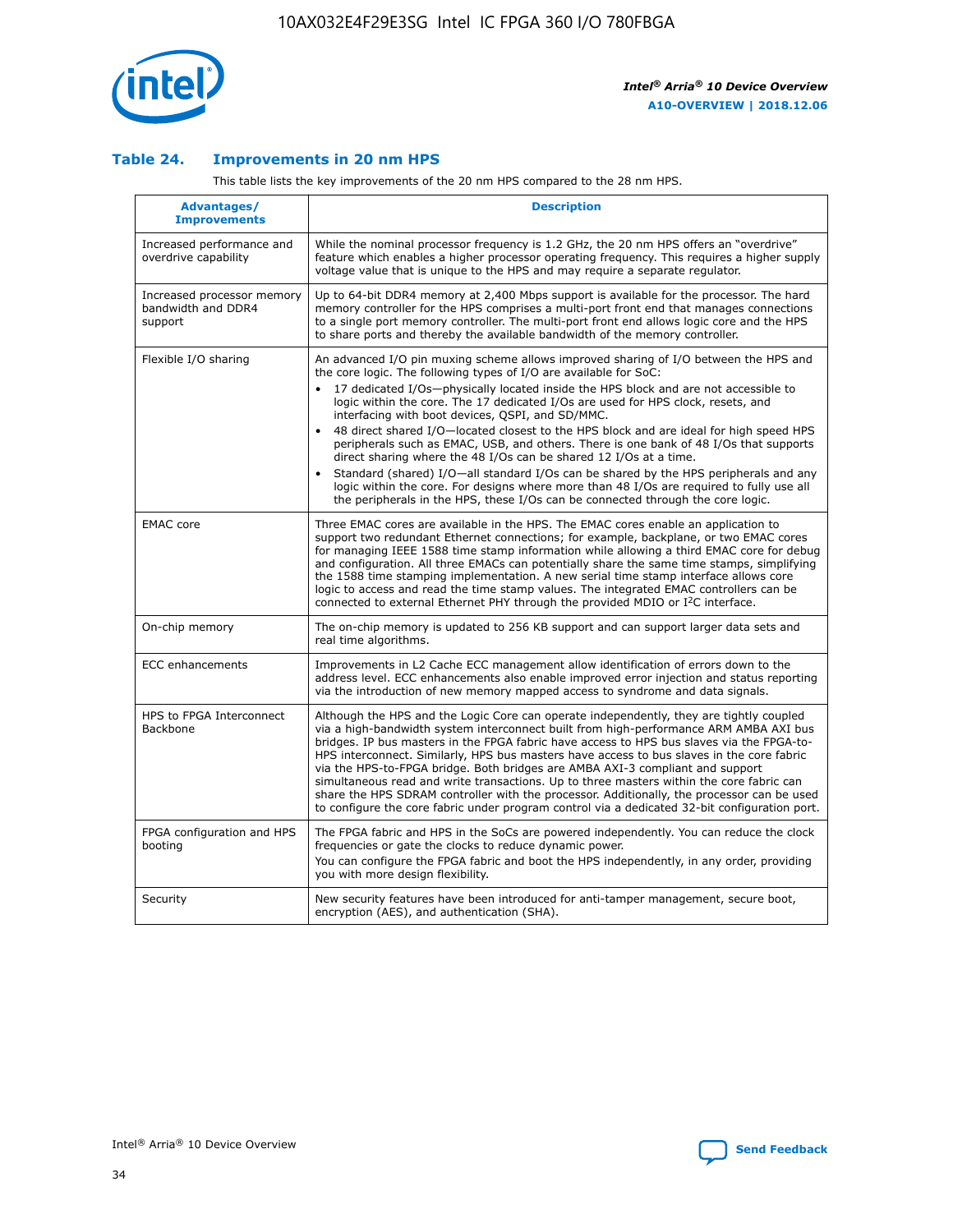

# **Features of the HPS**

The HPS has the following features:

- 1.2-GHz, dual-core ARM Cortex-A9 MPCore processor with up to 1.5-GHz via overdrive
	- ARMv7-A architecture that runs 32-bit ARM instructions, 16-bit and 32-bit Thumb instructions, and 8-bit Java byte codes in Jazelle style
	- Superscalar, variable length, out-of-order pipeline with dynamic branch prediction
	- Instruction Efficiency 2.5 MIPS/MHz, which provides total performance of 7500 MIPS at 1.5 GHz
- Each processor core includes:
	- 32 KB of L1 instruction cache, 32 KB of L1 data cache
	- Single- and double-precision floating-point unit and NEON media engine
	- CoreSight debug and trace technology
	- Snoop Control Unit (SCU) and Acceleration Coherency Port (ACP)
- 512 KB of shared L2 cache
- 256 KB of scratch RAM
- Hard memory controller with support for DDR3, DDR4 and optional error correction code (ECC) support
- Multiport Front End (MPFE) Scheduler interface to the hard memory controller
- 8-channel direct memory access (DMA) controller
- QSPI flash controller with SIO, DIO, QIO SPI Flash support
- NAND flash controller (ONFI 1.0 or later) with DMA and ECC support, updated to support 8 and 16-bit Flash devices and new command DMA to offload CPU for fast power down recovery
- Updated SD/SDIO/MMC controller to eMMC 4.5 with DMA with CE-ATA digital command support
- 3 10/100/1000 Ethernet media access control (MAC) with DMA
- 2 USB On-the-Go (OTG) controllers with DMA
- $\bullet$  5 I<sup>2</sup>C controllers (3 can be used by EMAC for MIO to external PHY)
- 2 UART 16550 Compatible controllers
- 4 serial peripheral interfaces (SPI) (2 Master, 2 Slaves)
- 62 programmable general-purpose I/Os, which includes 48 direct share I/Os that allows the HPS peripherals to connect directly to the FPGA I/Os
- 7 general-purpose timers
- 4 watchdog timers
- Anti-tamper, Secure Boot, Encryption (AES) and Authentication (SHA)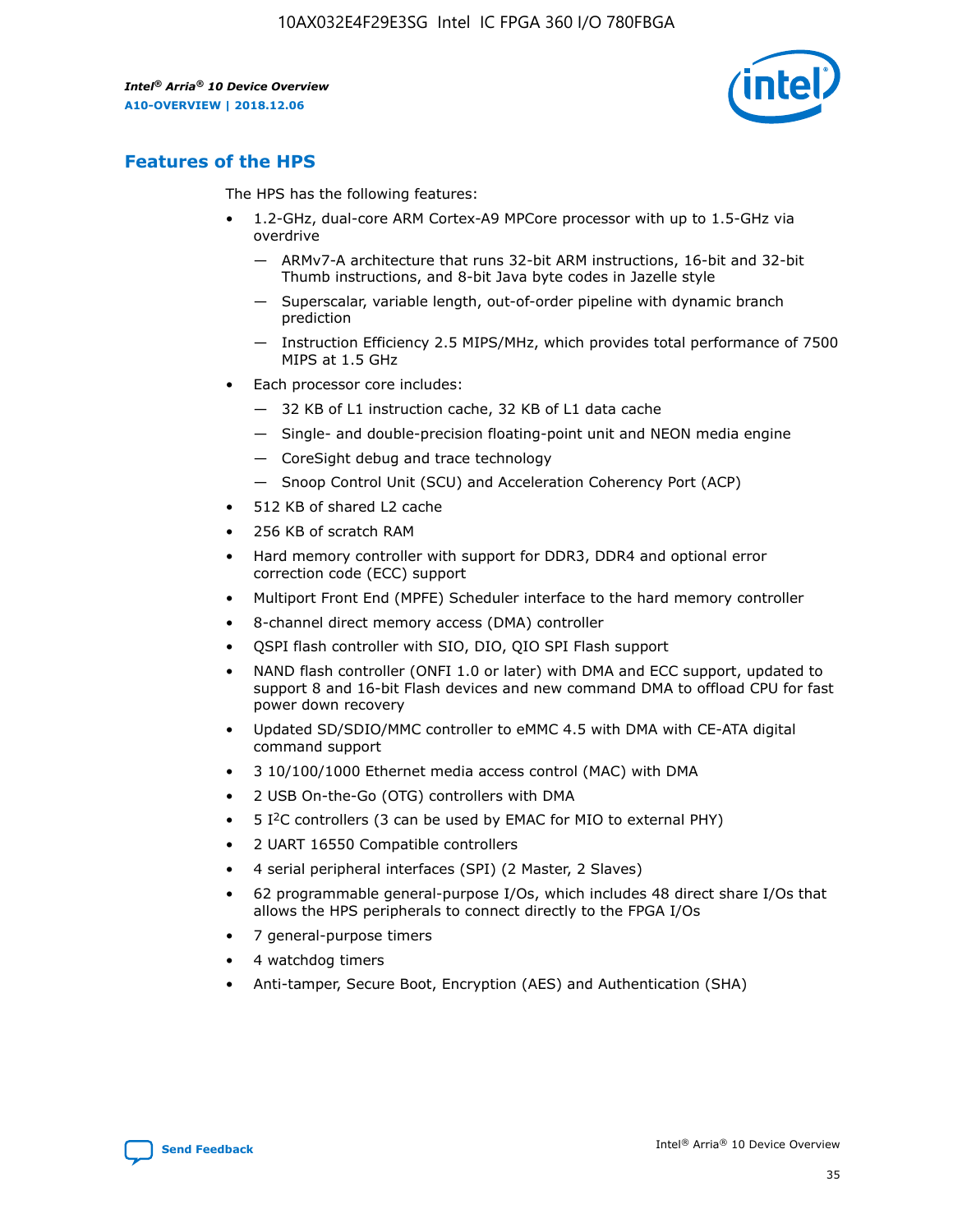

# **System Peripherals and Debug Access Port**

Each Ethernet MAC, USB OTG, NAND flash controller, and SD/MMC controller module has an integrated DMA controller. For modules without an integrated DMA controller, an additional DMA controller module provides up to eight channels of high-bandwidth data transfers. Peripherals that communicate off-chip are multiplexed with other peripherals at the HPS pin level. This allows you to choose which peripherals interface with other devices on your PCB.

The debug access port provides interfaces to industry standard JTAG debug probes and supports ARM CoreSight debug and core traces to facilitate software development.

#### **HPS–FPGA AXI Bridges**

The HPS–FPGA bridges, which support the Advanced Microcontroller Bus Architecture (AMBA) Advanced eXtensible Interface (AXI™) specifications, consist of the following bridges:

- FPGA-to-HPS AMBA AXI bridge—a high-performance bus supporting 32, 64, and 128 bit data widths that allows the FPGA fabric to issue transactions to slaves in the HPS.
- HPS-to-FPGA Avalon/AMBA AXI bridge—a high-performance bus supporting 32, 64, and 128 bit data widths that allows the HPS to issue transactions to slaves in the FPGA fabric.
- Lightweight HPS-to-FPGA AXI bridge—a lower latency 32 bit width bus that allows the HPS to issue transactions to soft peripherals in the FPGA fabric. This bridge is primarily used for control and status register (CSR) accesses to peripherals in the FPGA fabric.

The HPS–FPGA AXI bridges allow masters in the FPGA fabric to communicate with slaves in the HPS logic, and vice versa. For example, the HPS-to-FPGA AXI bridge allows you to share memories instantiated in the FPGA fabric with one or both microprocessors in the HPS, while the FPGA-to-HPS AXI bridge allows logic in the FPGA fabric to access the memory and peripherals in the HPS.

Each HPS–FPGA bridge also provides asynchronous clock crossing for data transferred between the FPGA fabric and the HPS.

#### **HPS SDRAM Controller Subsystem**

The HPS SDRAM controller subsystem contains a multiport SDRAM controller and DDR PHY that are shared between the FPGA fabric (through the FPGA-to-HPS SDRAM interface), the level 2 (L2) cache, and the level 3 (L3) system interconnect. The FPGA-to-HPS SDRAM interface supports AMBA AXI and Avalon® Memory-Mapped (Avalon-MM) interface standards, and provides up to six individual ports for access by masters implemented in the FPGA fabric.

The HPS SDRAM controller supports up to 3 masters (command ports), 3x 64-bit read data ports and 3x 64-bit write data ports.

To maximize memory performance, the SDRAM controller subsystem supports command and data reordering, deficit round-robin arbitration with aging, and high-priority bypass features.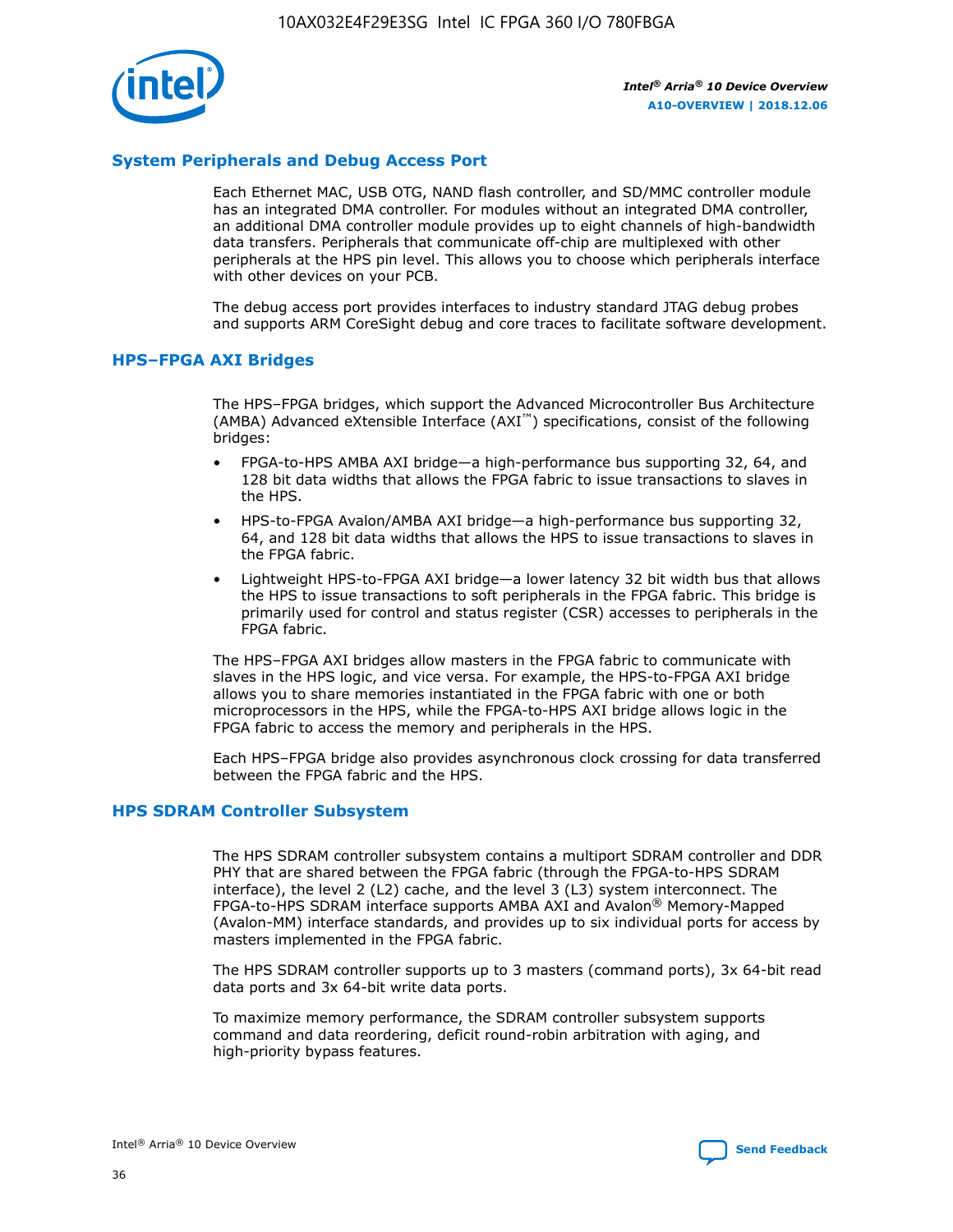

# **FPGA Configuration and HPS Booting**

The FPGA fabric and HPS in the SoC FPGA must be powered at the same time. You can reduce the clock frequencies or gate the clocks to reduce dynamic power.

Once powered, the FPGA fabric and HPS can be configured independently thus providing you with more design flexibility:

- You can boot the HPS independently. After the HPS is running, the HPS can fully or partially reconfigure the FPGA fabric at any time under software control. The HPS can also configure other FPGAs on the board through the FPGA configuration controller.
- Configure the FPGA fabric first, and then boot the HPS from memory accessible to the FPGA fabric.

## **Hardware and Software Development**

For hardware development, you can configure the HPS and connect your soft logic in the FPGA fabric to the HPS interfaces using the Platform Designer system integration tool in the Intel Quartus Prime software.

For software development, the ARM-based SoC FPGA devices inherit the rich software development ecosystem available for the ARM Cortex-A9 MPCore processor. The software development process for Intel SoC FPGAs follows the same steps as those for other SoC devices from other manufacturers. Support for Linux\*, VxWorks\*, and other operating systems are available for the SoC FPGAs. For more information on the operating systems support availability, contact the Intel FPGA sales team.

You can begin device-specific firmware and software development on the Intel SoC FPGA Virtual Target. The Virtual Target is a fast PC-based functional simulation of a target development system—a model of a complete development board. The Virtual Target enables the development of device-specific production software that can run unmodified on actual hardware.

# **Dynamic and Partial Reconfiguration**

The Intel Arria 10 devices support dynamic and partial reconfiguration. You can use dynamic and partial reconfiguration simultaneously to enable seamless reconfiguration of both the device core and transceivers.

# **Dynamic Reconfiguration**

You can reconfigure the PMA and PCS blocks while the device continues to operate. This feature allows you to change the data rates, protocol, and analog settings of a channel in a transceiver bank without affecting on-going data transfer in other transceiver banks. This feature is ideal for applications that require dynamic multiprotocol or multirate support.

# **Partial Reconfiguration**

Using partial reconfiguration, you can reconfigure some parts of the device while keeping the device in operation.

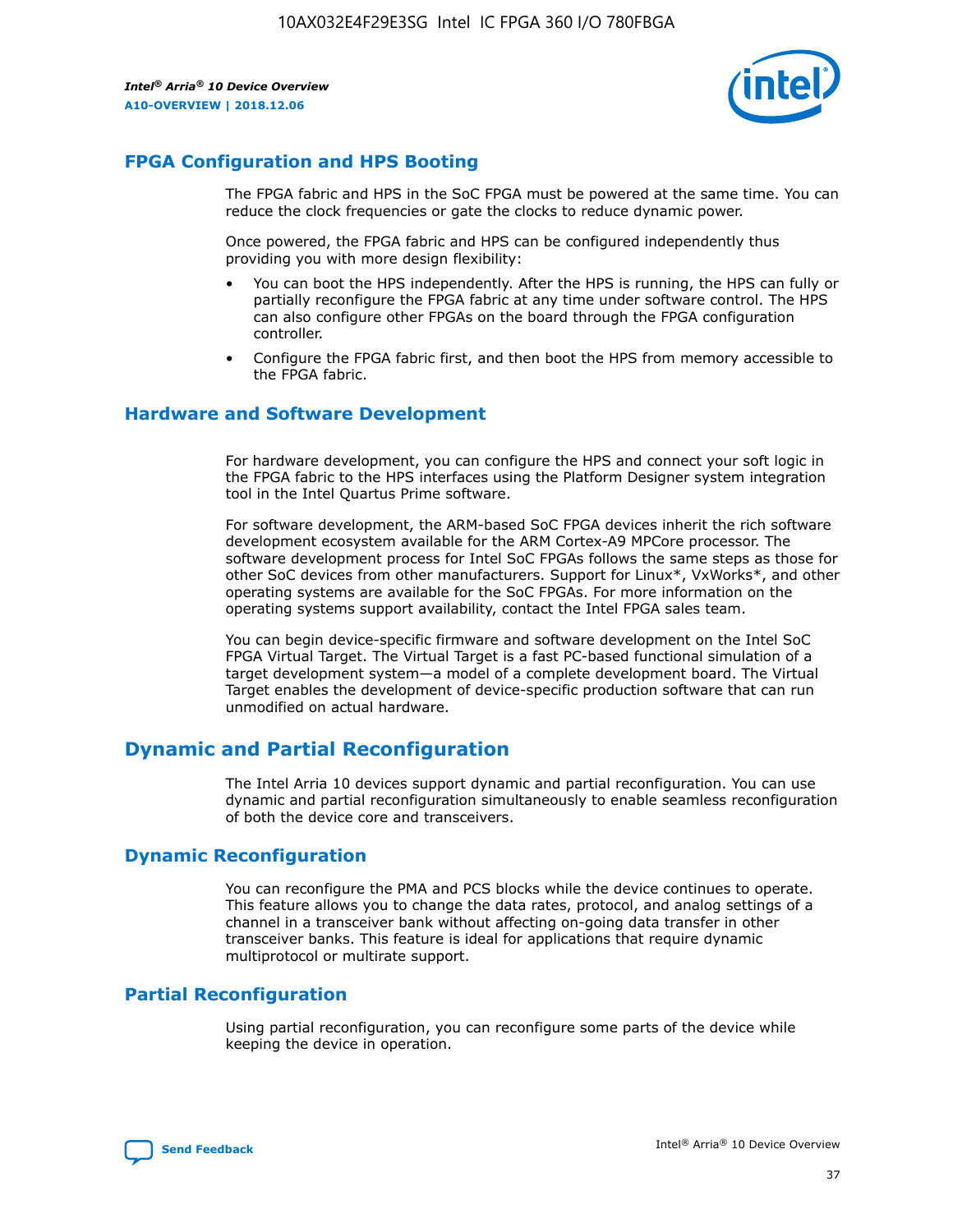

Instead of placing all device functions in the FPGA fabric, you can store some functions that do not run simultaneously in external memory and load them only when required. This capability increases the effective logic density of the device, and lowers cost and power consumption.

In the Intel solution, you do not have to worry about intricate device architecture to perform a partial reconfiguration. The partial reconfiguration capability is built into the Intel Quartus Prime design software, making such time-intensive task simple.

Intel Arria 10 devices support partial reconfiguration in the following configuration options:

- Using an internal host:
	- All supported configuration modes where the FPGA has access to external memory devices such as serial and parallel flash memory.
	- Configuration via Protocol [CvP (PCIe)]
- Using an external host—passive serial (PS), fast passive parallel (FPP) x8, FPP x16, and FPP x32 I/O interface.

# **Enhanced Configuration and Configuration via Protocol**

# **Table 25. Configuration Schemes and Features of Intel Arria 10 Devices**

Intel Arria 10 devices support 1.8 V programming voltage and several configuration schemes.

| <b>Scheme</b>                                                          | <b>Data</b><br><b>Width</b> | <b>Max Clock</b><br>Rate<br>(MHz) | <b>Max Data</b><br>Rate<br>(Mbps)<br>(13) | <b>Decompression</b> | <b>Design</b><br>Security <sup>(1</sup><br>4) | <b>Partial</b><br><b>Reconfiguration</b><br>(15) | <b>Remote</b><br><b>System</b><br><b>Update</b> |
|------------------------------------------------------------------------|-----------------------------|-----------------------------------|-------------------------------------------|----------------------|-----------------------------------------------|--------------------------------------------------|-------------------------------------------------|
| <b>JTAG</b>                                                            | 1 bit                       | 33                                | 33                                        |                      |                                               | Yes(16)                                          |                                                 |
| Active Serial (AS)<br>through the<br>EPCO-L<br>configuration<br>device | 1 bit,<br>4 bits            | 100                               | 400                                       | Yes                  | Yes                                           | $Y_{PS}(16)$                                     | Yes                                             |
| Passive serial (PS)<br>through CPLD or<br>external<br>microcontroller  | 1 bit                       | 100                               | 100                                       | Yes                  | Yes                                           | Yes(16)                                          | Parallel<br>Flash<br>Loader<br>(PFL) IP<br>core |
|                                                                        |                             |                                   |                                           |                      |                                               |                                                  | continued                                       |

<sup>(13)</sup> Enabling either compression or design security features affects the maximum data rate. Refer to the Intel Arria 10 Device Datasheet for more information.

<sup>(14)</sup> Encryption and compression cannot be used simultaneously.

 $<sup>(15)</sup>$  Partial reconfiguration is an advanced feature of the device family. If you are interested in</sup> using partial reconfiguration, contact Intel for support.

 $(16)$  Partial configuration can be performed only when it is configured as internal host.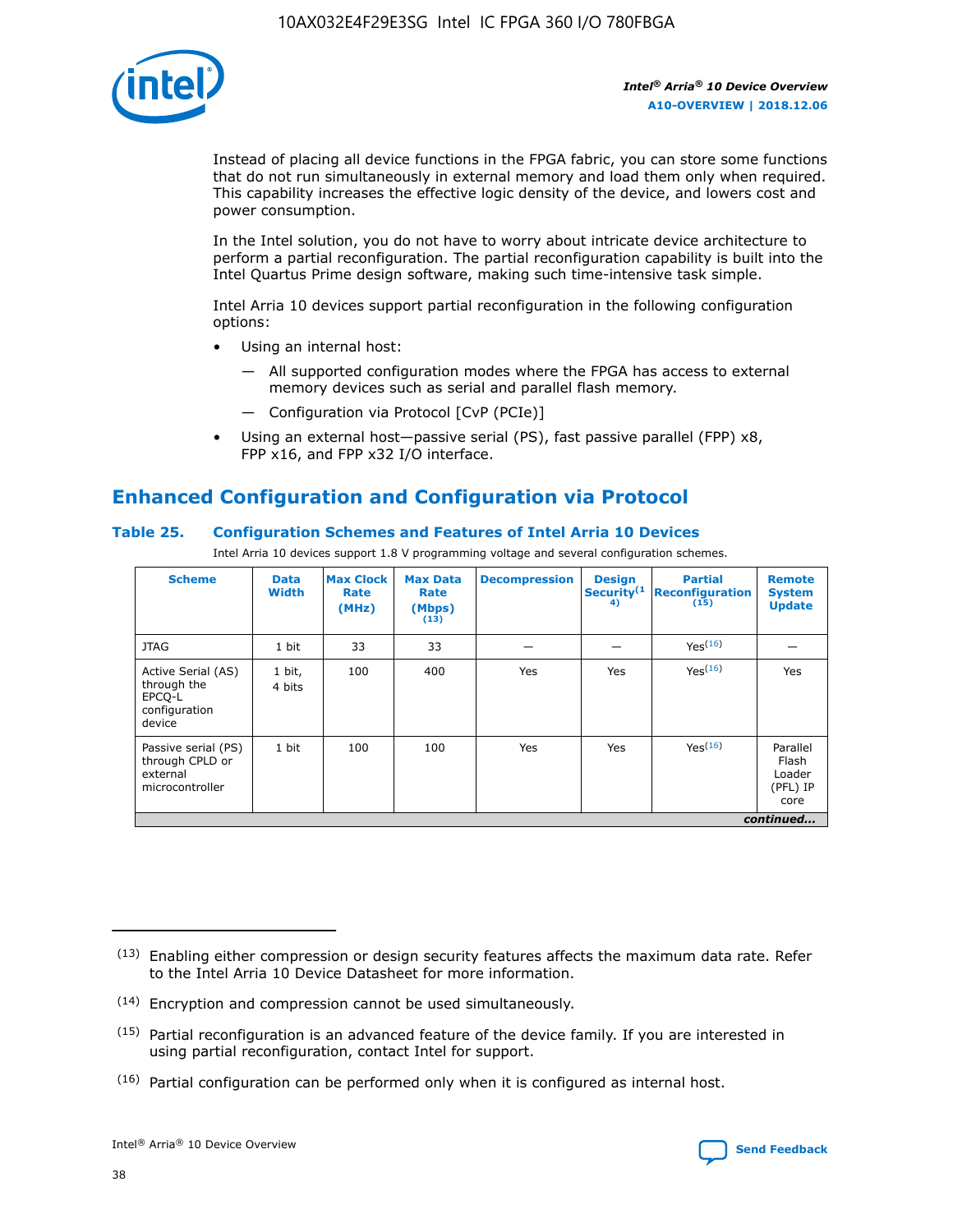

| <b>Scheme</b>                                   | <b>Data</b><br><b>Width</b> | <b>Max Clock</b><br>Rate<br>(MHz) | <b>Max Data</b><br>Rate<br>(Mbps)<br>(13) | <b>Decompression</b> | <b>Design</b><br>Security <sup>(1</sup><br>4) | <b>Partial</b><br><b>Reconfiguration</b><br>(15) | <b>Remote</b><br><b>System</b><br><b>Update</b> |
|-------------------------------------------------|-----------------------------|-----------------------------------|-------------------------------------------|----------------------|-----------------------------------------------|--------------------------------------------------|-------------------------------------------------|
| Fast passive                                    | 8 bits                      | 100                               | 3200                                      | Yes                  | Yes                                           | Yes(17)                                          | PFL IP                                          |
| parallel (FPP)<br>through CPLD or               | 16 bits                     |                                   |                                           | Yes                  | Yes                                           |                                                  | core                                            |
| external<br>microcontroller                     | 32 bits                     |                                   |                                           | Yes                  | Yes                                           |                                                  |                                                 |
| Configuration via                               | 16 bits                     | 100                               | 3200                                      | Yes                  | Yes                                           | Yes <sup>(17)</sup>                              |                                                 |
| <b>HPS</b>                                      | 32 bits                     |                                   |                                           | Yes                  | Yes                                           |                                                  |                                                 |
| Configuration via<br>Protocol [CvP<br>$(PCIe*)$ | x1, x2,<br>x4, x8<br>lanes  |                                   | 8000                                      | Yes                  | Yes                                           | Yes(16)                                          |                                                 |

You can configure Intel Arria 10 devices through PCIe using Configuration via Protocol (CvP). The Intel Arria 10 CvP implementation conforms to the PCIe 100 ms power-up-to-active time requirement.

#### **Related Information**

[Configuration via Protocol \(CvP\) Implementation in Intel FPGAs User Guide](https://www.intel.com/content/www/us/en/programmable/documentation/dsu1441819344145.html#dsu1442269728522) Provides more information about the CvP configuration scheme.

# **SEU Error Detection and Correction**

Intel Arria 10 devices offer robust and easy-to-use single-event upset (SEU) error detection and correction circuitry.

The detection and correction circuitry includes protection for Configuration RAM (CRAM) programming bits and user memories. The CRAM is protected by a continuously running CRC error detection circuit with integrated ECC that automatically corrects one or two errors and detects higher order multi-bit errors. When more than two errors occur, correction is available through reloading of the core programming file, providing a complete design refresh while the FPGA continues to operate.

The physical layout of the Intel Arria 10 CRAM array is optimized to make the majority of multi-bit upsets appear as independent single-bit or double-bit errors which are automatically corrected by the integrated CRAM ECC circuitry. In addition to the CRAM protection, the M20K memory blocks also include integrated ECC circuitry and are layout-optimized for error detection and correction. The MLAB does not have ECC.

(14) Encryption and compression cannot be used simultaneously.

<sup>(17)</sup> Supported at a maximum clock rate of 100 MHz.



 $(13)$  Enabling either compression or design security features affects the maximum data rate. Refer to the Intel Arria 10 Device Datasheet for more information.

 $(15)$  Partial reconfiguration is an advanced feature of the device family. If you are interested in using partial reconfiguration, contact Intel for support.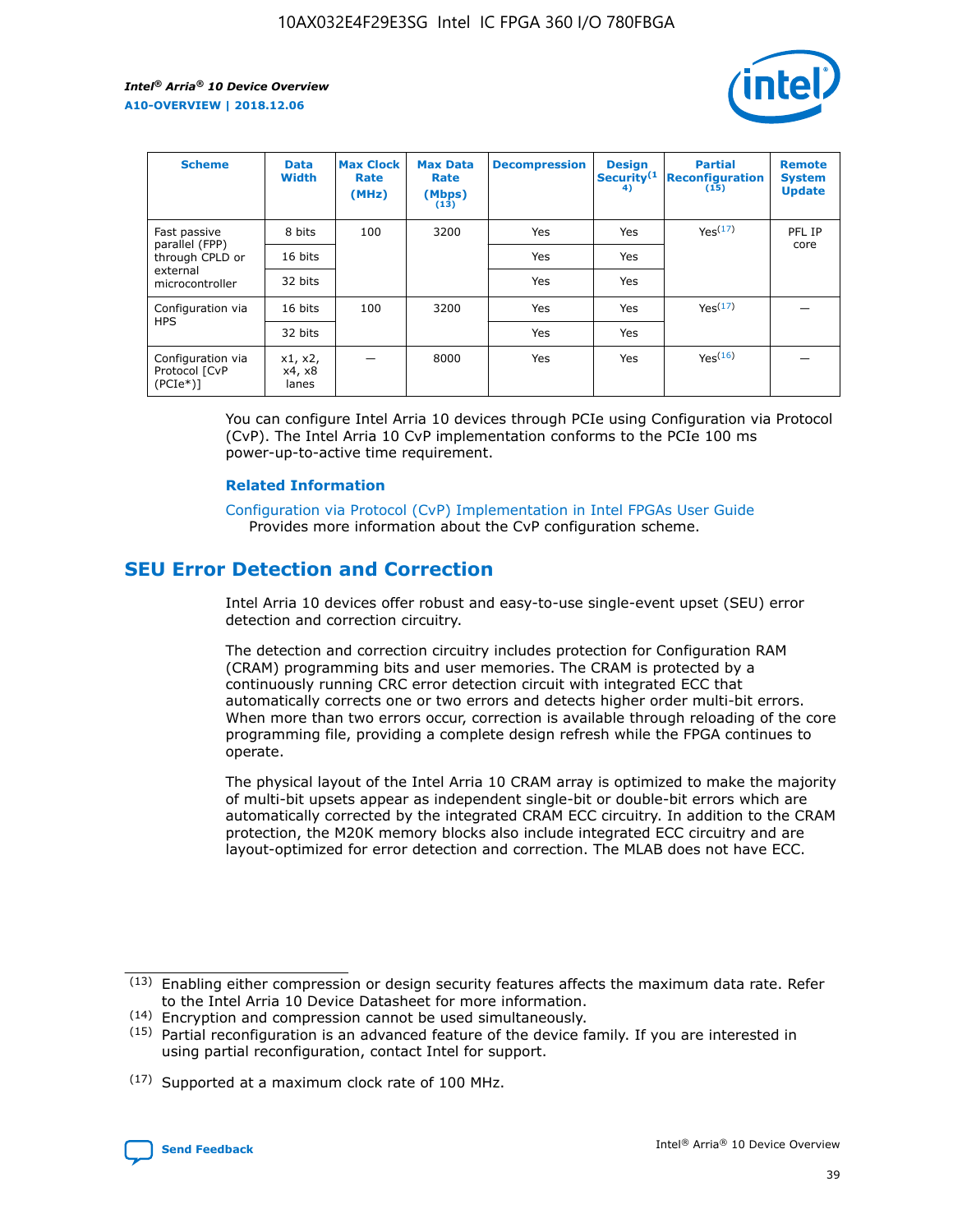

# **Power Management**

Intel Arria 10 devices leverage the advanced 20 nm process technology, a low 0.9 V core power supply, an enhanced core architecture, and several optional power reduction techniques to reduce total power consumption by as much as 40% compared to Arria V devices and as much as 60% compared to Stratix V devices.

The optional power reduction techniques in Intel Arria 10 devices include:

- **SmartVID**—a code is programmed into each device during manufacturing that allows a smart regulator to operate the device at lower core  $V_{CC}$  while maintaining performance
- **Programmable Power Technology**—non-critical timing paths are identified by the Intel Quartus Prime software and the logic in these paths is biased for low power instead of high performance
- **Low Static Power Options**—devices are available with either standard static power or low static power while maintaining performance

Furthermore, Intel Arria 10 devices feature Intel's industry-leading low power transceivers and include a number of hard IP blocks that not only reduce logic resources but also deliver substantial power savings compared to soft implementations. In general, hard IP blocks consume up to 90% less power than the equivalent soft logic implementations.

# **Incremental Compilation**

The Intel Quartus Prime software incremental compilation feature reduces compilation time and helps preserve performance to ease timing closure. The incremental compilation feature enables the partial reconfiguration flow for Intel Arria 10 devices.

Incremental compilation supports top-down, bottom-up, and team-based design flows. This feature facilitates modular, hierarchical, and team-based design flows where different designers compile their respective design sections in parallel. Furthermore, different designers or IP providers can develop and optimize different blocks of the design independently. These blocks can then be imported into the top level project.

# **Document Revision History for Intel Arria 10 Device Overview**

| <b>Document</b><br><b>Version</b> | <b>Changes</b>                                                                                                                                                                                                                                                              |
|-----------------------------------|-----------------------------------------------------------------------------------------------------------------------------------------------------------------------------------------------------------------------------------------------------------------------------|
| 2018.12.06                        | Added links to Intel Arria 10 device errata documents.<br>Removed automotive temperature option from the Intel Arria 10 GX devices.<br>Removed -3 fabric speed grade from the Intel Arria 10 GT devices.<br>Updated power options for the Intel Arria 10 GX and GT devices. |
| 2018.04.09                        | Updated the lowest $V_{CC}$ from 0.83 V to 0.82 V in the topic listing a summary of the device features.                                                                                                                                                                    |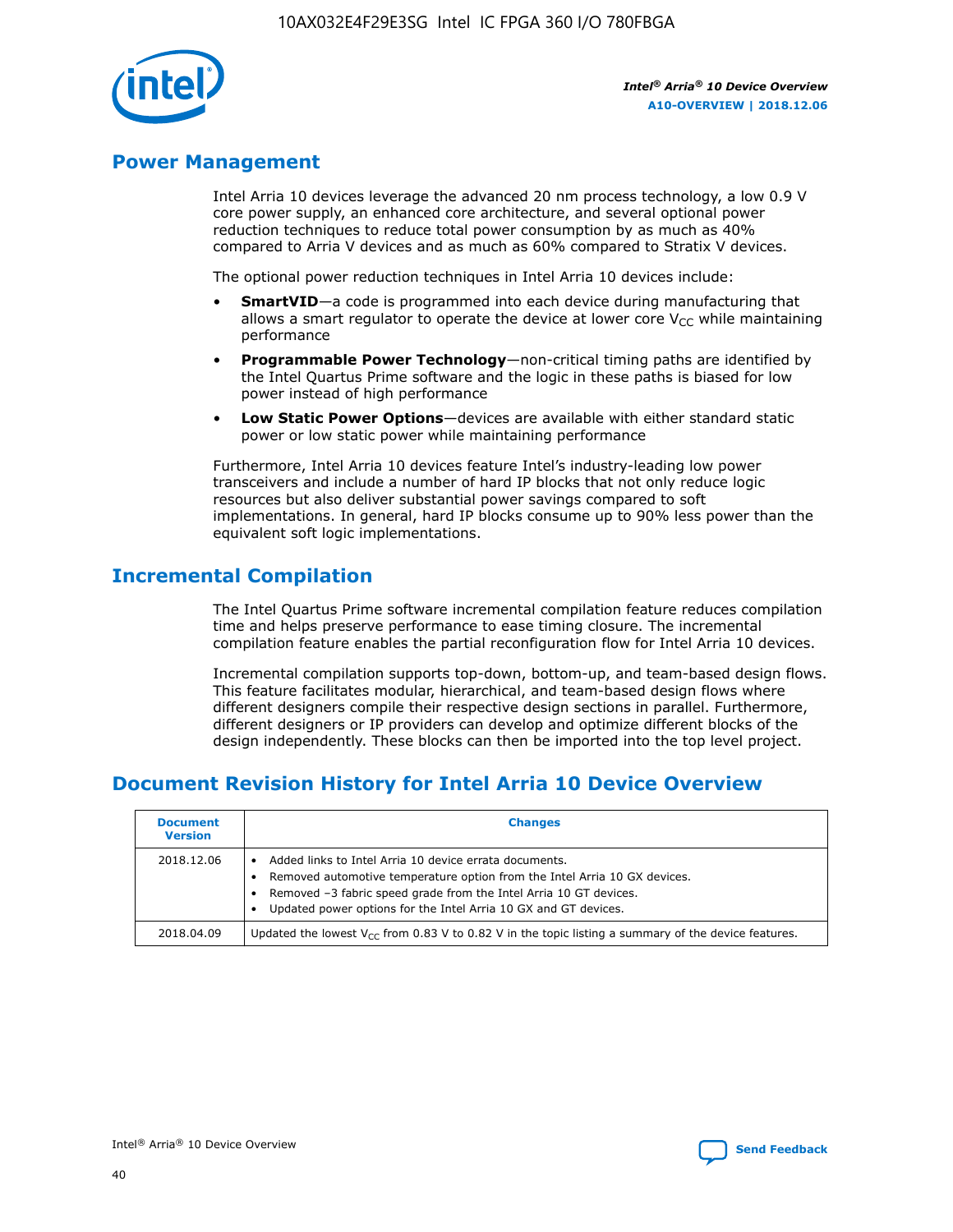$\overline{\phantom{a}}$ 

 $\mathsf{r}$ 



| January 2018<br>Updated the maximum data rate for HPS (Intel Arria 10 SX devices<br>2018.01.17<br>external memory interface DDR3 controller from 2,166 Mbps to 2,133<br>Mbps.<br>$\bullet$<br>+ SRAM to 633 MHz in Memory Standards Supported by the Soft<br>Memory Controller table.<br>Updated transceiver backplane capability to 12.5 Gbps.<br>$\bullet$<br>Removed transceiver speed grade 5 in Sample Ordering Core and<br>Available Options for Intel Arria 10 GX Devices figure.<br>Available Options for Intel Arria 10 GT Devices figure.<br>Updated short reach transceiver rate for Intel Arria 10 GT devices to<br>$\bullet$<br>25.8 Gbps.<br>Removed On-Die Instrumentation - EyeQ and Jitter Margin Tool<br>table.<br>2017.09.20<br>September 2017<br>1,333 MHz/2,666 Mbps to 1,200 MHz/2,400 Mbps.<br>July 2017<br>2017.07.13<br>Corrected the automotive temperature range in the figure showing the<br>available options for the Intel Arria 10 GX devices from "-40°C to 100°C"<br>to "-40°C to 125°C".<br>July 2017<br>2017.07.06<br>Added automotive temperature option to Intel Arria 10 GX device family.<br>2017.05.08<br>Corrected protocol names with "1588" to "IEEE 1588v2".<br>May 2017<br>$\bullet$<br>Updated the vertical migration table to remove vertical migration<br>$\bullet$<br>between Intel Arria 10 GX and Intel Arria 10 SX device variants.<br>Removed all "Preliminary" marks.<br>2017.03.15<br>March 2017<br>Removed the topic about migration from Intel Arria 10 to Intel Stratix<br>10 devices.<br>Rebranded as Intel.<br>$\bullet$<br>October 2016<br>2016.10.31<br>Removed package F36 from Intel Arria 10 GX devices.<br>$\bullet$<br>Updated Intel Arria 10 GT sample ordering code and maximum GX<br>$\bullet$<br>transceiver count. Intel Arria 10 GT devices are available only in the<br>SF45 package option with a maximum of 72 transceivers.<br>May 2016<br>2016.05.02<br>Updated the FPGA Configuration and HPS Booting topic.<br>Remove $V_{CC}$ PowerManager from the Summary of Features, Power<br>Management and Arria 10 Device Variants and packages topics. This<br>feature is no longer supported in Arria 10 devices.<br>Removed LPDDR3 from the Memory Standards Supported by the HPS<br>Hard Memory Controller table in the Memory Standards Supported by<br>Intel Arria 10 Devices topic. This standard is only supported by the<br>FPGA.<br>Removed transceiver speed grade 5 from the Device Variants and<br>Packages topic for Arria 10 GX and SX devices.<br>Changed the maximum Arria 10 GT datarate to 25.8 Gbps and the<br>February 2016<br>2016.02.11<br>minimum datarate to 1 Gbps globally.<br>Revised the state for Core clock networks in the Summary of Features<br>$\bullet$<br>topic.<br>• Changed the transceiver parameters in the "Summary of Features for<br>Arria 10 Devices" table.<br>for Arria 10 GT Devices" table.<br>• Changed the package availability for GT devices in the "Package Plan<br>for Arria 10 GT Devices" table.<br>Changed the package configurations for GT devices in the "Migration"<br>Capability Across Arria 10 Product Lines" figure. | <b>Date</b> | <b>Version</b> | <b>Changes</b>                                                                                                                                                                                                                                                                               |
|----------------------------------------------------------------------------------------------------------------------------------------------------------------------------------------------------------------------------------------------------------------------------------------------------------------------------------------------------------------------------------------------------------------------------------------------------------------------------------------------------------------------------------------------------------------------------------------------------------------------------------------------------------------------------------------------------------------------------------------------------------------------------------------------------------------------------------------------------------------------------------------------------------------------------------------------------------------------------------------------------------------------------------------------------------------------------------------------------------------------------------------------------------------------------------------------------------------------------------------------------------------------------------------------------------------------------------------------------------------------------------------------------------------------------------------------------------------------------------------------------------------------------------------------------------------------------------------------------------------------------------------------------------------------------------------------------------------------------------------------------------------------------------------------------------------------------------------------------------------------------------------------------------------------------------------------------------------------------------------------------------------------------------------------------------------------------------------------------------------------------------------------------------------------------------------------------------------------------------------------------------------------------------------------------------------------------------------------------------------------------------------------------------------------------------------------------------------------------------------------------------------------------------------------------------------------------------------------------------------------------------------------------------------------------------------------------------------------------------------------------------------------------------------------------------------------------------------------------------------------------------------------------------------------------------------------------------------------------------------------------------------------------------------------------------------------------------------------------------------------------------------------------------------|-------------|----------------|----------------------------------------------------------------------------------------------------------------------------------------------------------------------------------------------------------------------------------------------------------------------------------------------|
|                                                                                                                                                                                                                                                                                                                                                                                                                                                                                                                                                                                                                                                                                                                                                                                                                                                                                                                                                                                                                                                                                                                                                                                                                                                                                                                                                                                                                                                                                                                                                                                                                                                                                                                                                                                                                                                                                                                                                                                                                                                                                                                                                                                                                                                                                                                                                                                                                                                                                                                                                                                                                                                                                                                                                                                                                                                                                                                                                                                                                                                                                                                                                                |             |                | Updated maximum frequency supported for half rate QDRII and QDRII<br>Removed package code 40, low static power, SmartVID, industrial, and<br>military operating temperature support from Sample Ordering Core and<br>support from PMA Features of the Transceivers in Intel Arria 10 Devices |
|                                                                                                                                                                                                                                                                                                                                                                                                                                                                                                                                                                                                                                                                                                                                                                                                                                                                                                                                                                                                                                                                                                                                                                                                                                                                                                                                                                                                                                                                                                                                                                                                                                                                                                                                                                                                                                                                                                                                                                                                                                                                                                                                                                                                                                                                                                                                                                                                                                                                                                                                                                                                                                                                                                                                                                                                                                                                                                                                                                                                                                                                                                                                                                |             |                | Updated the maximum speed of the DDR4 external memory interface from                                                                                                                                                                                                                         |
|                                                                                                                                                                                                                                                                                                                                                                                                                                                                                                                                                                                                                                                                                                                                                                                                                                                                                                                                                                                                                                                                                                                                                                                                                                                                                                                                                                                                                                                                                                                                                                                                                                                                                                                                                                                                                                                                                                                                                                                                                                                                                                                                                                                                                                                                                                                                                                                                                                                                                                                                                                                                                                                                                                                                                                                                                                                                                                                                                                                                                                                                                                                                                                |             |                |                                                                                                                                                                                                                                                                                              |
|                                                                                                                                                                                                                                                                                                                                                                                                                                                                                                                                                                                                                                                                                                                                                                                                                                                                                                                                                                                                                                                                                                                                                                                                                                                                                                                                                                                                                                                                                                                                                                                                                                                                                                                                                                                                                                                                                                                                                                                                                                                                                                                                                                                                                                                                                                                                                                                                                                                                                                                                                                                                                                                                                                                                                                                                                                                                                                                                                                                                                                                                                                                                                                |             |                |                                                                                                                                                                                                                                                                                              |
|                                                                                                                                                                                                                                                                                                                                                                                                                                                                                                                                                                                                                                                                                                                                                                                                                                                                                                                                                                                                                                                                                                                                                                                                                                                                                                                                                                                                                                                                                                                                                                                                                                                                                                                                                                                                                                                                                                                                                                                                                                                                                                                                                                                                                                                                                                                                                                                                                                                                                                                                                                                                                                                                                                                                                                                                                                                                                                                                                                                                                                                                                                                                                                |             |                |                                                                                                                                                                                                                                                                                              |
|                                                                                                                                                                                                                                                                                                                                                                                                                                                                                                                                                                                                                                                                                                                                                                                                                                                                                                                                                                                                                                                                                                                                                                                                                                                                                                                                                                                                                                                                                                                                                                                                                                                                                                                                                                                                                                                                                                                                                                                                                                                                                                                                                                                                                                                                                                                                                                                                                                                                                                                                                                                                                                                                                                                                                                                                                                                                                                                                                                                                                                                                                                                                                                |             |                |                                                                                                                                                                                                                                                                                              |
|                                                                                                                                                                                                                                                                                                                                                                                                                                                                                                                                                                                                                                                                                                                                                                                                                                                                                                                                                                                                                                                                                                                                                                                                                                                                                                                                                                                                                                                                                                                                                                                                                                                                                                                                                                                                                                                                                                                                                                                                                                                                                                                                                                                                                                                                                                                                                                                                                                                                                                                                                                                                                                                                                                                                                                                                                                                                                                                                                                                                                                                                                                                                                                |             |                |                                                                                                                                                                                                                                                                                              |
|                                                                                                                                                                                                                                                                                                                                                                                                                                                                                                                                                                                                                                                                                                                                                                                                                                                                                                                                                                                                                                                                                                                                                                                                                                                                                                                                                                                                                                                                                                                                                                                                                                                                                                                                                                                                                                                                                                                                                                                                                                                                                                                                                                                                                                                                                                                                                                                                                                                                                                                                                                                                                                                                                                                                                                                                                                                                                                                                                                                                                                                                                                                                                                |             |                |                                                                                                                                                                                                                                                                                              |
|                                                                                                                                                                                                                                                                                                                                                                                                                                                                                                                                                                                                                                                                                                                                                                                                                                                                                                                                                                                                                                                                                                                                                                                                                                                                                                                                                                                                                                                                                                                                                                                                                                                                                                                                                                                                                                                                                                                                                                                                                                                                                                                                                                                                                                                                                                                                                                                                                                                                                                                                                                                                                                                                                                                                                                                                                                                                                                                                                                                                                                                                                                                                                                |             |                | Changed the transceiver parameters in the "Maximum Resource Counts"<br>continued                                                                                                                                                                                                             |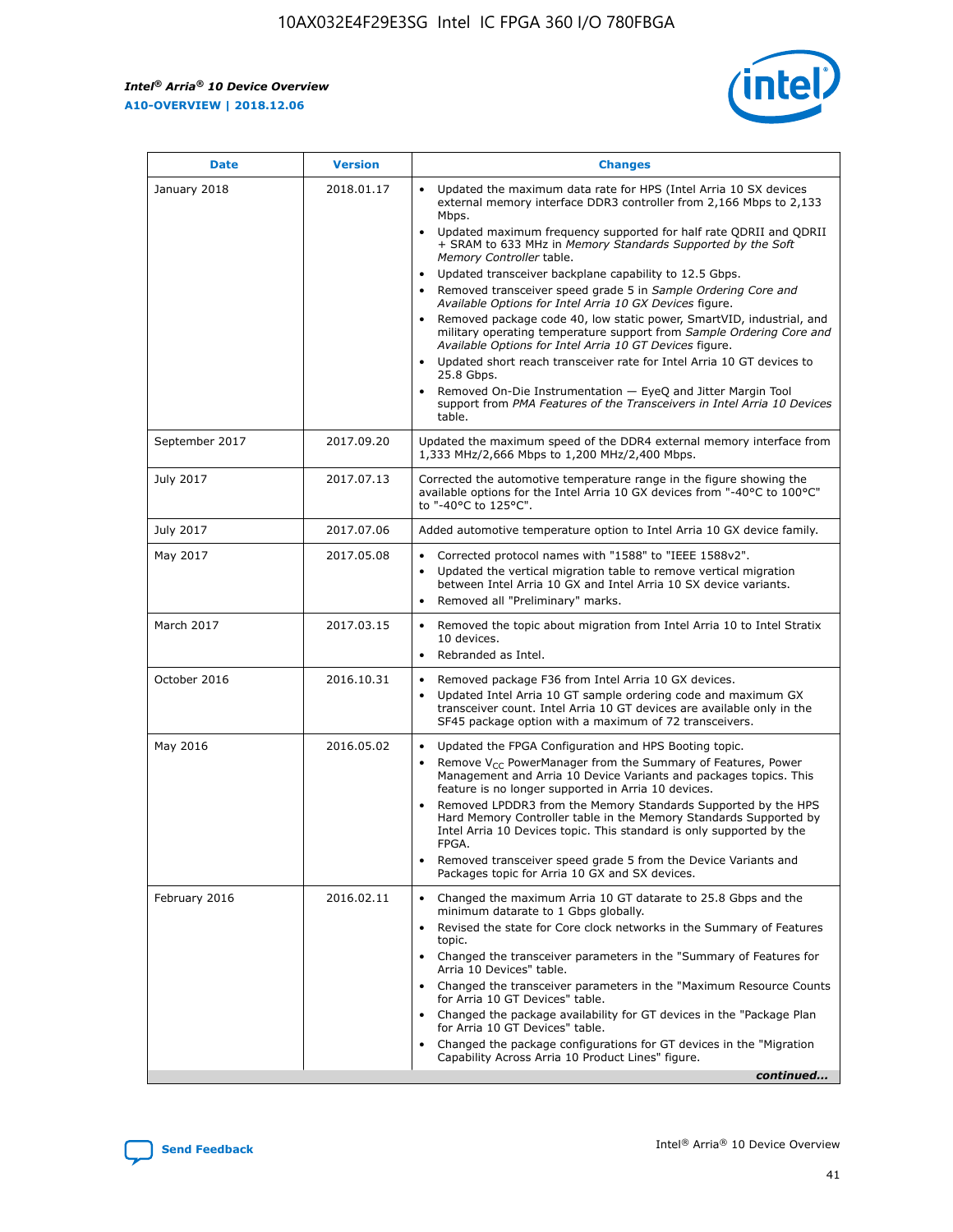

| <b>Date</b>   | <b>Version</b> | <b>Changes</b>                                                                                                                                                                   |
|---------------|----------------|----------------------------------------------------------------------------------------------------------------------------------------------------------------------------------|
|               |                | • Changed transceiver parameters in the "Low Power Serial Transceivers"<br>section.                                                                                              |
|               |                | • Changed the transceiver descriptions in the "Device Variants for the<br>Arria 10 Device Family" table.                                                                         |
|               |                | Changed the "Sample Ordering Code and Available Options for Arria 10<br>GT Devices" figure.                                                                                      |
|               |                | Changed the datarates for GT devices in the "PMA Features" section.                                                                                                              |
|               |                | Changed the datarates for GT devices in the "PCS Features" section.<br>$\bullet$                                                                                                 |
| December 2015 | 2015.12.14     | Updated the number of M20K memory blocks for Arria 10 GX 660 from<br>$\bullet$<br>2133 to 2131 and corrected the total RAM bit from 48,448 Kb to<br>48,408 Kb.                   |
|               |                | Corrected the number of DSP blocks for Arria 10 GX 660 from 1688 to<br>$\bullet$<br>1687 in the table listing floating-point arithmetic resources.                               |
| November 2015 | 2015.11.02     | Updated the maximum resources for Arria 10 GX 220, GX 320, GX 480,<br>$\bullet$<br>GX 660, SX 220, SX 320, SX 480, and SX 660.                                                   |
|               |                | Updated resource count for Arria 10 GX 320, GX 480, GX 660, SX 320,<br>$\bullet$<br>SX 480, a SX 660 devices in Number of Multipliers in Intel Arria 10<br><b>Devices</b> table. |
|               |                | Updated the available options for Arria 10 GX, GT, and SX.<br>$\bullet$                                                                                                          |
|               |                | Changed instances of Quartus II to Quartus Prime.<br>$\bullet$                                                                                                                   |
| June 2015     | 2015.06.15     | Corrected label for Intel Arria 10 GT product lines in the vertical migration<br>figure.                                                                                         |
| May 2015      | 2015.05.15     | Corrected the DDR3 half rate and quarter rate maximum frequencies in the<br>table that lists the memory standards supported by the Intel Arria 10 hard<br>memory controller.     |
| May 2015      | 2015.05.04     | • Added support for 13.5G JESD204b in the Summary of Features table.<br>• Added a link to Arria 10 GT Channel Usage in the Arria 10 GT Package<br>Plan topic.                    |
|               |                | • Added a note to the table, Maximum Resource Counts for Arria 10 GT<br>devices.                                                                                                 |
|               |                | Updated the power requirements of the transceivers in the Low Power<br>Serial Transceivers topic.                                                                                |
| January 2015  | 2015.01.23     | • Added floating point arithmetic features in the Summary of Features<br>table.                                                                                                  |
|               |                | • Updated the total embedded memory from 38.38 megabits (Mb) to<br>65.6 Mb.                                                                                                      |
|               |                | • Updated the table that lists the memory standards supported by Intel<br>Arria 10 devices.                                                                                      |
|               |                | Removed support for DDR3U, LPDDR3 SDRAM, RLDRAM 2, and DDR2.                                                                                                                     |
|               |                | Moved RLDRAM 3 support from hard memory controller to soft memory<br>controller. RLDRAM 3 support uses hard PHY with soft memory<br>controller.                                  |
|               |                | Added soft memory controller support for QDR IV.                                                                                                                                 |
|               |                | Updated the maximum resource count table to include the number of<br>hard memory controllers available in each device variant.                                                   |
|               |                | Updated the transceiver PCS data rate from 12.5 Gbps to 12 Gbps.<br>$\bullet$                                                                                                    |
|               |                | Updated the max clock rate of PS, FPP x8, FPP x16, and Configuration<br>via HPS from 125 MHz to 100 MHz.                                                                         |
|               |                | Added a feature for fractional synthesis PLLs: PLL cascading.                                                                                                                    |
|               |                | Updated the HPS programmable general-purpose I/Os from 54 to 62.                                                                                                                 |
|               |                | continued                                                                                                                                                                        |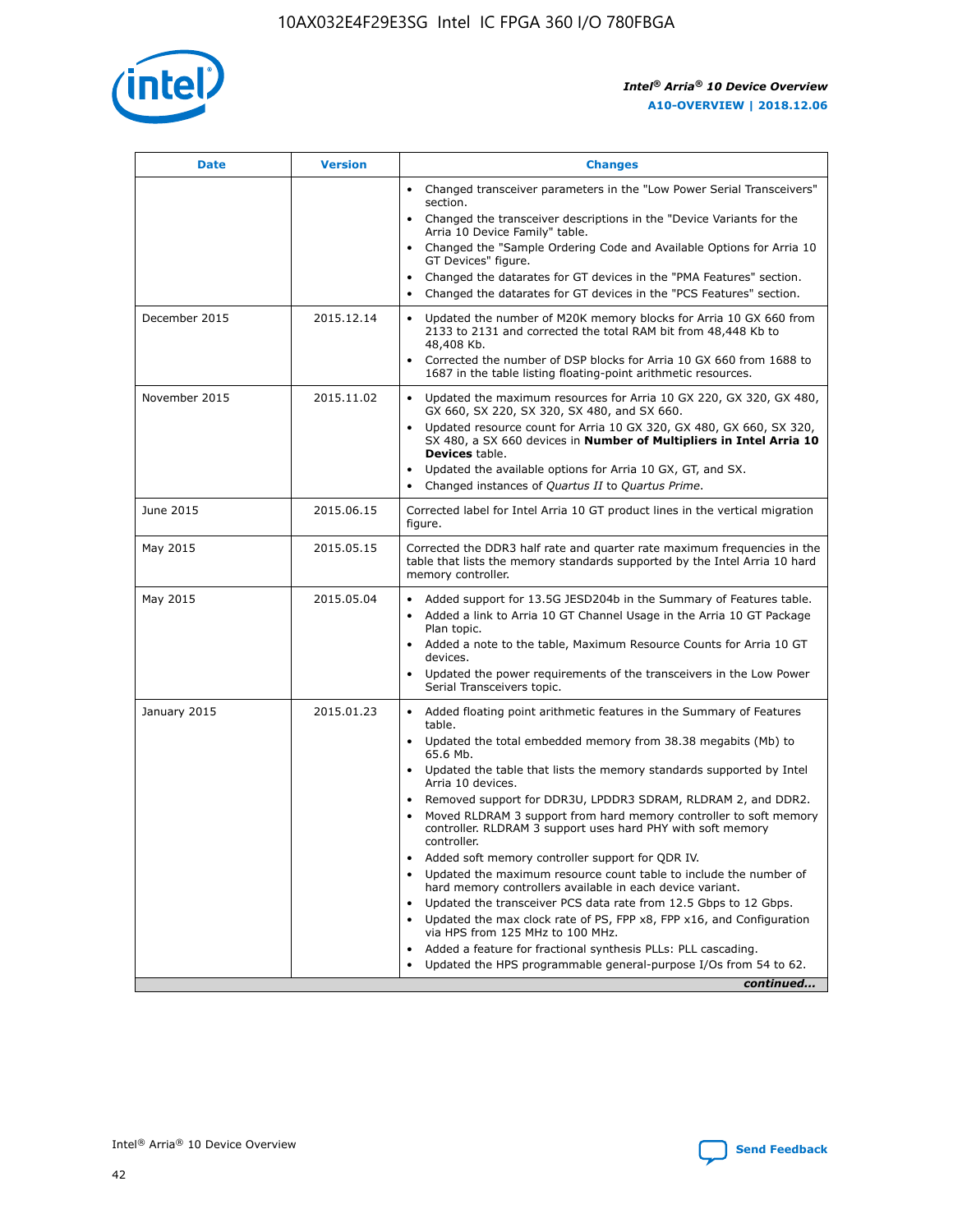r



| <b>Date</b>    | <b>Version</b> | <b>Changes</b>                                                                                                                                                                                                                                                                                                                                                                                                                                                                                                                         |
|----------------|----------------|----------------------------------------------------------------------------------------------------------------------------------------------------------------------------------------------------------------------------------------------------------------------------------------------------------------------------------------------------------------------------------------------------------------------------------------------------------------------------------------------------------------------------------------|
| September 2014 | 2014.09.30     | Corrected the 3 V I/O and LVDS I/O counts for F35 and F36 packages<br>of Arria 10 GX.<br>Corrected the 3 V I/O, LVDS I/O, and transceiver counts for the NF40<br>$\bullet$<br>package of the Arria GX 570 and 660.<br>Removed 3 V I/O, LVDS I/O, and transceiver counts for the NF40<br>package of the Arria GX 900 and 1150. The NF40 package is not<br>available for Arria 10 GX 900 and 1150.                                                                                                                                       |
| August 2014    | 2014.08.18     | Updated Memory (Kb) M20K maximum resources for Arria 10 GX 660<br>devices from 42,660 to 42,620.<br>Added GPIO columns consisting of LVDS I/O Bank and 3V I/O Bank in<br>$\bullet$<br>the Package Plan table.<br>Added how to use memory interface clock frequency higher than 533<br>$\bullet$<br>MHz in the I/O vertical migration.<br>Added information to clarify that RLDRAM3 support uses hard PHY with<br>$\bullet$<br>soft memory controller.<br>Added variable precision DSP blocks support for floating-point<br>arithmetic. |
| June 2014      | 2014.06.19     | Updated number of dedicated I/Os in the HPS block to 17.                                                                                                                                                                                                                                                                                                                                                                                                                                                                               |
| February 2014  | 2014.02.21     | Updated transceiver speed grade options for GT devices in Figure 2.                                                                                                                                                                                                                                                                                                                                                                                                                                                                    |
| February 2014  | 2014.02.06     | Updated data rate for Arria 10 GT devices from 28.1 Gbps to 28.3 Gbps.                                                                                                                                                                                                                                                                                                                                                                                                                                                                 |
| December 2013  | 2013.12.10     | Updated the HPS memory standards support from LPDDR2 to LPDDR3.<br>Updated HPS block diagram to include dedicated HPS I/O and FPGA<br>$\bullet$<br>Configuration blocks as well as repositioned SD/SDIO/MMC, DMA, SPI<br>and NAND Flash with ECC blocks.                                                                                                                                                                                                                                                                               |
| December 2013  | 2013.12.02     | Initial release.                                                                                                                                                                                                                                                                                                                                                                                                                                                                                                                       |